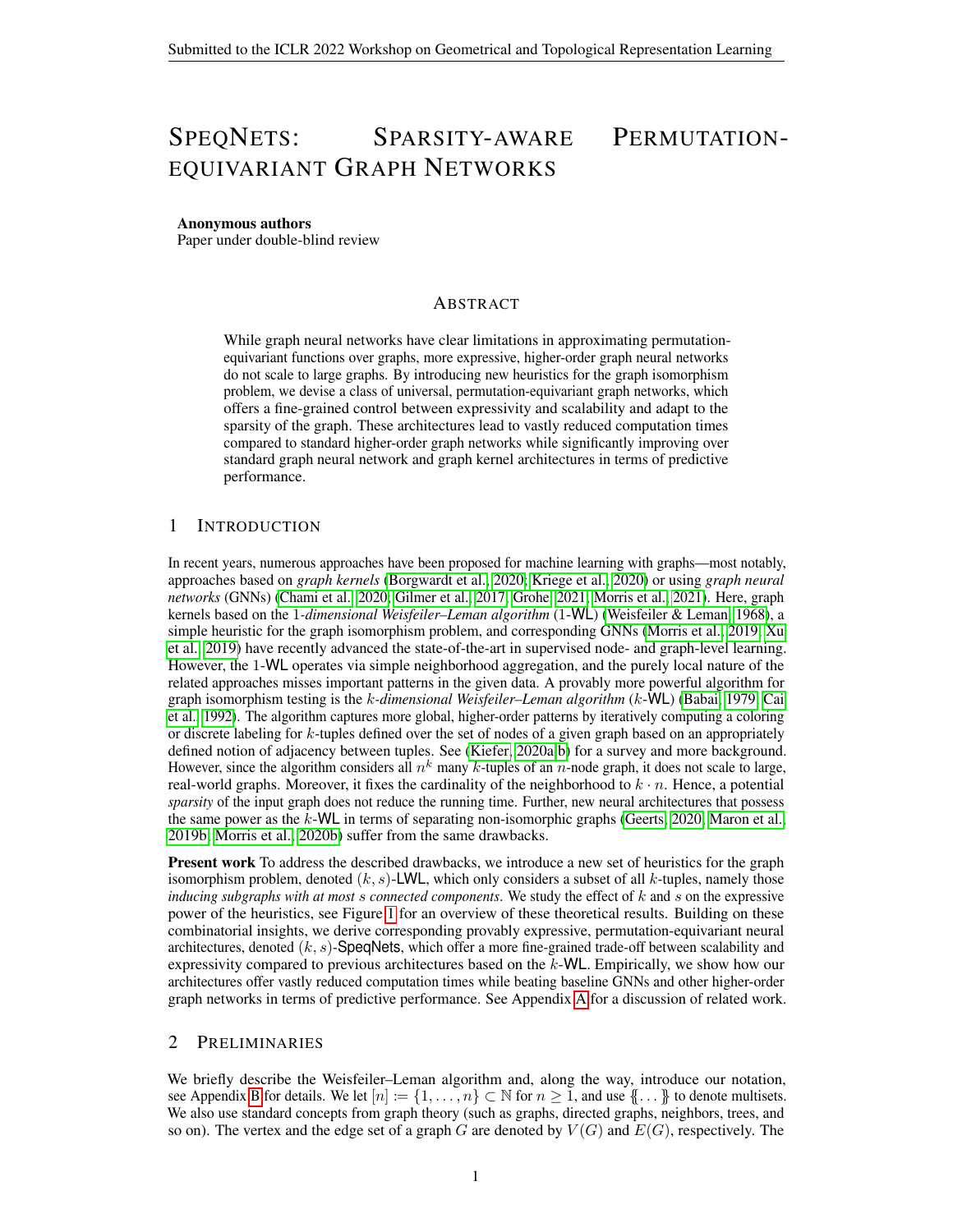*neighborhood* of v in  $V(G)$  is  $\delta(v) = \{u \in V(G) \mid (v, u) \in E(G)\}$ . We say that two graphs G and H are *isomorphic* ( $G \simeq H$ ) if there exists a bijection  $\varphi: V(G) \to V(H)$  preserving the adjacency relation, i.e.,  $(u, v)$  is in  $E(G)$  if and only if  $(\varphi(u), \varphi(v))$  is in  $E(H)$ , call  $\varphi$  an *isomorphism* from G to H. If the graphs have vertex or edges labels, the isomorphism is additionally required to match these labels. Let  $\bf{v}$  be a *tuple* in  $V(G)^k$  for  $k > 0$ , then  $G[v]$  is the subgraph induced by the elements of v, where the nodes are labeled with integers from  $\{1, \ldots, k\}$  corresponding to their positions in **v**. A *connected component* of a graph  $G$  is an inclusion-wise maximal subgraph of  $G$  in which every two nodes are connected by paths.

#### <span id="page-1-0"></span>2.1 NODE-REFINEMENT ALGORITHMS

In the following, we review the Weisfeiler–Leman algorithm and related variants [\(Morris et al., 2020b\)](#page-8-2). Let k be a fixed positive integer and let  $V(G)^k$  denote the set of k-tuples of nodes of the graph G. A *coloring* of  $V(G)^k$  is a mapping  $C: V(G)^k \to \mathbb{N}$ , i.e., we assign a number (color) to every tuple in  $V(G)^k$ . The *initial coloring*  $C_0$  of  $V(G)^k$  is specified by the atomic types of the tuples, i.e., two tuples v and w in  $V(G)^k$  have the same initial color iff the mapping  $v_i \mapsto w_i$  induces an isomorphism between the labeled subgraphs  $G[\mathbf{v}]$  and  $G[\mathbf{w}]$ . A *color class* corresponding to a color c is the set of all tuples colored c, i.e., the set  $C^{-1}(c)$ . For j in [k] and w in  $V(G)$ , let  $\phi_j(\mathbf{v}, w)$  be the k-tuple obtained by replacing the jth component of **v** with the node w. If  $\mathbf{w} = \phi_i(\mathbf{v}, w)$  for some w in  $V(G)$ , call w a j-neighbor of **v**. The *neighborhood* of **v** is the set of all **w** such that  $\mathbf{w} = \phi_i(\mathbf{v}, w)$  holds for some j in [k] and a w in  $V(G)$ .

The *refinement* of a coloring  $C: V(G)^k \to \mathbb{N}$ , denoted by  $\widehat{C}$ , is a coloring  $\widehat{C}: V(G)^k \to \mathbb{N}$  defined as follows. For each j in [k], collect the colors of the j-neighbors of v in a multiset  $S_j = \{C(\phi_j(v, w)) \mid w\}$ in  $V(G)$ }}. Then, for a tuple v, define  $\widehat{C}(\mathbf{v}) \coloneqq (C(\mathbf{v}), M(\mathbf{v}))$ , where  $M(\mathbf{v})$  is the k-tuple  $(S_1, \ldots, S_k)$ . For consistency, the strings  $\hat{C}(v)$  thus obtained are lexicographically sorted and renamed as fresh integers, i.e., ones that have not been used in previous iterations.

**k-dimensional Weisfeiler–Leman** For  $k \geq 2$ , the k-WL computes a coloring  $C_{\infty} \colon V(G)^{k} \to \mathbb{N}$ of a given graph  $G$ , as follows.<sup>[1](#page-0-0)</sup> To begin with, the initial coloring  $C_0$  is computed. Then, starting with  $C_0$ , successive refinements  $C_{i+1} = \widehat{C_i}$  are computed until convergence. That is,  $C_{i+1}(\mathbf{v}) =$  $(C_i(\mathbf{v}), M_i(\mathbf{v}))$ , where

$$
M_i(\mathbf{v}) := (\{C_i(\phi_1(\mathbf{v}, w)) \mid w \in V(G)\}, \ldots, \{C_i(\phi_k(\mathbf{v}, w)) \mid w \in V(G)\}\).
$$

Since the color classes form a partition of  $V(G)^k$ , there must exist a finite  $\ell \leq |V(G)|^k$  such that  $C_\ell = \widehat{C_\ell}$ , i.e., the partition induced by  $C_\ell$  is not refined further.

**Local**  $\delta$ **-k-dimensional Weisfeiler–Leman algorithm** [Morris et al.](#page-8-2) [\(2020b\)](#page-8-2) introduced a more efficient modification of the k-WL, namely the *local* δ*-*k*-dimensional Weisfeiler–Leman algorithm* (δ-k-LWL). In contrast to the  $k$ -WL, the  $\delta$ -k-LWL considers only a subset of the entire neighborhood of a node tuple. Let the tuple  $\mathbf{w} = \phi_i(\mathbf{v}, w)$  be a *j*-neighbor of **v**. We say that **w** is a *local j*-neighbor of **v** if w is adjacent to the replaced node  $v_j$ . Formally, the  $\delta$ -k-LWL algorithm refines a coloring  $C_i^{k,\delta}$ , obtained after i rounds of δ-k-LWL, via,

<span id="page-1-1"></span>
$$
M_i^{\delta}(\mathbf{v}) \coloneqq \big(\big\{C_i^{k,\delta}(\phi_1(\mathbf{v},w)) \mid w \in \delta(v_1)\big\},\ldots,\big\{C_i^{k,\delta}(\phi_k(\mathbf{v},w)) \mid w \in \delta(v_k)\big\}\big),\qquad(1)
$$

hence considering only the local j-neighbors of the tuple  $\bf{v}$  in each iteration. The coloring function for the  $\delta$ -k-LWL is then defined by

$$
C_{i+1}^{k,\delta}(\mathbf{v}) \coloneqq (C_i^{k,\delta}(\mathbf{v}), M_i^{\delta}(\mathbf{v})). \tag{2}
$$

We define the 1-WL to be the  $\delta$ -1-LWL. [Morris et al.](#page-8-2) [\(2020b\)](#page-8-2) also defined the  $\delta$ -k-LWL<sup>+</sup> and showed that the  $\delta$ -k-LWL<sup>+</sup> is slightly more powerful than the k-WL in distinguishing non-isomorphic graphs, see Appendix [B](#page-11-1) for details.

**Comparing k-WL variants** Let  $A_1$  and  $A_2$  denote two node-refinement algorithms. We write  $A_1 \sqsubseteq A_2$ if  $A_1$  distinguishes between all non-isomorphic pairs that  $A_2$  distinguishes, and  $A_1 \equiv A_2$  if both  $A_1 \sqsubseteq A_2$  and  $A_2 \sqsubseteq A_1$  hold. The corresponding strict relation is denoted by  $\sqsubset$ .

Kernels based on node-refinement algorithms After running the k-WL (and the other node-refinement algorithms), the concatenation of the histogram of colors in each iteration can be used as a feature vector in a kernel computation. Specifically, in the histogram, for every color  $c$  in  $\mathbb N$ , an entry contains the number of nodes or  $k$ -tuples colored  $c$ .

<sup>&</sup>lt;sup>1</sup>We define the 1-WL in the next subsection.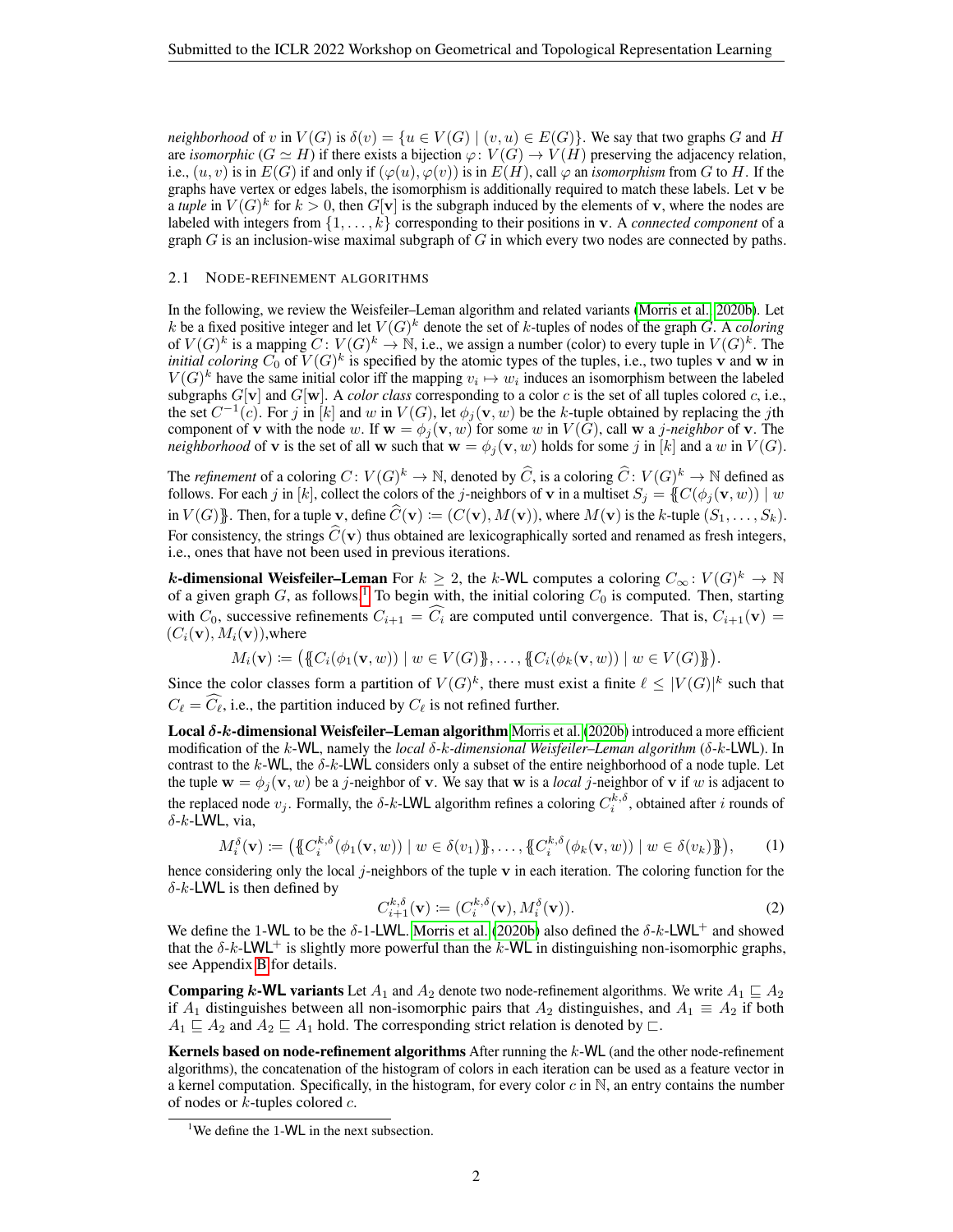# 3 THE  $(k, s)$ -LWL ALGORITHM AND SPEQNETS

Since both k-WL and its local variant  $\delta$ -k-LWL consider all k-tuples of a graph, they do not scale to large graphs for growing k. To address this issue, we introduce the  $(k, s)$ -LWL, it considers a subset of all k-tuples, namely those inducing subgraphs with at most s *connected components*. Formally, let G be a graph. Then  $\#\text{com}(G)$  denotes the number of (connected) components of G. Further, let  $k \geq 1$  and s in  $[k]$ , then

$$
V(G)_s^k \coloneqq \{ \mathbf{v} \in V(G)^k \mid \# \mathsf{com}(G[\mathbf{v}]) \le s \}
$$

is the set of  $(k, s)$ *-tuples* of nodes, i.e, k-tuples which induce (sub-)graphs with at most s (connected) components. In contrast to the algorithms of Section [2.1,](#page-1-0) the  $(k, s)$ -LWL colors tuples from  $V(G)_{s}^{k}$  instead of the entire  $V(G)^k$ . Just as in Section [2.1,](#page-1-0) a coloring of  $V(G)^k_s$  is a mapping  $C_i^{k,s} : V(G)^k_s \to \mathbb{N}$  for  $i \geq 0$ , assigning a number (color) to every tuple in  $V(G)_{s}^{k}$ , and Equation [\(1\)](#page-1-1) is replaced with

$$
M_i^{\delta,k,s}(\mathbf{v}) \coloneqq \left( \{\!\!\{ C_i^{k,s}(\phi_1(\mathbf{v},w)) \mid w \in \delta(v_1); \phi_1(\mathbf{v},w) \in V(G)_s^k \}\!\!\}, \ldots, \{\!\!\{ C_i^{k,s}(\phi_k(\mathbf{v},w)) \mid w \in \delta(v_k); \phi_k(\mathbf{v},w) \in V(G)_s^k \}\!\!\}.
$$

The following results show that the (k, 1)-LWL forms a *hierarchy*, i.e., the algorithm becomes more expressive as  $k$  increases.

**Theorem 1.** For  $k \geq 1$ , it holds that

$$
(k+1,1)\text{-LWL} \sqsubset (k,1)\text{-LWL}.
$$

Moreover, we also show that the  $(k, 2)$ -LWL is more expressive than the  $(k, 1)$ -LWL.

**Proposition 2.** For  $k \geq 2$ , it holds that

$$
(k,2)\text{-LWL} \sqsubset (k,1)\text{-LWL}.
$$

Further, the following theorem yields that increasing the parameter s results in higher expressivity. **Theorem 3.** For  $k \geq 2$ , it holds that

<span id="page-2-0"></span>
$$
(k,k)\text{-}\mathsf{LWL} \sqsubset (k,2)\text{-}\mathsf{LWL}.
$$

See Appendix [C.2](#page-19-0) for an analysis of the running time of the  $(k, s)$ -LWL, showing that is running time on an bounded-degree, *n*-vertex graph is  $\tilde{O}(n^s)$  instead of the usual  $\tilde{O}(n^k)$  for the *k*-WL, for fixed *k* and *s*.

### 3.1 SPEQNETS

We can now leverage the above combinatorial insights to derive sparsity-aware, permutation-equivariant graph networks, denoted  $(k, s)$ -SpeqNets. Given a node-labeled graph G, let each  $(k, s)$ -tuple v in  $V(G)_s^k$  be annotated with an initial feature  $f^{(0)}(\mathbf{v})$  determined by its (labeled) isomorphism type, e.g., a one-hot encoding. In each layer  $t > 0$ , we compute a new feature  $f^{(t)}(\mathbf{v})$  as

$$
f_{\text{mrg}}^{W_1}\Big(f^{(t-1)}(\mathbf{v}), f_{\text{agg}}^{W_2}\Big(\big(\{\!\!\{\,f^{(t-1)}(\phi_i(\mathbf{v},w))\mid w\in\delta(v_i)\text{ and }\phi_i(\mathbf{v},w)\in V(G)_s^k\}\!\!\}\big)_{i\in[k]}\Big)\Big),\tag{3}
$$

in  $\mathbb{R}^{1\times e}$ , where  $W_1^{(t)}$  and  $W_2^{(t)}$  $W_2^{(t)}$  $W_2^{(t)}$  are learnable parameter matrices from  $\mathbb{R}^{d\times e}$ .<sup>2</sup> Here,  $f_{\text{mrg}}^{W_2}$  and  $f_{\text{agg}}^{W_1}$ are differentiable functions to merge and aggregate the relevant feature information, respectively. See Appendix [D](#page-20-0) for further theoretical properties of the architecture.

### 4 EXPERIMENTAL EVALUATION

Here, we aim to investigate the learning performance of the  $(k, s)$ -LWL-based kernel and neural architectures. Concretely, we aim to answer the following questions.

Q1 Do the  $(k, s)$ -LWL-based algorithms lead to improved classification and regression scores on graph-level benchmark datasets compared standard baselines?

Q2 How does the  $(k, s)$ -SpeqNets compare to standard GNN baselines for node classification?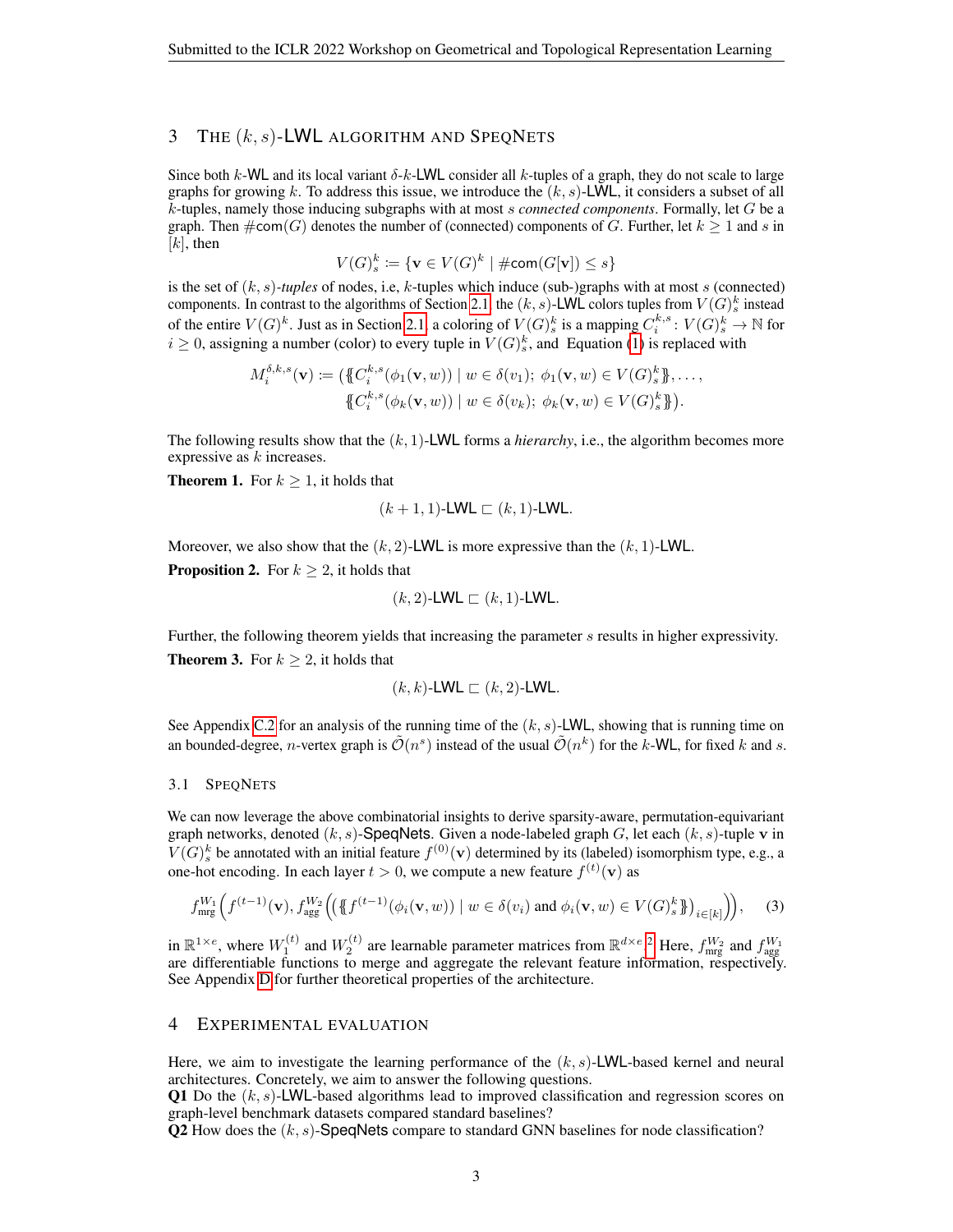<span id="page-3-0"></span>

|                         |                                             | <b>Dataset</b>                   |                                  |                                  |                                  |                                  |                                  |                                  |                                  |
|-------------------------|---------------------------------------------|----------------------------------|----------------------------------|----------------------------------|----------------------------------|----------------------------------|----------------------------------|----------------------------------|----------------------------------|
|                         | <b>Method</b>                               | <b>ENZYMES</b>                   | IMDB-BINARY                      | IMDB-MULTI                       | <b>MUTAG</b>                     | NCI1                             | <b>PROTEINS</b>                  | PTC_MR                           | REDDIT-BINARY                    |
|                         | GR                                          | $29.9 \pm 0.8$                   | $59.3 \pm 0.9$                   | $39.2 \pm 0.6$                   | $72.5 \pm 1.7$                   | $66.2 \pm 0.2$                   | $71.5 \pm 0.5$                   | $56.6 \pm 1.3$                   | 59.7 $\pm$ 0.5                   |
| aseline                 | <b>SP</b><br>$1-WL$                         | $40.3 \pm 0.9$<br>$50.6 \pm 1.2$ | $58.7 \pm 0.6$<br>$72.5 \pm 0.8$ | $39.7 \pm 0.3$<br>$50.0 \pm 0.8$ | $81.7 \pm 1.5$<br>$75.9 \pm 2.0$ | 74.1 $\pm$ 0.2<br>$84.4 \pm 0.3$ | $75.8 \pm 0.7$<br>$73.1 \pm 0.6$ | $59.6 \pm 1.5$<br>$59.3 \pm 2.1$ | $84.5 \pm 0.2$<br>$73.4 \pm 0.9$ |
| m                       | <b>WLOA</b>                                 | $57.1 \pm 0.8$                   | $73.2 \pm 0.4$                   | 49.8 $\pm$ 0.4                   | $83.4 \pm 1.2$                   | $85.2 \pm 0.2$                   | $73.0 \pm 0.9$                   | $60.3 \pm 1.9$                   | $88.3 \pm 0.4$                   |
| m<br>S                  | Gin- $\varepsilon$                          | $38.7 \pm 1.5$                   | $72.9 \pm 0.7$                   | 49.7 $\pm$ 0.7                   | $84.1 \pm 1.4$                   | $77.7 \pm 0.8$                   | $72.2 \pm 0.6$                   | $55.2 + 1.7$                     | $89.8 \pm 0.4$                   |
|                         | $G$ in- $\varepsilon$ -JK                   | $39.3 \pm 1.6$                   | $73.0 \pm 1.1$                   | 49.6 $\pm$ 0.7                   | $83.4 \pm 2.0$                   | $78.3 \pm 0.3$                   | $72.2 \pm 0.7$                   | 56.0 $1.3\pm$                    | $90.4 \pm 0.4$                   |
|                         | $2-WL$                                      | $37.0 \pm 1.0$                   | $68.1 \pm 1.7$                   | 47.5 $\pm$ 0.7                   | $85.7 \pm 1.6$                   | $66.9 \pm 0.3$                   | $75.2 \pm 0.4$                   | $60.5 \pm 1.1$                   | <b>OOM</b>                       |
|                         | $3-WL$                                      | $42.3 \pm 1.1$                   | $67.1 \pm 1.5$                   | $46.8 \pm 0.8$                   | $85.4 \pm 1.5$                   | OOT                              | OOT                              | $59.0 \pm 2.0$                   | <b>OOM</b>                       |
|                         | $\leq \delta$ -2-LWL                        | $55.9 \pm 1.0$                   | $73.0 \pm 0.7$                   | $50.1 \pm 0.9$                   | $85.6 \pm 1.4$                   | $84.6 \pm 0.3$                   | $75.1 \pm 0.5$                   | $61.7 \pm 2.4$                   | $89.4 \pm 0.6$                   |
|                         | $\overline{L}$ $\delta$ -2-LWL <sup>+</sup> | $53.9 \pm 1.4$                   | $75.6 \pm 1.0$                   | $62.7 \pm 1.4$                   | $84.1 \pm 2.1$                   | $91.3{\scriptstyle~ \pm 0.3}$    | $79.2 \pm 1.2$                   | $61.6 \pm 1.3$                   | $91.4 \pm 0.4$                   |
|                         | $\delta$ -3-LWL                             | $58.2 \pm 1.2$                   | $72.6 \pm 0.9$                   | $49.0 \pm 1.2$                   | $84.1 \pm 1.6$                   | $83.2 \pm 0.4$                   | OOM                              | $60.7 \pm 2.2$                   | <b>OOM</b>                       |
|                         | $\delta$ -3-LWL+                            | $56.5 \pm 1.4$                   | $76.1 \pm 1.2$                   | $64.3 \pm 1.2$                   | $85.4 \pm 1.8$                   | $82.7 \pm 0.4$                   | <b>OOM</b>                       | $61.5 \pm 1.8$                   | <b>OOM</b>                       |
| TMT-<br>$\hat{s}$<br>Ė, | $(2, 1)$ -LWL                               | $53.7 \pm 1.7$                   | $73.5 \pm 0.8$                   | $50.8 \pm 0.7$                   | $84.2 \pm 1.7$                   | $82.8 \pm 0.3$                   | $73.2 \pm 0.6$                   | $55.9 \pm 2.4$                   | $76.9 \pm 0.6$                   |
|                         | $(2, 1)$ -LWL <sup>+</sup>                  | $51.6 \pm 1.8$                   | $73.7 \pm 1.1$                   | $55.4 \pm 0.9$                   | $79.6 \pm 3.4$                   | $81.9 \pm 0.3$                   | $76.0 \pm 0.9$                   | $60.2 \pm 2.1$                   | $94.7 \pm 0.3$                   |
|                         | $(3,1)$ -LWL                                | $53.4 \pm 1.4$                   | $74.6 \pm 1.0$                   | $51.3 \pm 0.6$                   | $85.3 \pm 2.4$                   | $81.4 \pm 0.5$                   | $72.9 \pm 1.1$                   | $60.2 \pm 1.7$                   | <b>OOM</b>                       |
|                         | $(3,1)$ -LWL <sup>+</sup>                   | $57.0 \pm 1.9$                   | $87.1{\scriptstyle~ \pm 0.6}$    | 67.1 $\pm$ 1.1                   | $79.2 \pm 1.5$                   | $89.8 \pm 0.4$                   | 81.2 $\pm 0.8$                   | $59.2 \pm 2.0$                   | <b>OOM</b>                       |
|                         | $(3, 2)$ -LWL                               | $56.4 \pm 0.7$                   | $73.5 \pm 0.5$                   | 49.7 $\pm 0.6$                   | <b>86.4</b> $\pm 2.6$            | $84.9 \pm 0.4$                   | $75.1 \pm 0.9$                   | $61.9 \pm 2.4$                   | <b>OOM</b>                       |
|                         | $(3, 2)$ -LWL <sup>+</sup>                  | $55.8 \pm 1.7$                   | $78.1 \pm 1.4$                   | $59.5 \pm 1.0$                   | $84.5 \pm 1.9$                   | $89.4 \pm 0.3$                   | $78.8 \pm 0.6$                   | $62.3{\scriptstyle~ \pm 3.3}$    | <b>OOM</b>                       |

Table 1: Classification accuracies in percent and standard deviations.

Table 2: Additional experimental results for graph regression and node classification.

<span id="page-3-1"></span>(a) Mean MAE (mean std. MAE, logMAE) on large-scale (multi-target) molecular regression tasks.

|                                        | <b>Dataset</b>                                                          |                                                                        |  |  |  |
|----------------------------------------|-------------------------------------------------------------------------|------------------------------------------------------------------------|--|--|--|
| Method                                 | ALCHEMY (10K)                                                           | OM9                                                                    |  |  |  |
| GINE- $\varepsilon$                    | $0.180 + 0.006 - 1.958 + 0.047$                                         | $0.079 + 0.003 - 3.430 + 0.080$                                        |  |  |  |
| $(2, 1)$ -SpeqNet<br>$(2, 2)$ -SpeqNet | $0.169 + 0.005 - 2.010 + 0.056$<br>0.115 $\pm$ 0.001 -2.722 $\pm$ 0.054 | $0.078 + 0.007 - 2.947 + 0.171$<br>$0.029 \pm 0.001 - 4.081 \pm 0.058$ |  |  |  |
| $(3, 1)$ -SpeqNet<br>$(3, 2)$ -SpegNet | $0.180 + 0.011 - 1.914 + 0.097$<br>0.115 $\pm 0.002 - 2.767 \pm 0.079$  | $0.068 + 0.003 - 3.397 + 0.086$<br>Оот                                 |  |  |  |

(b) Classification accuracies and standard deviations for node classification.

|                   | <b>Dataset</b> |                |                |
|-------------------|----------------|----------------|----------------|
| Method            | <b>CORNELL</b> | <b>TEXAS</b>   | WISCONSIN      |
| <b>GCN</b>        | $56.5 \pm 0.9$ | $58.2 \pm 0.8$ | $50.9 + 0.7$   |
| SDRF + Undirected | $57.5 + 0.3$   | $70.4 + 0.6$   | $61.6 \pm 0.9$ |
| $(2, 1)$ -SpeqNet | $63.9 + 1.7$   | $66.8 + 0.9$   | $67.7 + 2.2$   |
| $(2, 2)$ -SpeqNet | $67.9 + 1.7$   | $67.3 + 2.0$   | $68.4 \pm 2.2$ |
| $(3, 1)$ -SpeqNet | $61.8 + 3.3$   | $68.3 + 1.3$   | $60.4 \pm 2.8$ |

**Q3** To what extend does the  $(k, s)$ -LWL reduce computation times compared to  $k$ -WL-based architectures? See Appendix [E](#page-21-0) for details on the experiments.

### Results and discussion In the following, we answer questions Q1 to Q3.

A1 *Kernels* See Table [1.](#page-3-0) The  $(k, s)$ -LWL for  $k, s$  in  $\{2, 3\}$  significantly improves the classification accuracy compared to the k-WL and the  $\delta$ -k-WL, and the other kernel baselines, while being on par with or better than the  $\delta$ -2-LWL and  $\delta$ -3-LWL. The  $(k, s)$ -LWL and  $(k, s)$ -LWL<sup>+</sup> achieve a new state-of-the-art on five out of eight datasets. Our algorithms also perform vastly better than the neural baselines.

*Neural architectures* See Table [2.](#page-3-1) On both datasets, all (k, s)-SpeqNet architectures beat the GNN baseline. On the ALCHEMY dataset the  $(2, 2)$ -SpeqNet and  $(3, 1)$ -SpeqNet perform best, while on the QM9 dataset the (2, 2)-SpeqNet performs best by a large margin.

A2 See Table [2.](#page-3-1) Over all three datasets, the  $(k, s)$ -SpeqNet architectures improve over the GCN baseline. Specifically, over all datasets, the  $(2, 1)$ -SpeqNet and the  $(2, 2)$ -SpeqNet lead to an increase of at least 7% in accuracy. For example, both architectures beat the GCN baseline by at least 17% on the WISCONSIN dataset. Further, the  $(k, s)$ -SpeqNet architectures lead to better accuracies compared to the SDRF architecture.

A3 See Appendix [F.](#page-23-0)

# 5 CONCLUSION

To circumvent the exponential running time requirements of  $k$ -WL, we introduced a new heuristic for the graph isomorphism problem, namely the  $(k, s)$ -LWL. By varying the parameters k and s, the  $(k, s)$ -LWL offers a tradeoff between scalability and expressivity and, unlike the k-WL, takes into account the potential graph's sparsity. Based on these combinatorial insights, we designed provably expressive machine-learning architectures. Empirically, we showed that such architectures lead to state-of-the-art results in node- and graph-level classification regimes while obtaining promising results on graph-level regression tasks.

<sup>2</sup> For clarity of presentation, we omit biases.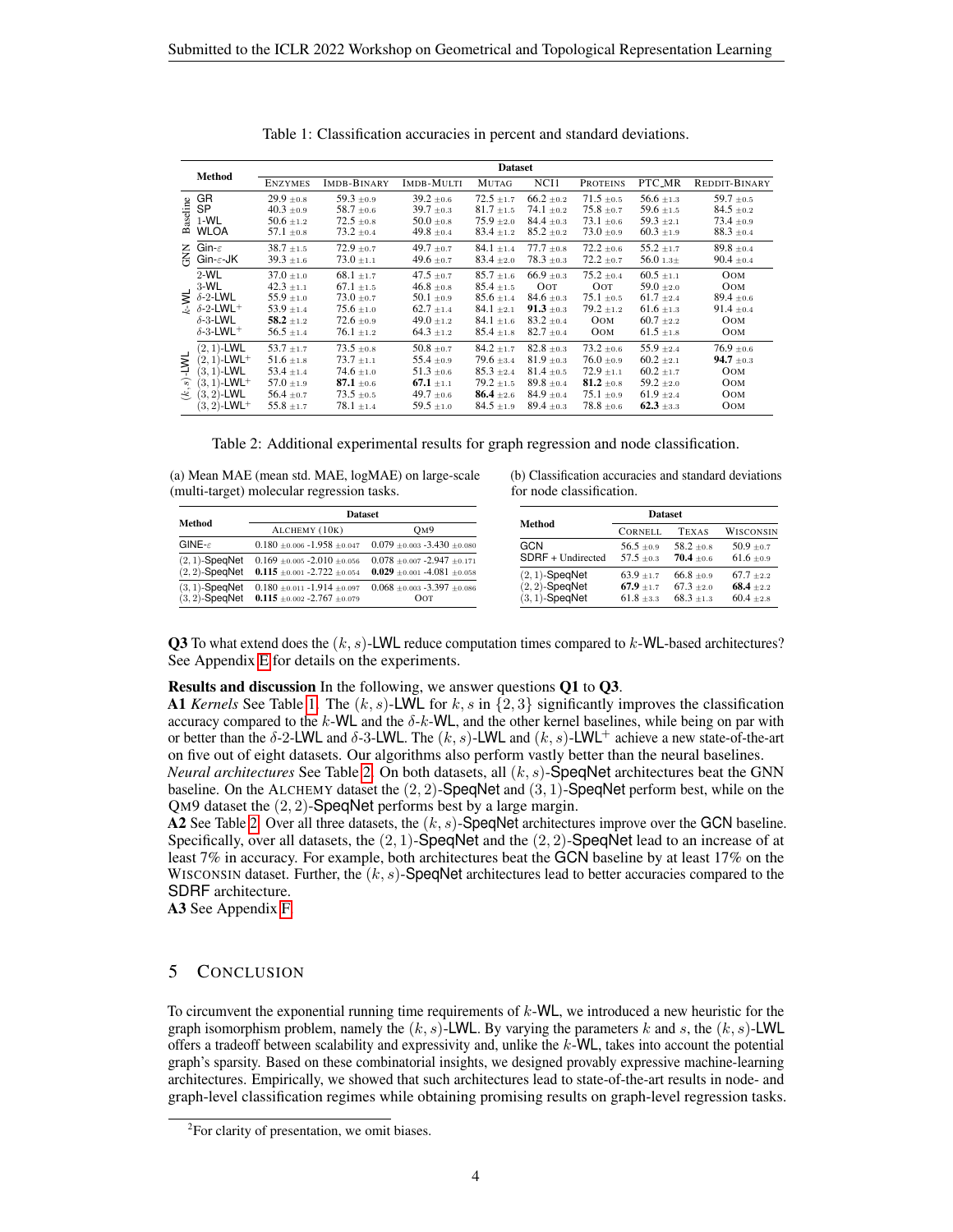### **REFERENCES**

- <span id="page-4-5"></span>R. Abboud, İ. İ. Ceylan, M. Grohe, and T. Lukasiewicz. The surprising power of graph neural networks with random node initialization. *ArXiv preprint*, 2020.
- <span id="page-4-18"></span>B. M. Anderson, T.-S. Hy, and R. Kondor. Cormorant: Covariant molecular neural networks. In *Advances in Neural Information Processing Systems 32: Annual Conference on Neural Information Processing Systems 2019, NeurIPS 2019, December 8-14, 2019, Vancouver, BC, Canada*, pp. 14510–14519, 2019.
- <span id="page-4-14"></span>V. Arvind, J. Köbler, G. Rattan, and O. Verbitsky. On the power of color refinement. In *International Symposium on Fundamentals of Computation Theory*, pp. 339–350, 2015.
- <span id="page-4-16"></span>V. Arvind, F. Fuhlbrück, J. Köbler, and O. Verbitsky. On Weisfeiler-Leman invariance: Subgraph counts and related graph properties. In *International Symposium on Fundamentals of Computation Theory*, pp. 111–125, 2019.
- <span id="page-4-12"></span>A. Atserias and E. N. Maneva. Sherali-adams relaxations and indistinguishability in counting logics. *SIAM Journal on Computing*, (1):112–137, 2013.
- <span id="page-4-13"></span>A. Atserias, L Mancinska, D. E. Roberson, R. Samal, S. Severini, and A. Varvitsiotis. Quantum and ´ non-signalling graph isomorphisms. *Journal of Combinatorial Theory, Series B*, pp. 289–328, 2019.
- <span id="page-4-3"></span>W. Azizian and M. Lelarge. Characterizing the expressive power of invariant and equivariant graph neural networks. *ArXiv preprint*, 2020.
- <span id="page-4-0"></span>L. Babai. Lectures on graph isomorphism. University of Toronto, Department of Computer Science. Mimeographed lecture notes, October 1979, 1979.
- <span id="page-4-17"></span>L. Babai. Graph isomorphism in quasipolynomial time. In *ACM SIGACT Symposium on Theory of Computing*, pp. 684–697, 2016.
- <span id="page-4-8"></span>M. Balcilar, P. Héroux, B. Gaüzère, P. Vasseur, S. Adam, and P. Honeine. Breaking the limits of message passing graph neural networks. In *International Conference on Machine Learning*, pp. 599–608, 2021.
- <span id="page-4-4"></span>P. Barceló, E. V. Kostylev, M. Monet, J. Pérez, J. L. Reutter, and J. Pablo Silva. The logical expressiveness of graph neural networks. In *8th International Conference on Learning Representations, ICLR 2020, Addis Ababa, Ethiopia, April 26-30, 2020*, 2020.
- <span id="page-4-7"></span>P. Barceló, F. Geerts, J. L. Reutter, and M. Ryschkov. Graph neural networks with local graph parameters. *ArXiv preprint*, 2021.
- <span id="page-4-2"></span>I. I. Baskin, V. A. Palyulin, and N. S. Zefirov. A neural device for searching direct correlations between structures and properties of chemical compounds. *Journal of Chemical Information and Computer Sciences*, (4):715–721, 1997.
- <span id="page-4-11"></span>D. Beaini, S. Passaro, V. Létourneau, W. L. Hamilton, G. Corso, and P. Liò. Directional graph networks. *ArXiv preprint*, 2020.
- <span id="page-4-15"></span>C. Berkholz, P. S. Bonsma, and M. Grohe. Tight lower and upper bounds for the complexity of canonical colour refinement. *Theory of Computing Systems*, (4):581–614, 2017.
- <span id="page-4-6"></span>B. Bevilacqua, F. Frasca, D. Lim, B. Srinivasan, C. Cai, G. Balamurugan, M. M. Bronstein, and H. Maron. Equivariant subgraph aggregation networks. *ArXiv preprint*, 2021.
- <span id="page-4-10"></span>C. Bodnar, F. Frasca, N. Otter, Y. G. Wang, P. Liò, G. Montúfar, and M. M. Bronstein. Weisfeiler and Lehman go cellular: CW networks. *ArXiv preprint*, 2021a.
- <span id="page-4-9"></span>C. Bodnar, F. Frasca, Y. Wang, N. Otter, G. F. Montufar, P. Lio, and M. Bronstein. Weisfeiler and Lehman ´ go topological: Message passing simplicial networks. In *International Conference on Machine Learning*, pp. 1026–1037, 2021b.
- <span id="page-4-1"></span>K. M. Borgwardt and H.-P. Kriegel. Shortest-path kernels on graphs. In *IEEE International Conference on Data Mining*, pp. 74–81, 2005.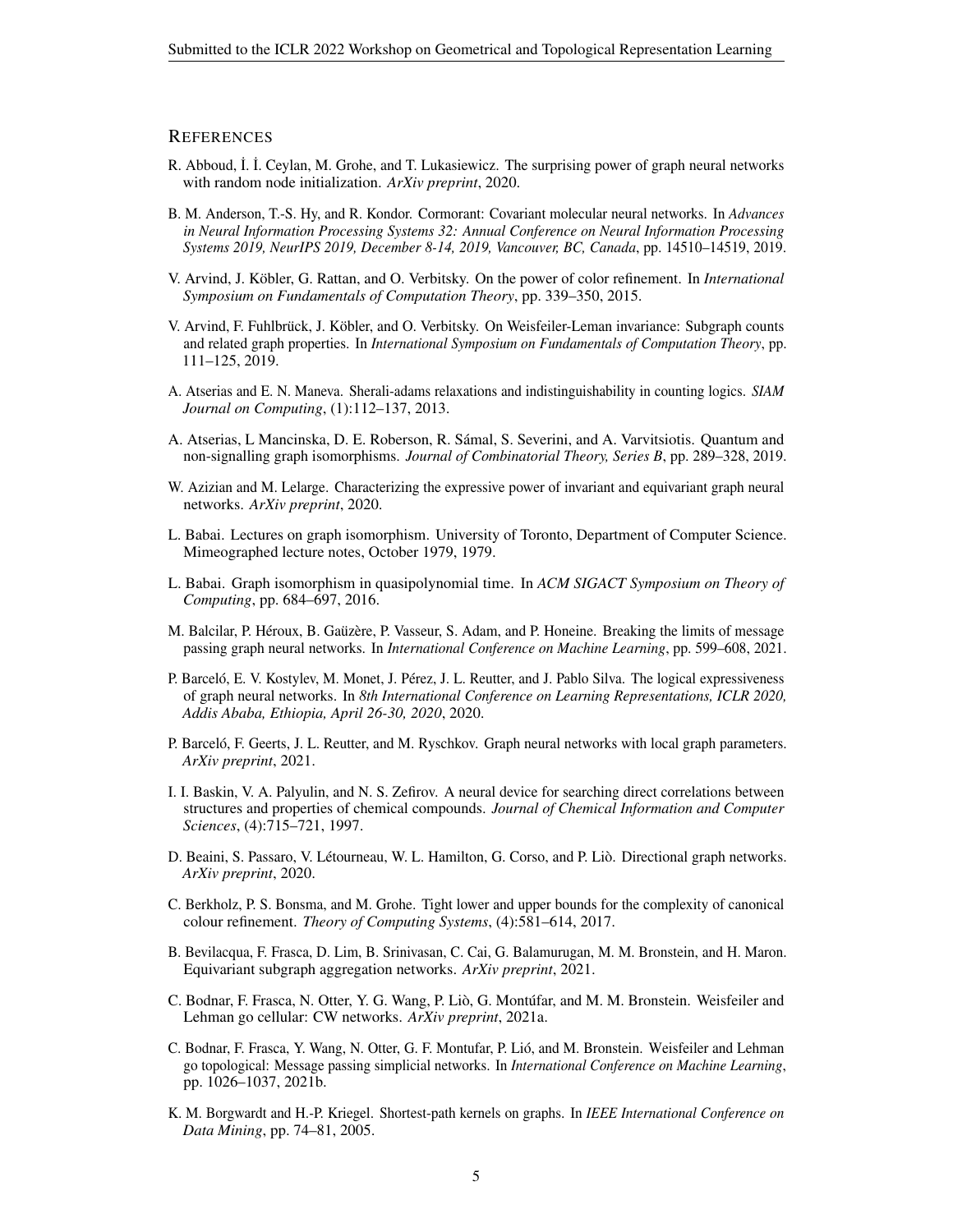- <span id="page-5-0"></span>K. M. Borgwardt, M. Elisabetta Ghisu, F. Llinares-López, L. O'Bray, and B. Rieck. Graph kernels: State-of-the-art and future challenges. *Foundations and Trends in Machine Learning*, (5-6), 2020.
- <span id="page-5-9"></span>G. Bouritsas, F. Frasca, S. Zafeiriou, and M. M. Bronstein. Improving graph neural network expressivity via subgraph isomorphism counting. *ArXiv preprint*, 2020.
- <span id="page-5-6"></span>J. Bruna, W. Zaremba, A. Szlam, and Y. LeCun. Spectral networks and deep locally connected networks on graphs. In *International Conference on Learning Representation*, 2014.
- <span id="page-5-14"></span>R. G. Busacker and T. L. Saaty. *Finite graphs and networks: an introduction with applications*. 1965.
- <span id="page-5-2"></span>J. Cai, M. Fürer, and N. Immerman. An optimal lower bound on the number of variables for graph identifications. *Combinatorica*, (4):389–410, 1992.
- <span id="page-5-1"></span>I. Chami, S. Abu-El-Haija, B. Perozzi, C. Re, and K. Murphy. Machine learning on graphs: A model and ´ comprehensive taxonomy. *ArXiv preprint*, 2020.
- <span id="page-5-17"></span>C.-C. Chang and C.-J. Lin. LIBSVM: A library for support vector machines. *ACM Transactions on Intelligent Systems and Technology*, pp. 27:1–27:27, 2011. ACM.
- <span id="page-5-15"></span>G. Chen, Pengfei Chen, C.-Y. Hsieh, C.-K. Lee, B. Liao, R. Liao, W. Liu, J. Qiu, Q. Sun, J. Tang, R. S. Zemel, and S. Zhang. Alchemy: A quantum chemistry dataset for benchmarking AI models. *ArXiv preprint*, 2019a.
- <span id="page-5-7"></span>Z. Chen, S. Villar, L. Chen, and J. Bruna. On the equivalence between graph isomorphism testing and function approximation with gnns. In *Advances in Neural Information Processing Systems 32: Annual Conference on Neural Information Processing Systems 2019, NeurIPS 2019, December 8-14, 2019, Vancouver, BC, Canada*, pp. 15868–15876, 2019b.
- <span id="page-5-13"></span>Z. Chen, L. Chen, S. Villar, and J. Bruna. Can graph neural networks count substructures? In *Advances in Neural Information Processing Systems 33: Annual Conference on Neural Information Processing Systems 2020, NeurIPS 2020, December 6-12, 2020, virtual*, 2020.
- <span id="page-5-10"></span>L. Cotta, C. Morris, and B. Ribeiro. Reconstruction for powerful graph representations. In *Advances in Neural Information Processing Systems*, 2021.
- <span id="page-5-8"></span>G. Dasoulas, L. Dos Santos, K. Scaman, and A. Virmaux. Coloring graph neural networks for node disambiguation. In *Proceedings of the Twenty-Ninth International Joint Conference on Artificial Intelligence, IJCAI 2020*, pp. 2126–2132, 2020.
- <span id="page-5-5"></span>M. Defferrard, X. Bresson, and P. Vandergheynst. Convolutional neural networks on graphs with fast localized spectral filtering. In *Advances in Neural Information Processing Systems 29: Annual Conference on Neural Information Processing Systems 2016, December 5-10, 2016, Barcelona, Spain*, pp. 3837–3845, 2016.
- <span id="page-5-11"></span>H. Dell, M. Grohe, and G. Rattan. Lovasz meets Weisfeiler and Leman. In ´ *International Colloquium on Automata, Languages, and Programming*, pp. 40:1–40:14, 2018.
- <span id="page-5-4"></span>D. Duvenaud, D. Maclaurin, J. Aguilera-Iparraguirre, R. Gómez-Bombarelli, T. Hirzel, A. Aspuru-Guzik, and R. P. Adams. Convolutional networks on graphs for learning molecular fingerprints. In *Advances in Neural Information Processing Systems 28: Annual Conference on Neural Information Processing Systems 2015, December 7-12, 2015, Montreal, Quebec, Canada*, pp. 2224–2232, 2015.
- <span id="page-5-16"></span>M. Fey and J. E. Lenssen. Fast graph representation learning with PyTorch Geometric. In *International Conference on Learning Representations, Workshop on Representation Learning on Graphs and Manifolds*, 2019.
- <span id="page-5-12"></span>M. Fürer. On the combinatorial power of the Weisfeiler-Lehman algorithm. In *International Conference on Algorithms and Complexity*, pp. 260–271, 2017.
- <span id="page-5-3"></span>T. Gartner, P. A. Flach, and S. Wrobel. On graph kernels: Hardness results and efficient alternatives. In ¨ *Computational Learning Theory and Kernel Machines, 16th Annual Conference on Computational Learning Theory and 7th Kernel Workshop, COLT/Kernel 2003, Washington, DC, USA, August 24-27, 2003, Proceedings*, pp. 129–143, 2003.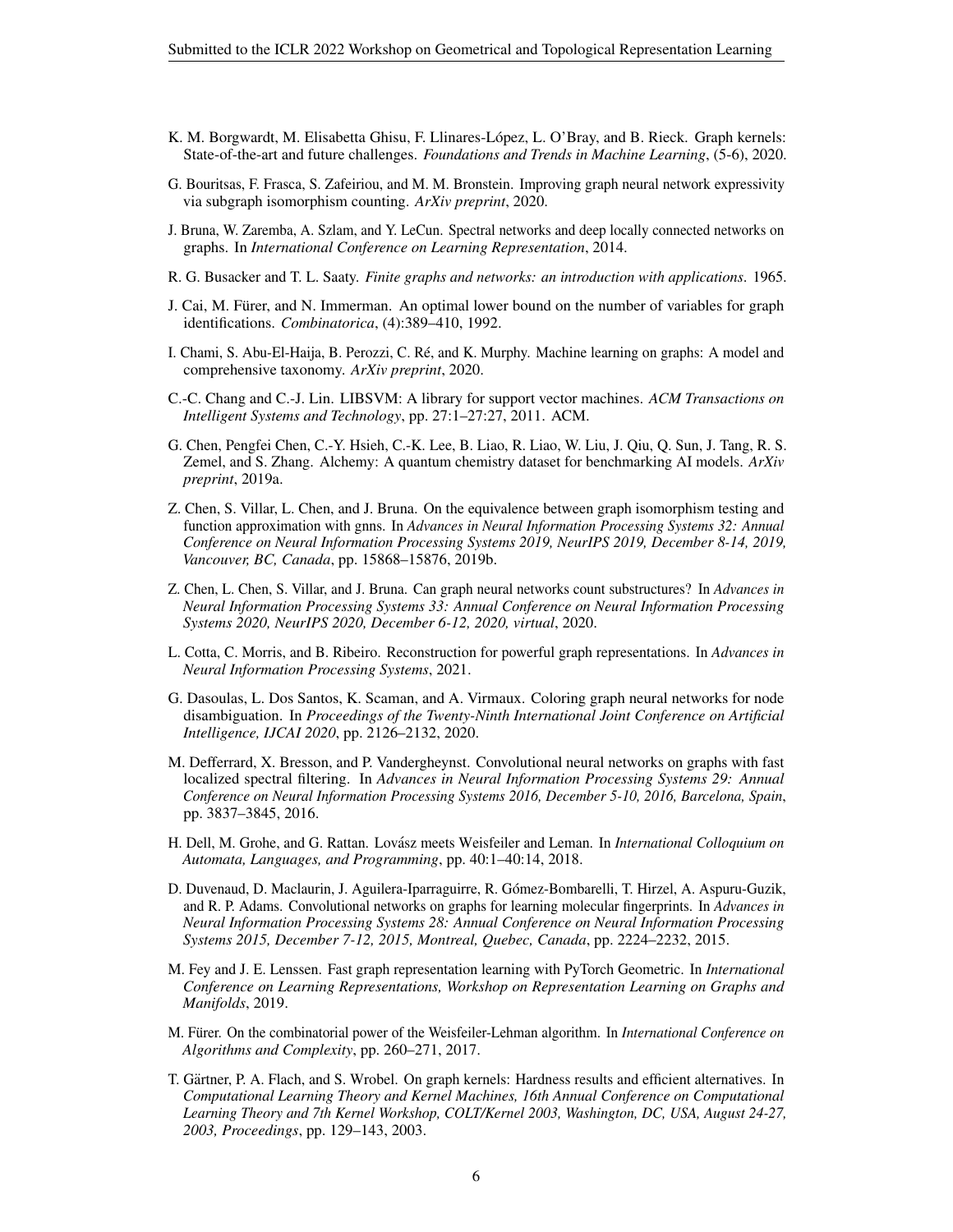- <span id="page-6-4"></span>F. Geerts. The expressive power of kth-order invariant graph networks. *ArXiv preprint*, 2020.
- <span id="page-6-11"></span>F. Geerts, F. Mazowiecki, and G. A. Perez. Let's agree to degree: Comparing graph convolutional networks ´ in the message-passing framework. *ArXiv preprint*, 2020.
- <span id="page-6-0"></span>J. Gilmer, S. S. Schoenholz, P. F. Riley, O. Vinyals, and G. E. Dahl. Neural message passing for quantum chemistry. In *Proceedings of the 34th International Conference on Machine Learning, ICML 2017, Sydney, NSW, Australia, 6-11 August 2017*, pp. 1263–1272, 2017.
- <span id="page-6-12"></span>M. Grohe. *Descriptive Complexity, Canonisation, and Definable Graph Structure Theory*. 2017.
- <span id="page-6-20"></span>M. Grohe. Word2vec, Node2vec, Graph2vec, X2vec: Towards a theory of vector embeddings of structured data. *ArXiv preprint*, 2020.
- <span id="page-6-1"></span>M. Grohe. The logic of graph neural networks. In *ACM/IEEE Symposium on Logic in Computer Science*, pp. 1–17, 2021.
- <span id="page-6-14"></span>M. Grohe and M. Otto. Pebble games and linear equations. *Journal of Symbolic Logic*, (3):797–844, 2015.
- <span id="page-6-19"></span>M. Grohe, P. Schweitzer, and Wiebking D. Deep Weisfeiler Leman. *ArXiv preprint*, 2020.
- <span id="page-6-8"></span>W. L. Hamilton, Z. Ying, and J. Leskovec. Inductive representation learning on large graphs. In *Advances in Neural Information Processing Systems 30: Annual Conference on Neural Information Processing Systems 2017, December 4-9, 2017, Long Beach, CA, USA*, pp. 1024–1034, 2017.
- <span id="page-6-7"></span>M. Heimann, T. Safavi, and D. Koutra. Distribution of node embeddings as multiresolution features for graphs. In *IEEE International Conference on Data Mining*, pp. 289–298, 2019.
- <span id="page-6-13"></span>N. Immerman and E. Lander. Describing graphs: A first-order approach to graph canonization. In *Complexity Theory Retrospective: In Honor of Juris Hartmanis on the Occasion of His Sixtieth Birthday, July 5, 1988*, pp. 59–81, 1990.
- <span id="page-6-6"></span>F. D. Johansson and D. P. Dubhashi. Learning with similarity functions on graphs using matchings of geometric embeddings. In *Proceedings of the 21th ACM SIGKDD International Conference on Knowledge Discovery and Data Mining, Sydney, NSW, Australia, August 10-13, 2015*, pp. 467–476, 2015.
- <span id="page-6-5"></span>H. Kashima, K. Tsuda, and A. Inokuchi. Marginalized kernels between labeled graphs. In *Machine Learning, Proceedings of the Twentieth International Conference (ICML 2003), August 21-24, 2003, Washington, DC, USA*, pp. 321–328, 2003.
- <span id="page-6-2"></span>S. Kiefer. *Power and Limits of the Weisfeiler-Leman Algorithm*. PhD thesis, Department of Computer Science, RWTH Aachen University, 2020a.
- <span id="page-6-3"></span>S. Kiefer. The Weisfeiler-Leman algorithm: an exploration of its power. *ACM SIGLOG News*, (3):5–27, 2020b.
- <span id="page-6-16"></span>S. Kiefer and B. D. McKay. The iteration number of colour refinement. In *International Colloquium on Automata, Languages, and Programming*, pp. 73:1–73:19, 2020.
- <span id="page-6-17"></span>S. Kiefer and P. Schweitzer. Upper bounds on the quantifier depth for graph differentiation in first order logic. In *ACM/IEEE Symposium on Logic in Computer Science*, pp. 287–296, 2016.
- <span id="page-6-15"></span>S. Kiefer, P. Schweitzer, and E. Selman. Graphs identified by logics with counting. In *International Symposium on Mathematical Foundations of Computer Science*, pp. 319–330, 2015.
- <span id="page-6-18"></span>S. Kiefer, I. Ponomarenko, and P. Schweitzer. The Weisfeiler-Leman dimension of planar graphs is at most 3. *Journal of the ACM*, (6):44:1–44:31, 2019.
- <span id="page-6-9"></span>T. N. Kipf and M. Welling. Semi-supervised classification with graph convolutional networks. In *5th International Conference on Learning Representations, ICLR 2017, Toulon, France, April 24-26, 2017, Conference Track Proceedings*, 2017.
- <span id="page-6-10"></span>D. B. Kireev. Chemnet: A novel neural network based method for graph/property mapping. *Journal of Chemical Information and Computer Sciences*, (2):175–180, 1995. ACS.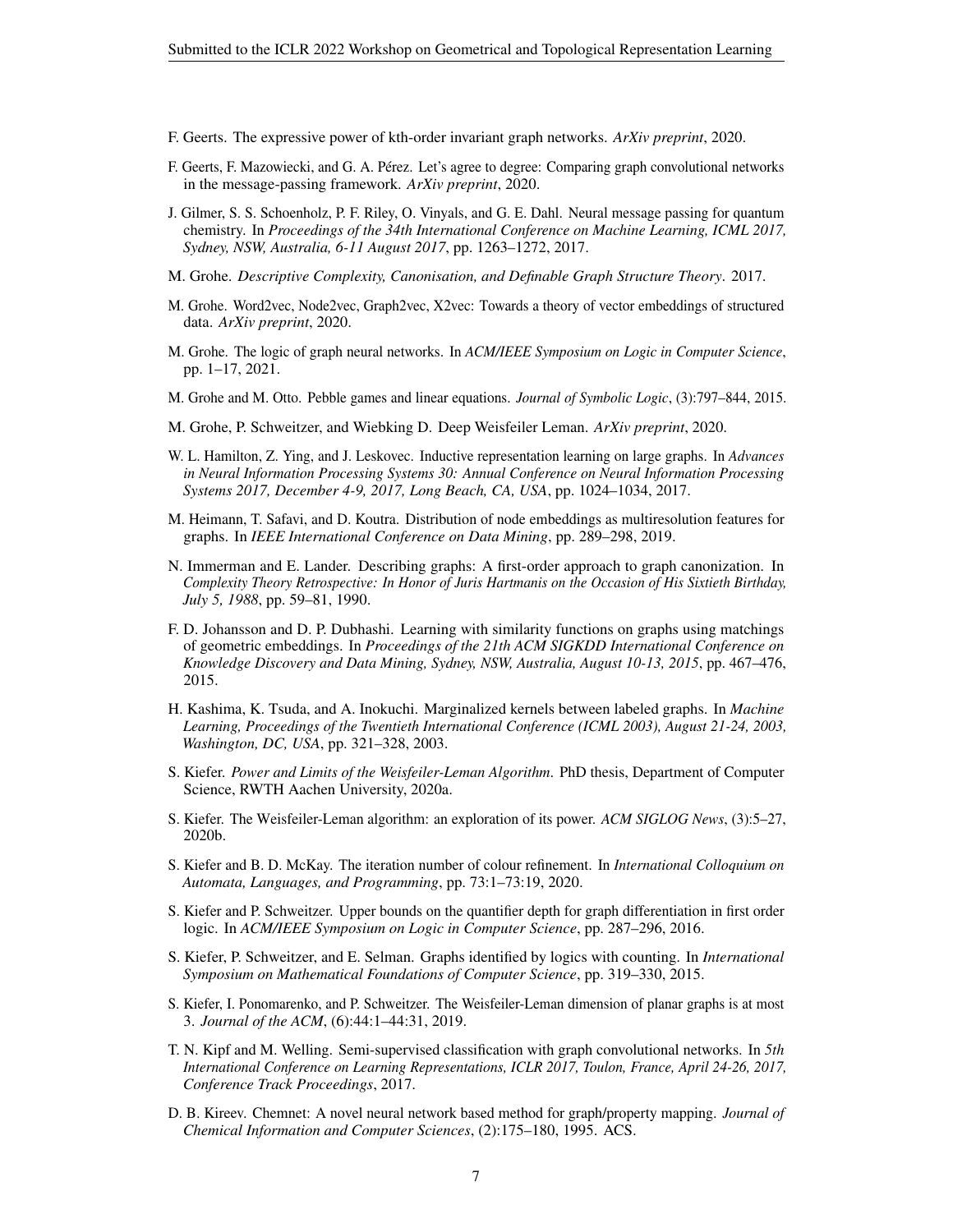- <span id="page-7-16"></span>J. Klicpera, J. Groß, and S. Günnemann. Directional message passing for molecular graphs. In 8th *International Conference on Learning Representations, ICLR 2020, Addis Ababa, Ethiopia, April 26-30, 2020*, 2020.
- <span id="page-7-5"></span>R. Kondor and H. Pan. The multiscale Laplacian graph kernel. In *Advances in Neural Information Processing Systems 29: Annual Conference on Neural Information Processing Systems 2016, December 5-10, 2016, Barcelona, Spain*, pp. 2982–2990, 2016.
- <span id="page-7-4"></span>N. M. Kriege, P.-L. Giscard, and R. C. Wilson. On valid optimal assignment kernels and applications to graph classification. In *Advances in Neural Information Processing Systems 29: Annual Conference on Neural Information Processing Systems 2016, December 5-10, 2016, Barcelona, Spain*, pp. 1615–1623, 2016.
- <span id="page-7-2"></span>N. M. Kriege, M. Neumann, C. Morris, K. Kersting, and P. Mutzel. A unifying view of explicit and implicit feature maps for structured data: Systematic studies of graph kernels. *ArXiv preprint*, 2017.
- <span id="page-7-6"></span>N. M. Kriege, C. Morris, A. Rey, and C. Sohler. A property testing framework for the theoretical expressivity of graph kernels. In *Proceedings of the Twenty-Seventh International Joint Conference on Artificial Intelligence, IJCAI 2018, July 13-19, 2018, Stockholm, Sweden*, pp. 2348–2354, 2018.
- <span id="page-7-0"></span>N. M. Kriege, F. D. Johansson, and C. Morris. A survey on graph kernels. *Applied Network Science*, (1):6, 2020.
- <span id="page-7-13"></span>P. Li, Y. Wang, H. Wang, and J. Leskovec. Distance encoding: Design provably more powerful neural networks for graph representation learning. In *Advances in Neural Information Processing Systems 33: Annual Conference on Neural Information Processing Systems 2020, NeurIPS 2020, December 6-12, 2020, virtual*, 2020.
- <span id="page-7-15"></span>M. Lichter, I. Ponomarenko, and P. Schweitzer. Walk refinement, walk logic, and the iteration number of the Weisfeiler-Leman algorithm. In *ACM/IEEE Symposium on Logic in Computer Science*, pp. 1–13, 2019.
- <span id="page-7-11"></span>T. Maehara and H. NT. A simple proof of the universality of invariant/equivariant graph neural networks. *ArXiv preprint*, 2019.
- <span id="page-7-14"></span>P. N. Malkin. Sherali–adams relaxations of graph isomorphism polytopes. *Discrete Optimization*, pp. 73–97, 2014.
- <span id="page-7-12"></span>H. Maron, H. Ben-Hamu, H. Serviansky, and Y. Lipman. Provably powerful graph networks. In *Advances in Neural Information Processing Systems 32: Annual Conference on Neural Information Processing Systems 2019, NeurIPS 2019, December 8-14, 2019, Vancouver, BC, Canada*, pp. 2153–2164, 2019a.
- <span id="page-7-1"></span>H. Maron, E. Fetaya, N. Segol, and Y. Lipman. On the universality of invariant networks. In *Proceedings of the 36th International Conference on Machine Learning, ICML 2019, 9-15 June 2019, Long Beach, California, USA*, pp. 4363–4371, 2019b.
- <span id="page-7-9"></span>C. Merkwirth and T. Lengauer. Automatic generation of complementary descriptors with molecular graph networks. *Journal of Chemical Information and Modeling*, (5):1159–1168, 2005.
- <span id="page-7-10"></span>A. Micheli. Neural network for graphs: A contextual constructive approach. *IEEE Transactions on Neural Networks*, (3):498–511, 2009.
- <span id="page-7-8"></span>A. Micheli and A. S. Sestito. A new neural network model for contextual processing of graphs. In *Italian Workshop on Neural Nets Neural Nets and International Workshop on Natural and Artificial Immune Systems*, pp. 10–17, 2005.
- <span id="page-7-7"></span>F. Monti, D. Boscaini, J. Masci, E. Rodola, J. Svoboda, and M. M. Bronstein. Geometric deep learning on ` graphs and manifolds using mixture model cnns. In *2017 IEEE Conference on Computer Vision and Pattern Recognition, CVPR 2017, Honolulu, HI, USA, July 21-26, 2017*, pp. 5425–5434, 2017.
- <span id="page-7-3"></span>C. Morris, K. Kersting, and P. Mutzel. Glocalized Weisfeiler-Lehman kernels: Global-local feature maps of graphs. In *IEEE International Conference on Data Mining*, pp. 327–336, 2017.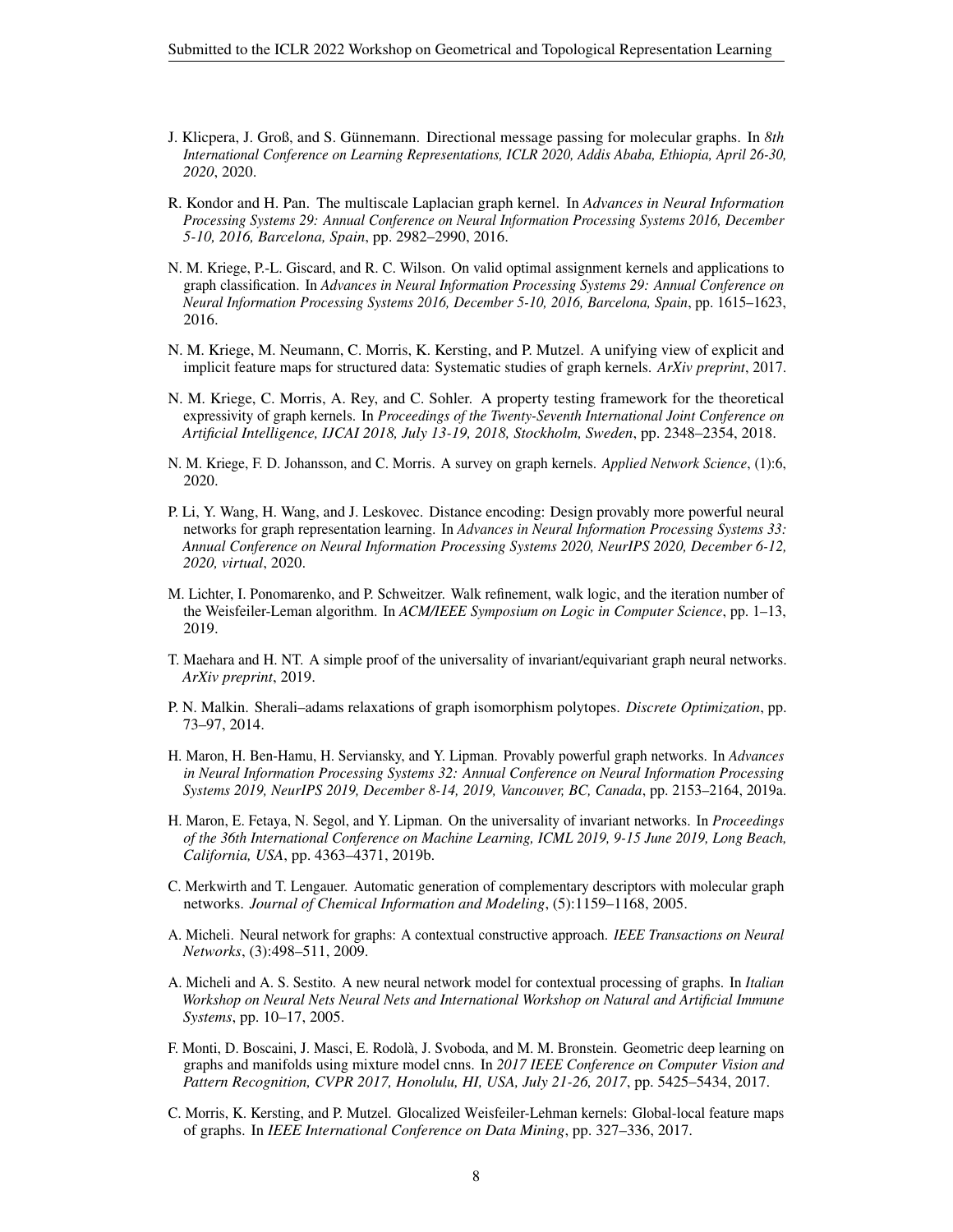- <span id="page-8-1"></span>C. Morris, M. Ritzert, M. Fey, W. L. Hamilton, J. E. Lenssen, G. Rattan, and M. Grohe. Weisfeiler and leman go neural: Higher-order graph neural networks. In *The Thirty-Third AAAI Conference on Artificial Intelligence, AAAI 2019, The Thirty-First Innovative Applications of Artificial Intelligence Conference, IAAI 2019, The Ninth AAAI Symposium on Educational Advances in Artificial Intelligence, EAAI 2019, Honolulu, Hawaii, USA, January 27 - February 1, 2019*, pp. 4602–4609, 2019.
- <span id="page-8-4"></span>C. Morris, N. M. Kriege, F. Bause, K. Kersting, P. Mutzel, and M. Neumann. TUDataset: A collection of benchmark datasets for learning with graphs. *ArXiv preprint*, 2020a.
- <span id="page-8-2"></span>C. Morris, G. Rattan, and P. Mutzel. Weisfeiler and Leman go sparse: Towards higher-order graph embeddings. In *Advances in Neural Information Processing Systems*, 2020b.
- <span id="page-8-0"></span>C. Morris, Y. L., H. Maron, B. Rieck, N. M. Kriege, M. Grohe, M. Fey, and K. Borgwardt. Weisfeiler and Leman go machine learning: The story so far. *ArXiv preprint*, 2021.
- <span id="page-8-11"></span>R. L. Murphy, B. Srinivasan, V. A. Rao, and B. Ribeiro. Relational pooling for graph representations. In *Proceedings of the 36th International Conference on Machine Learning, ICML 2019, 9-15 June 2019, Long Beach, California, USA*, pp. 4663–4673, 2019.
- <span id="page-8-15"></span>H. Nguyen and T. Maehara. Graph homomorphism convolution. In *Proceedings of the 37th International Conference on Machine Learning, ICML 2020, 13-18 July 2020, Virtual Event*, pp. 7306–7316, 2020.
- <span id="page-8-6"></span>G. Nikolentzos, P. Meladianos, and M. Vazirgiannis. Matching node embeddings for graph similarity. In *Proceedings of the Thirty-First AAAI Conference on Artificial Intelligence, February 4-9, 2017, San Francisco, California, USA*, pp. 2429–2435, 2017.
- <span id="page-8-7"></span>G. Nikolentzos, P. Meladianos, S. Limnios, and M. Vazirgiannis. A degeneracy framework for graph similarity. In *Proceedings of the Twenty-Seventh International Joint Conference on Artificial Intelligence, IJCAI 2018, July 13-19, 2018, Stockholm, Sweden*, pp. 2595–2601, 2018.
- <span id="page-8-13"></span>P. A. Papp, L. Faber K. Martinkus, and R. Wattenhofer. DropGNN: Random dropouts increase the expressiveness of graph neural networks. In *Advances in Neural Information Processing Systems*, 2021.
- <span id="page-8-18"></span>H. Pei, B. Wei, K. Chen-Chuan Chang, Y. Lei, and B. Yang. Geom-gcn: Geometric graph convolutional networks. In *8th International Conference on Learning Representations, ICLR 2020, Addis Ababa, Ethiopia, April 26-30, 2020*, 2020.
- <span id="page-8-17"></span>R. Ramakrishnan, O. Dral, P., M. Rupp, and O. Anatole von Lilienfeld. Quantum chemistry structures and properties of 134 kilo molecules. *Scientific Data*, 2014. Nature.
- <span id="page-8-8"></span>B. Rieck, C. Bock, and Karsten M. Borgwardt. A persistent weisfeiler-lehman procedure for graph classification. In *Proceedings of the 36th International Conference on Machine Learning, ICML 2019, 9-15 June 2019, Long Beach, California, USA*, pp. 5448–5458, 2019.
- <span id="page-8-12"></span>R. Sato, M. Yamada, and H. Kashima. Random features strengthen graph neural networks. *ArXiv preprint*, 2020.
- <span id="page-8-9"></span>F. Scarselli, M. Gori, A. C. Tsoi, M. Hagenbuchner, and G. Monfardini. The graph neural network model. *IEEE Transactions on Neural Networks*, (1):61–80, 2009.
- <span id="page-8-5"></span>N. Shervashidze, S. V. N. Vishwanathan, T. H. Petri, K. Mehlhorn, and K. M. Borgwardt. Efficient graphlet kernels for large graph comparison. In *International Conference on Artificial Intelligence and Statistics*, pp. 488–495, 2009.
- <span id="page-8-3"></span>N. Shervashidze, P. Schweitzer, E. J. van Leeuwen, K. Mehlhorn, and K. M. Borgwardt. Weisfeiler-Lehman graph kernels. *Journal of Machine Learning Research*, pp. 2539–2561, 2011.
- <span id="page-8-10"></span>A. Sperduti and A. Starita. Supervised neural networks for the classification of structures. *IEEE Transactions on Neural Networks*, (2):714–35, 1997. IEEE.
- <span id="page-8-16"></span>R. Talak, S. Hu, L. Peng, and L. Carlone. Neural trees for learning on graphs. *ArXiv preprint*, 2021.
- <span id="page-8-14"></span>E. H. Thiede, W. Zhou, and R. Kondor. Autobahn: Automorphism-based graph neural nets. *ArXiv preprint*, 2021.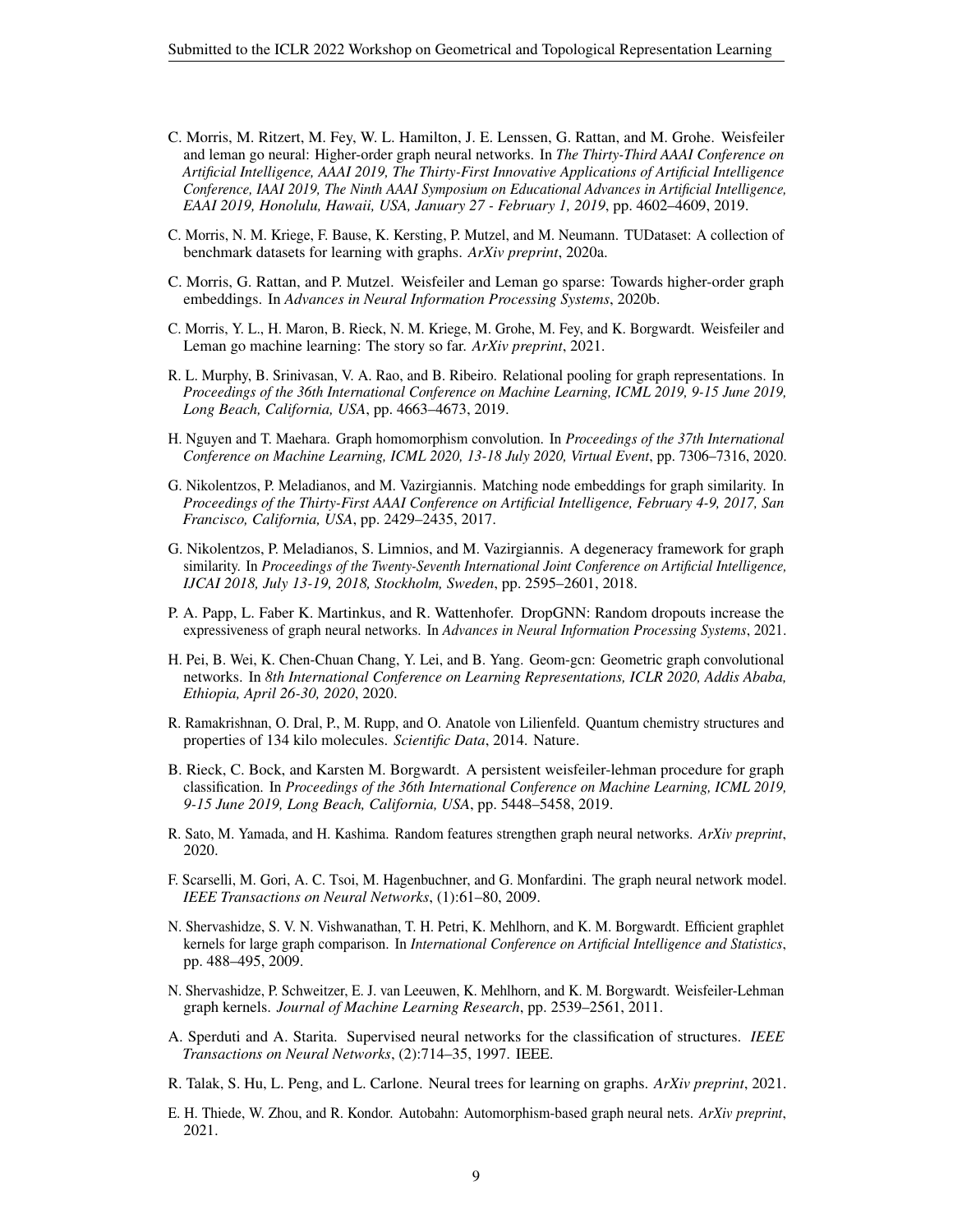- <span id="page-9-5"></span>M. Togninalli, M. E. Ghisu, F. Llinares-López, B. Rieck, and K. M. Borgwardt. Wasserstein weisfeilerlehman graph kernels. In *Advances in Neural Information Processing Systems 32: Annual Conference on Neural Information Processing Systems 2019, NeurIPS 2019, December 8-14, 2019, Vancouver, BC, Canada*, pp. 6436–6446, 2019.
- <span id="page-9-11"></span>J. Tonshoff, M. Ritzert, H. Wolf, and M. Grohe. Graph learning with 1D convolutions on random walks. ¨ *ArXiv preprint*, 2021.
- <span id="page-9-16"></span>J. Topping, F. Di Giovanni, B. P. Chamberlain, X. Dong, and M. M. Bronstein. Understanding over-squashing and bottlenecks on graphs via curvature. *ArXiv preprint*, 2021.
- <span id="page-9-13"></span>G. Valiente. *Algorithms on Trees and Graphs*. 2002.
- <span id="page-9-6"></span>P. Velickovic, G. Cucurull, A. Casanova, A. Romero, P. Lio, and Y. Bengio. Graph attention networks. In ` *6th International Conference on Learning Representations, ICLR 2018, Vancouver, BC, Canada, April 30 - May 3, 2018, Conference Track Proceedings*, 2018.
- <span id="page-9-4"></span>S. Verma and Z.-L. Zhang. Hunt for the unique, stable, sparse and fast feature learning on graphs. In *Advances in Neural Information Processing Systems 30: Annual Conference on Neural Information Processing Systems 2017, December 4-9, 2017, Long Beach, CA, USA*, pp. 88–98, 2017.
- <span id="page-9-7"></span>C. Vignac, A. Loukas, and P. Frossard. Building powerful and equivariant graph neural networks with structural message-passing. In *Advances in Neural Information Processing Systems*, 2020.
- <span id="page-9-17"></span>O. Vinyals, S. Bengio, and M. Kudlur. Order matters: Sequence to sequence for sets. In *4th International Conference on Learning Representations, ICLR 2016, San Juan, Puerto Rico, May 2-4, 2016, Conference Track Proceedings*, 2016.
- <span id="page-9-14"></span>E. Wagstaff, F. B. Fuchs, M. Engelcke, M. A. Osborne, and I. Posner. Universal approximation of functions on sets. *ArXiv preprint*, 2021.
- <span id="page-9-12"></span>B. Weisfeiler. *On Construction and Identification of Graphs*. 1976.
- <span id="page-9-0"></span>B. Weisfeiler and A. Leman. The reduction of a graph to canonical form and the algebra which appears therein. *Nauchno-Technicheskaya Informatsia*, 2(9):12–16, 1968. English translation by G. Ryabov is available at [https://www.iti.zcu.cz/wl2018/pdf/wl\\_paper\\_translation.](https://www.iti.zcu.cz/wl2018/pdf/wl_paper_translation.pdf) [pdf](https://www.iti.zcu.cz/wl2018/pdf/wl_paper_translation.pdf).
- <span id="page-9-15"></span>Z. Wu, B. Ramsundar, E. N. Feinberg, J. Gomes, C. Geniesse, A. S. Pappu, K. Leswing, and V. Pande. MoleculeNet: A benchmark for molecular machine learning. *Chemical Science*, pp. 513–530, 2018.
- <span id="page-9-1"></span>K. Xu, W. Hu, J. Leskovec, and S. Jegelka. How powerful are graph neural networks? In *7th International Conference on Learning Representations, ICLR 2019, New Orleans, LA, USA, May 6-9, 2019*, 2019.
- <span id="page-9-2"></span>P. Yanardag and S. V. N. Vishwanathan. A structural smoothing framework for robust graph comparison. In *Advances in Neural Information Processing Systems 28: Annual Conference on Neural Information Processing Systems 2015, December 7-12, 2015, Montreal, Quebec, Canada*, pp. 2134–2142, 2015a.
- <span id="page-9-3"></span>P. Yanardag and S. V. N. Vishwanathan. Deep graph kernels. In *Proceedings of the 21th ACM SIGKDD International Conference on Knowledge Discovery and Data Mining, Sydney, NSW, Australia, August 10-13, 2015*, pp. 1365–1374, 2015b.
- <span id="page-9-8"></span>J. You, J. Gomes-Selman, R. Ying, and J. Leskovec. Identity-aware graph neural networks. *ArXiv preprint*, 2021.
- <span id="page-9-9"></span>M. Zhang and P. Li. Nested graph neural networks. *ArXiv preprint*, 2021.
- <span id="page-9-10"></span>L. Zhao, W. Jin, L. Akoglu, and N. Shah. From stars to subgraphs: Uplifting any GNN with local structure awareness. *ArXiv preprint*, 2021.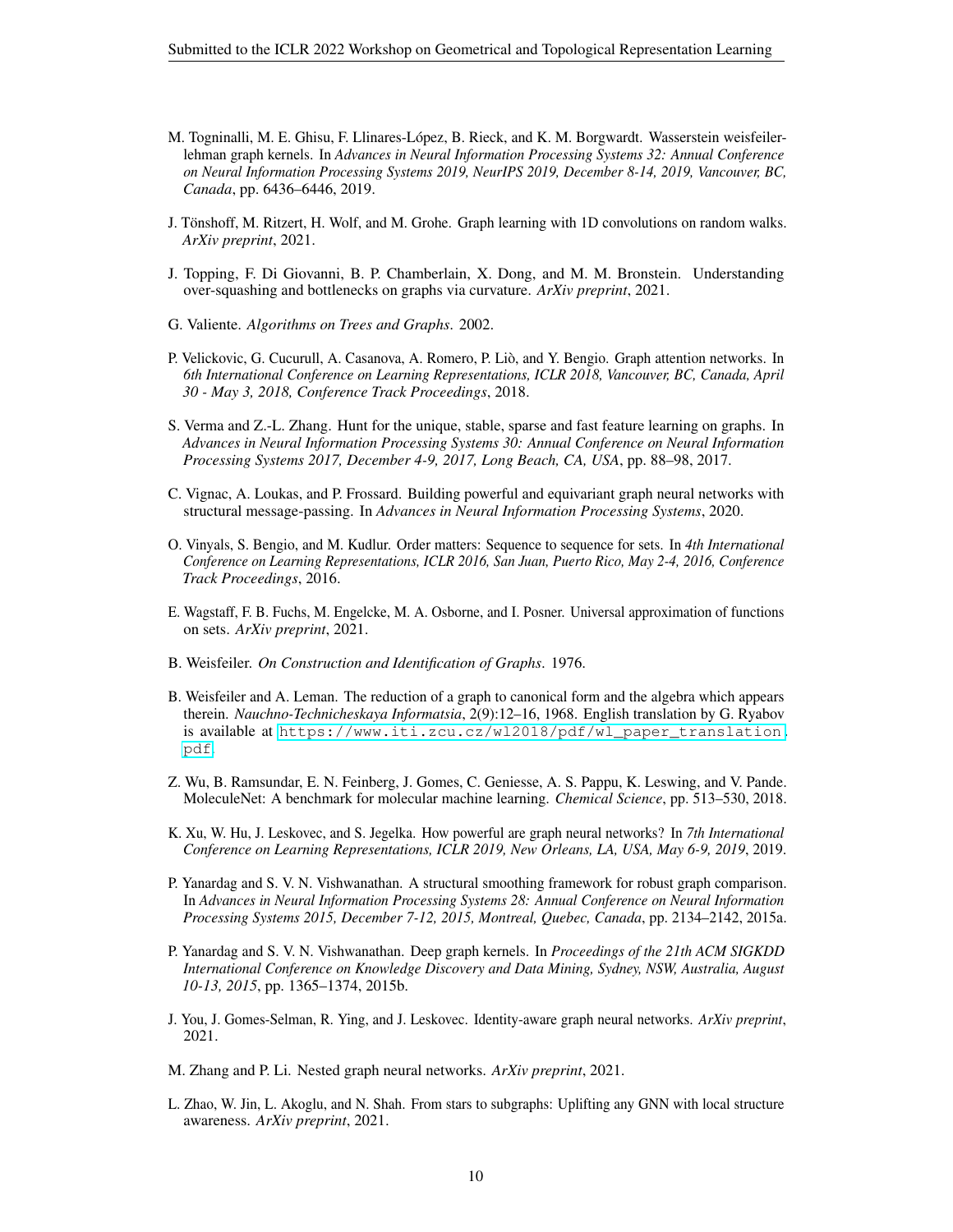# <span id="page-10-0"></span>A RELATED WORK

In the following, we review related work from graph kernels, GNNs and graph theory.

Graph kernels Historically, kernel methods—which implicitly or explicitly map graphs to elements of a Hilbert space—have been the dominant approach for supervised learning on graphs. Important early work in this area includes random-walk based kernels (Gärtner et al., 2003; [Kashima et al., 2003;](#page-6-5) [Kriege et al.,](#page-7-2) [2017\)](#page-7-2) and kernels based on shortest paths [\(Borgwardt & Kriegel, 2005\)](#page-4-1). More recently, developments in the field have emphasized scalability, focusing on techniques that bypass expensive Gram matrix computations by using explicit feature maps, see, e.g., [\(Shervashidze et al., 2011\)](#page-8-3). [Morris et al.](#page-7-3) [\(2017\)](#page-7-3) devised a local, set-based variant of the  $k$ -WL and a corresponding kernel. However, the approach is (provably) weaker than the tuple-based algorithm. Further, [Morris et al.](#page-8-4) [\(2020a\)](#page-8-4) proposed kernels based on the  $\delta$ -k-LWL.

[Yanardag & Vishwanathan](#page-9-2) [\(2015a\)](#page-9-2) successfully employed Graphlet [\(Shervashidze et al., 2009\)](#page-8-5), and Weisfeiler–Leman kernels within frameworks for smoothed [\(Yanardag & Vishwanathan, 2015a\)](#page-9-2) and deep graph kernels [\(Yanardag & Vishwanathan, 2015b\)](#page-9-3). Other recent work focuses on assignmentbased [\(Johansson & Dubhashi, 2015;](#page-6-6) [Kriege et al., 2016;](#page-7-4) [Nikolentzos et al., 2017\)](#page-8-6), spectral [\(Kondor & Pan,](#page-7-5) [2016;](#page-7-5) [Verma & Zhang, 2017\)](#page-9-4), graph decomposition [\(Nikolentzos et al., 2018\)](#page-8-7), randomized binning approaches [\(Heimann et al., 2019\)](#page-6-7), and the extension of kernels based on the 1-WL [\(Rieck et al., 2019;](#page-8-8) [Togninalli et al., 2019\)](#page-9-5). For a theoretical investigation of graph kernels, see [\(Kriege et al., 2018\)](#page-7-6), and for a thorough survey of graph kernels, see [\(Borgwardt et al., 2020;](#page-5-0) [Kriege et al., 2020\)](#page-7-0).

GNNs Recently, GNNs [\(Gilmer et al., 2017;](#page-6-0) [Scarselli et al., 2009\)](#page-8-9) emerged as an alternative to graph kernels. Notable instances of this architecture include, e.g., [\(Duvenaud et al., 2015;](#page-5-4) [Hamilton et al.,](#page-6-8) [2017;](#page-6-8) [Velickovic et al., 2018\)](#page-9-6), which can be subsumed under the message-passing framework introduced in [\(Gilmer et al., 2017\)](#page-6-0). Also, approaches based on spectral information were introduced in, e.g., [\(Defferrard](#page-5-5) [et al., 2016;](#page-5-5) [Bruna et al., 2014;](#page-5-6) [Kipf & Welling, 2017;](#page-6-9) [Monti et al., 2017\)](#page-7-7)—all of which descend from early work in [\(Kireev, 1995;](#page-6-10) [Baskin et al., 1997;](#page-4-2) [Micheli & Sestito, 2005;](#page-7-8) [Merkwirth & Lengauer, 2005;](#page-7-9) [Micheli, 2009;](#page-7-10) [Sperduti & Starita, 1997;](#page-8-10) [Scarselli et al., 2009\)](#page-8-9).

Limits of GNNs and more expressive architectures Recently, connections of GNNs to Weisfeiler– Leman type algorithms have been shown [\(Azizian & Lelarge, 2020;](#page-4-3) [Barcelo et al., 2020;](#page-4-4) [Chen et al.,](#page-5-7) [2019b;](#page-5-7) [Geerts et al., 2020;](#page-6-11) [Geerts, 2020;](#page-6-4) [Maehara & NT, 2019;](#page-7-11) [Maron et al., 2019a;](#page-7-12) [Morris et al., 2019;](#page-8-1) [Xu et al., 2019\)](#page-9-1). Specifically, [\(Morris et al., 2019;](#page-8-1) [Xu et al., 2019\)](#page-9-1) showed that the expressive power of any possible GNN architecture is limited by the 1-WL in terms of distinguishing non-isomorphic graphs.

Triggered by the above results, a large set of papers proposed architectures to overcome the expressivity limitations of the 1-WL. [Morris et al.](#page-8-1) [\(2019\)](#page-8-1) introduced k*-dimensional* GNNs (k-GNN) which rely on a message-passing scheme between subgraphs of cardinality  $k$ . Similar to [\(Morris et al., 2017\)](#page-7-3), the paper employed a local, set-based (neural) variant of the k-WL. Later, this was refined in [\(Maron et al., 2019a;](#page-7-12) [Azizian & Lelarge, 2020\)](#page-4-3) by introducing k*-order folklore graph neural networks* (k-FGNN), which are equivalent to the folklore or oblivious variant of the  $k$ -WL [\(Grohe, 2021;](#page-6-1) [Morris et al., 2021\)](#page-8-0) in terms of distinguishing non-isomorphic graphs. Subsequently, [Morris et al.](#page-8-2) [\(2020b\)](#page-8-2) introduced neural architectures based on the  $\delta$ -k-LWL, which only considers a subset of the neighborhood from the k-WL, taking sparsity of the underlying graph (to some extent) into account. Although more scalable, the algorithm reaches computational exhaustion on large-scale graphs since it considers all  $n^k$  tuples of size k. [Chen et al.](#page-5-7) [\(2019b\)](#page-5-7) connected the theory of universal approximations of permutation-invariant functions and the graph isomorphism viewpoint and introduced a variation of the 2-WL. See [\(Morris et al., 2021\)](#page-8-0) for an in-depth survey on this topic.

Recent works have extended the expressive power of GNNs, e.g., by encoding node identifiers [\(Murphy](#page-8-11) [et al., 2019;](#page-8-11) [Vignac et al., 2020\)](#page-9-7), leveraging random features [\(Abboud et al., 2020;](#page-4-5) [Dasoulas et al., 2020;](#page-5-8) [Sato et al., 2020\)](#page-8-12), subgraph information [\(Bevilacqua et al., 2021;](#page-4-6) [Bouritsas et al., 2020;](#page-5-9) [Cotta et al.,](#page-5-10) [2021;](#page-5-10) [Papp et al., 2021;](#page-8-13) [Thiede et al., 2021;](#page-8-14) [You et al., 2021;](#page-9-8) [Zhang & Li, 2021;](#page-9-9) [Zhao et al., 2021\)](#page-9-10), homomorphism counts (Barceló et al., 2021; [Nguyen & Maehara, 2020\)](#page-8-15), spectral information [\(Balcilar](#page-4-8) [et al., 2021\)](#page-4-8), simplicial and cellular complexes [\(Bodnar et al., 2021b;](#page-4-9)[a\)](#page-4-10), random walks (Tönshoff [et al., 2021\)](#page-9-11), graph decompositions [\(Talak et al., 2021\)](#page-8-16), distance [\(Li et al., 2020\)](#page-7-13) and directional information [\(Beaini et al., 2020\)](#page-4-11).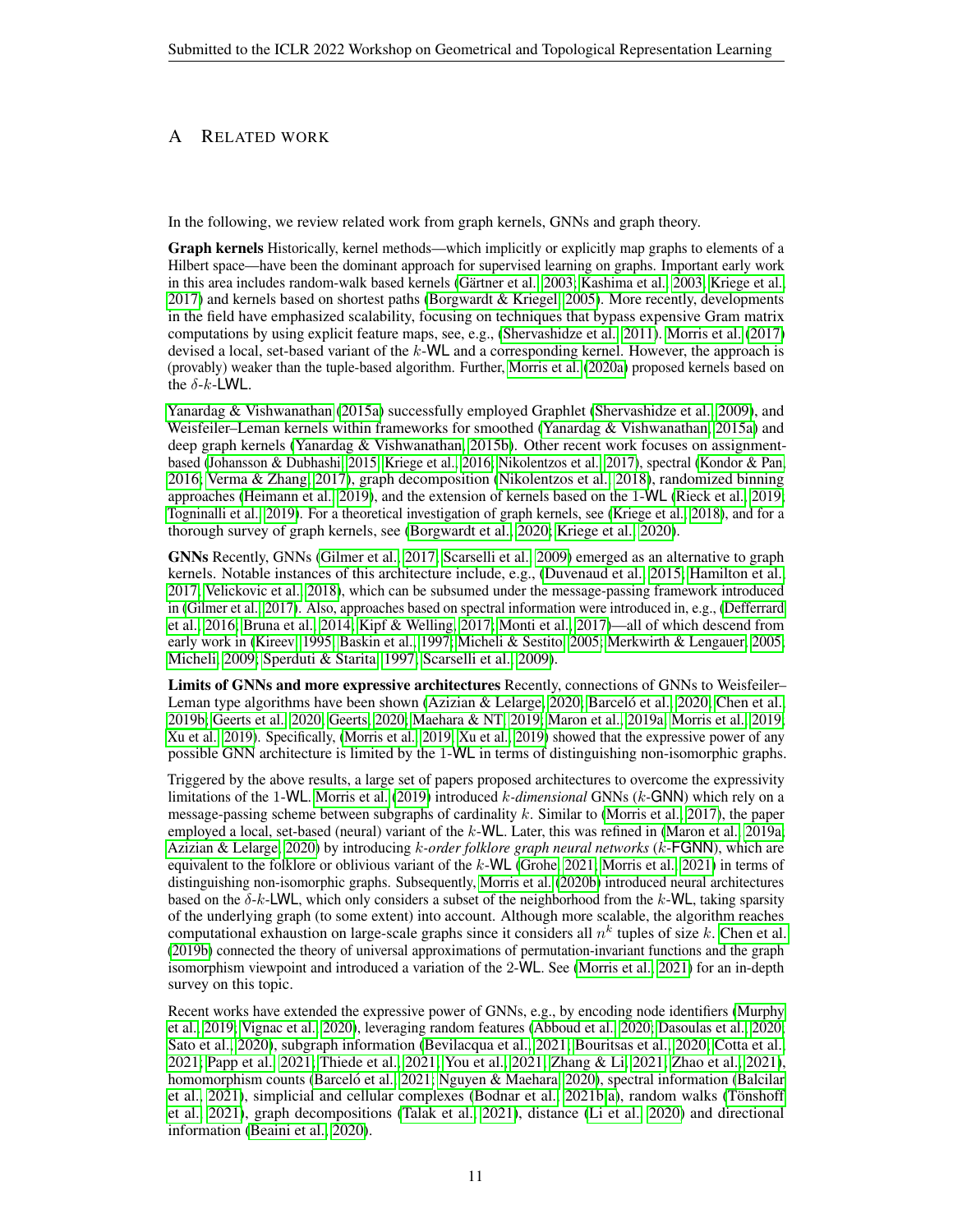<span id="page-11-0"></span>

Figure 1: Overview of the power of the proposed algorithms and neural architectures. The green and red nodes represent algorithms proposed in the present work. Forward arrows point to more powerful algorithms or neural architectures.

 $A \sqsubset B$  ( $A \equiv B$ ): algorithm A is strictly more powerful (equally powerful) than B.

However, up to a few exceptions, all of the above approaches only overcome limitations of the 1-WL or the 2-WL, and do not induce a hierarchy of provably powerful, permutation-equivariant neural architectures aligned with the  $k$ -WL hierarchy.

Theory The Weisfeiler–Leman algorithm constitutes one of the earliest and most natural approaches to isomorphism testing [\(Weisfeiler, 1976;](#page-9-12) [Weisfeiler & Leman, 1968\)](#page-9-0), having been heavily investigated by the theory community over the last few decades [\(Grohe, 2017\)](#page-6-12). Moreover, the fundamental nature of the k-WL is evident from a variety of connections to other fields such as logic, optimization, counting complexity, and quantum computing. The power and limitations of  $k$ -WL can be neatly characterized in terms of logic and descriptive complexity [\(Babai, 1979;](#page-4-0) [Immerman & Lander, 1990\)](#page-6-13), Sherali-Adams relaxations of the natural integer linear program for the graph isomorphism problem [\(Atserias & Maneva,](#page-4-12) [2013;](#page-4-12) [Grohe & Otto, 2015;](#page-6-14) [Malkin, 2014\)](#page-7-14), homomorphism counts [\(Dell et al., 2018\)](#page-5-11), and quantum isomorphism games [\(Atserias et al., 2019\)](#page-4-13). In their seminal paper, [Cai et al.](#page-5-2) [\(1992\)](#page-5-2) showed that, for each k, there exists a pair of non-isomorphic graphs of size  $\mathcal{O}(k)$  that are not distinguished by the k-WL. [\(Kiefer, 2020a;](#page-6-2)[b\)](#page-6-3) gives a thorough survey of these results. For  $k = 1$ , the power of the algorithm has been completely characterized [\(Arvind et al., 2015;](#page-4-14) [Kiefer et al., 2015\)](#page-6-15). Moreover, upper bounds on the running time [\(Berkholz et al., 2017\)](#page-4-15) and the number of iterations for  $k = 1$  [\(Kiefer & McKay, 2020\)](#page-6-16) and for the folklore  $k = 2$  [\(Kiefer & Schweitzer, 2016;](#page-6-17) [Lichter et al., 2019\)](#page-7-15) have been shown. For k in  $\{1, 2\}$ , [Arvind](#page-4-16) [et al.](#page-4-16) [\(2019\)](#page-4-16) studied the abilities of the (folklore)  $k$ -WL to detect and count fixed subgraphs, extending the work of Fürer [\(2017\)](#page-5-12). The former was refined in [\(Chen et al., 2020\)](#page-5-13). [Kiefer et al.](#page-6-18) [\(2019\)](#page-6-18) showed that the folklore 3-WL completely captures the structure of planar graphs. The algorithm (for logarithmic  $k$ ) plays a prominent role in the recent result of [Babai](#page-4-17) [\(2016\)](#page-4-17) improving the best-known running time for the graph isomorphism problem. Recently, [Grohe et al.](#page-6-19) [\(2020\)](#page-6-19) introduced the framework of Deep Weisfeiler–Leman algorithms, which allow the design of a more powerful graph isomorphism test than Weisfeiler–Leman type algorithms. Finally, the emerging connections between the Weisfeiler–Leman paradigm and graph learning are described in two recent surveys [\(Grohe, 2020;](#page-6-20) [Morris et al., 2021\)](#page-8-0).

### <span id="page-11-1"></span>B PRELIMINARIES

As usual, let  $[n] := \{1, \ldots, n\} \subset \mathbb{N}$  for  $n \geq 1$ , and we use  $\{\ldots\}$  to denote multisets, i.e., the generalization of sets allowing for multiple instances for each of its elements.

**Graphs** A graph G is a pair  $(V(G), E(G))$  with *finite* sets of *nodes*  $V(G)$  and *edges*  $E(G) \subseteq \{ \{u, v\} \subseteq E(G) \}$  $V \mid u \neq v$ . If not otherwise stated, we set  $n := |V(G)|$ . For ease of notation, we denote the edge  $\{u, v\}$ in  $E(G)$  by  $(u, v)$  or  $(v, u)$ . In the case of *directed graphs*,  $E \subseteq \{(u, v) \in V \times V \mid u \neq v\}$ . A *labeled graph* G is a triple  $(V, E, \ell)$  with a label function  $\ell : V(G) \cup E(G) \rightarrow \mathbb{N}$ . Then  $\ell(v)$  is a *label* of x for x in  $V(G) \cup E(G)$ . The *neighborhood* of v in  $V(G)$  is denoted by  $\delta(v) = \{u \in V(G) \mid (v, u) \in E(G)\}\$ and the *degree* of a node v is  $|\delta(v)|$ . Let  $S \subseteq V(G)$  then  $G[S] = (S, E_S)$  is the *subgraph induced by* S, where  $E_S = \{(u, v) \in E(G) \mid u, v \in S\}$ . A *connected component* of a graph G is an inclusion-wise maximal subgraph of G in which every two nodes are connected by paths. A *tree* is a connected graph without cycles. A *rooted tree* is an oriented tree with a designated node called *root*, in which the edges are directed away from the root. Let p be a node in a rooted tree. Then we call its out-neighbors *children* with *parent* p. We denote an undirected *cycle* on k nodes by  $C_k$ . Given two graphs G and H with disjoint node sets, we denote their disjoint union by  $G \cup H$ .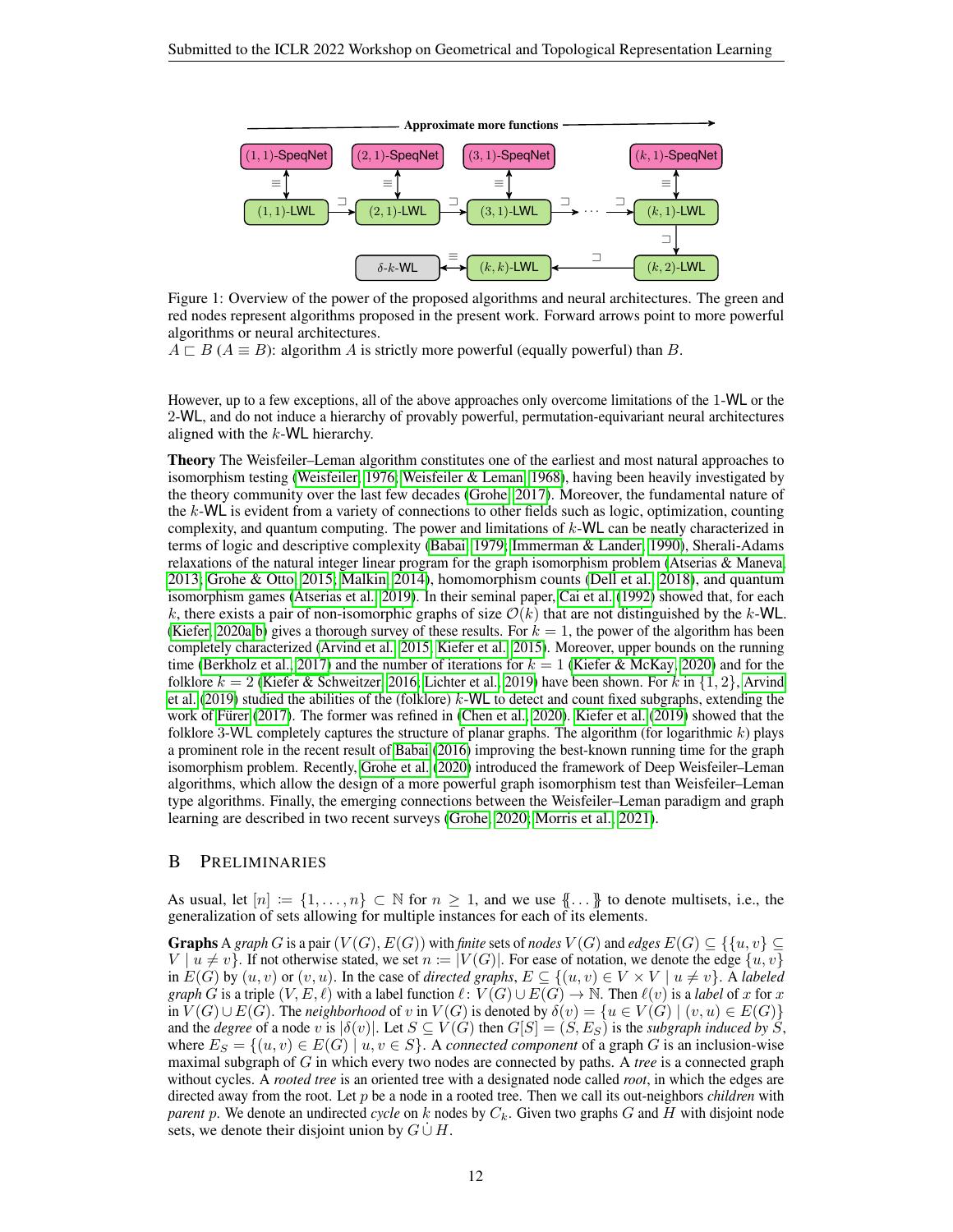Two graphs G and H are *isomorphic* and we write  $G \simeq H$  if there exists a bijection  $\varphi: V(G) \to V(H)$ preserving the adjacency relation, i.e.,  $(u, v)$  is in  $E(G)$  if and only if  $(\varphi(u), \varphi(v))$  is in  $E(H)$ . Then  $\varphi$  is an *isomorphism* between G and H. Moreover, we call the equivalence classes induced by  $\simeq$ *isomorphism types*, and denote the isomorphism type of G by  $\tau_G$ . In the case of labeled graphs, we additionally require that  $\ell(v) = \ell(\varphi(v))$  for v in  $V(G)$  and  $\ell((u, v)) = \ell((\varphi(u), \varphi(v)))$  for  $(u, v)$  in  $E(G)$ . Let v be a *tuple* in  $V(G)^k$  for  $k > 0$ , then  $G[v]$  is the subgraph induced by the multiset of elements of v, where the nodes are labeled with integers from  $\{1, \ldots, k\}$  corresponding to their positions in v.

**Equivariance** For  $n > 0$ , let  $S_n$  denote the set of all permutations of [n], i.e., the set of all bijections from [n] to itself. For  $\sigma$  in  $S_n$  and a graph G such that  $V(G) = [n]$ , let  $G_{\sigma} = \sigma \cdot G$  be the graph such that  $V(\sigma \cdot G) = \{v_{\sigma^{-1}(1)}, \ldots, v_{\sigma^{-1}(n)}\}$  and  $E(G_{\sigma}) = \{(v_{\sigma^{-1}(i)}, v_{\sigma^{-1}(j)}) \mid (v_i, v_j) \in E(G)\}$ . That is, applying the permutation  $\sigma$  reorders the nodes. Hence, for two isomorphic graphs G and H on the same vertex set, i.e.,  $G \simeq H$ , there exists  $\sigma$  in  $S_n$  such that  $\sigma \cdot G = H$ .

Let G denote the set of all graphs, and let  $\mathcal{G}_n$  denote the set of all graphs on n nodes. A function  $f: \mathcal{G} \to \mathbb{R}$  is *invariant* if for every  $n > 0$  and every  $\sigma$  in  $S_n$  and graph  $G, f(\sigma \cdot G) = f(G)$ . A function  $f: \mathcal{G} \mapsto \mathcal{G}$  is *equivariant* if for every  $n > 0$ ,  $f(\mathcal{G}_n) \subseteq \mathcal{G}_n$  and for every  $\sigma$  in  $S_n$ ,  $f(\sigma \cdot G) = \sigma \cdot f(G)$ .

**Kernels** A *kernel* on a non-empty set X is a symmetric, positive semidefinite function  $k: \mathcal{X} \times \mathcal{X} \to \mathbb{R}$ . Equivalently, a function  $k: \mathcal{X} \times \mathcal{X} \to \mathbb{R}$  is a kernel if there is a *feature map*  $\phi: \mathcal{X} \to \mathcal{H}$  to a Hilbert space H with inner product  $\langle \cdot, \cdot \rangle$ , such that  $k(x, y) = \langle \phi(x), \phi(y) \rangle$  for all x and y in X. A *graph kernel* is a kernel on the set  $G$  of all graphs.

#### B.1 NODE-REFINEMENT ALGORITHMS (EXTENDED)

In the following, we briefly describe the Weisfeiler–Leman algorithm and related variants [\(Morris et al.,](#page-8-2) [2020b\)](#page-8-2). Let k be a fixed positive integer. There exist two definitions of the  $k$ -WL, the so-called oblivious k-WL and folklore or non-oblivious k-WL, in literature, see, e.g., [\(Grohe, 2021\)](#page-6-1). There is a subtle difference in how they aggregate neighborhood information. Within the graph learning community, it is customary to abbreviate the oblivious k-WL as k-WL, a convention that we follow in this paper.

We proceed to the definition of the k-WL. Let  $V(G)^k$  denote the set of k-tuples of nodes of the graph G. A *coloring* of  $V(G)^k$  is a mapping  $C: V(G)^k \to \mathbb{N}$ , i.e., we assign a number (color) to every tuple in  $V(G)^k$ . The *initial coloring*  $\widetilde{C_0}$  of  $V(G)^k$  is specified by the atomic types of the tuples, i.e., two tuples v and w in  $V(G)^k$  have the same initial color iff mapping  $v_i \mapsto w_i$  induces an isomorphism between the labeled subgraphs  $G[\mathbf{v}]$  and  $G[\mathbf{w}]$ . Note that, given a tuple  $\mathbf{v}$  in  $V(G)^k$ , we can upper-bound the running time of the computation of this initial coloring for  $\bf{v}$  by  $\mathcal{O}(k^2)$ . A *color class* corresponding to a color c is the set of all tuples colored c, i.e., the set  $C^{-1}(c)$ .

For j in  $[k]$  and w in  $V(G)$ , let  $\phi_i(\mathbf{v}, w)$  be the k-tuple obtained by replacing the jth component of v with the node w. That is,  $\phi_j(\mathbf{v}, w) = (v_1, \dots, v_{j-1}, w, v_{j+1}, \dots, v_k)$ . If  $\mathbf{w} = \phi_j(\mathbf{v}, w)$  for some w in  $V(G)$ , call w a *j*-neighbor of v. The *neighborhood* of v is the set of all w such that  $w = \phi_j(v, w)$  for some j in |k| and a  $w \in V(G)$ .

The *refinement* of a coloring  $C: V(G)^k \to \mathbb{N}$ , denoted by  $\widehat{C}$ , is a coloring  $\widehat{C}: V(G)^k \to \mathbb{N}$  defined as follows. For each j in [k], collect the colors of the j-neighbors of v in a multiset  $S_j = \{C(\phi_j(v, w)) \mid$  $w \in V(G)$ . Then, for a tuple v, define

$$
\widehat{C}(\mathbf{v}) \coloneqq (C(\mathbf{v}), M(\mathbf{v})),
$$

where  $M(\mathbf{v})$  is the k-tuple  $(S_1, \ldots, S_k)$ . For consistency, the strings  $\widetilde{C}(\mathbf{v})$  thus obtained are lexicographically sorted and renamed as integers, not used in previous iterations. Observe that the new color  $\hat{C}(v)$  of **v** is solely dictated by the color histogram of the neighborhood of **v**. In general, a different mapping  $M(\cdot)$ could be used, depending on the neighborhood information that we would like to aggregate. We will refer to a mapping  $M(\cdot)$  as an *aggregation map*.

**k-dimensional Weisfeiler–Leman** For  $k \geq 2$ , the k-WL computes a coloring  $C_{\infty} : V(G)^{k} \to \mathbb{N}$  of a given graph G, as follows.<sup>[3](#page-0-0)</sup> To begin with, the initial coloring  $C_0$  is computed. Then, starting with  $C_0$ , successive refinements  $C_{i+1} = \widehat{C_i}$  are computed until convergence. That is,

$$
C_{i+1}(\mathbf{v}) = (C_i(\mathbf{v}), M_i(\mathbf{v})),
$$

<sup>&</sup>lt;sup>3</sup>We define the 1-WL in the next subsection.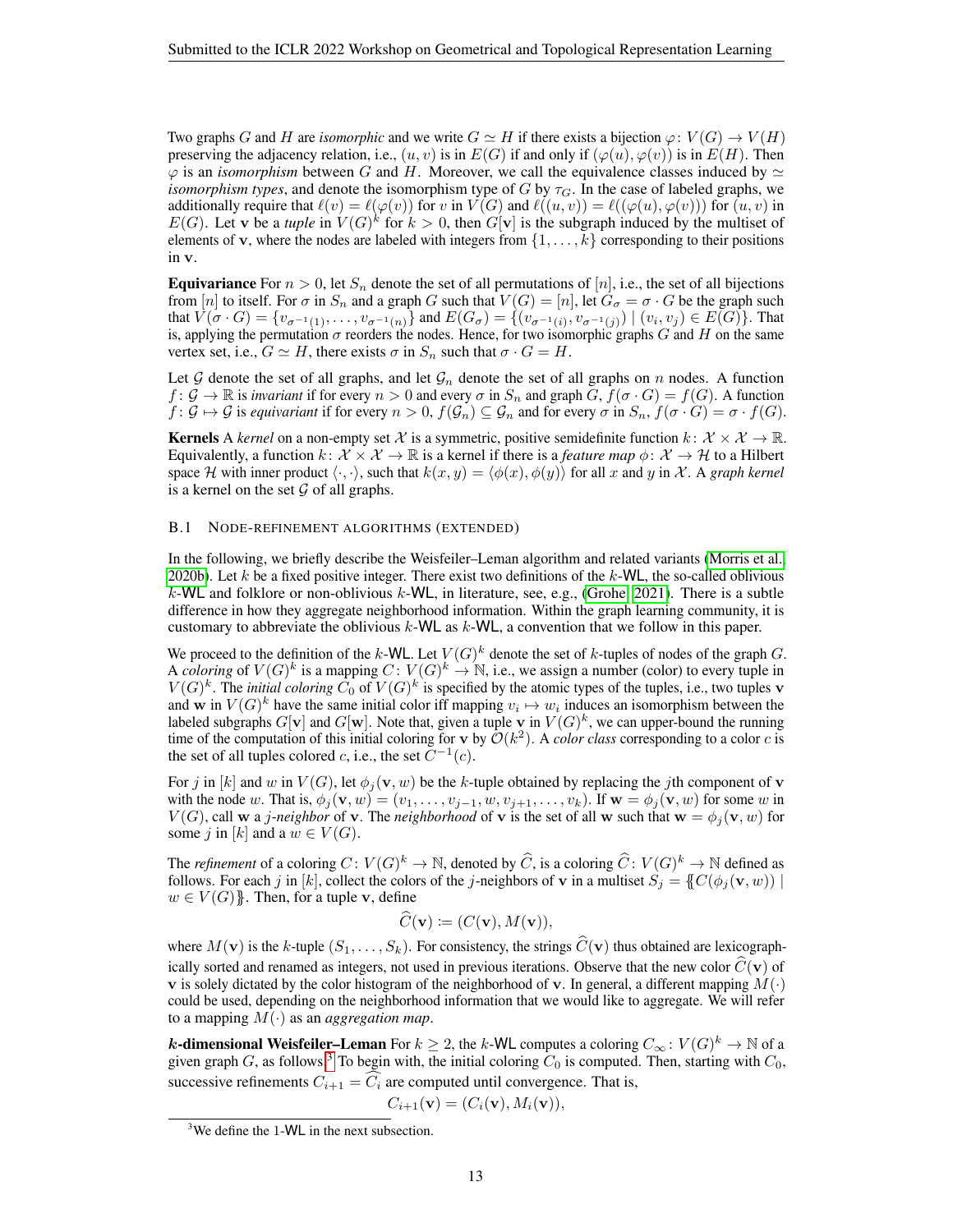where

$$
M_i(\mathbf{v}) = (\{C_i(\phi_1(\mathbf{v}, w)) \mid w \in V(G)\}, \dots, \{C_i(\phi_k(\mathbf{v}, w)) \mid w \in V(G)\}).
$$
 (4)

The successive refinement steps are also called *rounds* or *iterations*. Since the disjoint union of the color classes form a partition of  $V(G)^k$ , there must exist a finite  $\ell \leq |V(G)|^k$  such that  $C_\ell = \widehat{C_\ell}$ , i.e., the partition induced by  $C_\ell$  cannot be refined further. The k-WL outputs  $C_\ell$  as the *stable coloring*  $C_\infty$ .

The k-WL *distinguishes* two graphs G and H if, upon running the k-WL on their disjoint union  $G \cup H$ , there exists a color c in N in the stable coloring such that the corresponding color class  $S_c$  satisfies

$$
|V(G)^k \cap S_c| \neq |V(H)^k \cap S_c|,
$$

i.e., there the numbers of c-colored tuples in  $V(G)^k$  and  $V(H)^k$  differ. Two graphs that are distinguished by the  $k$ -WL must be non-isomorphic, because the algorithm is defined in an isomorphism-invariant way.

Finally, the application of different aggregation maps  $M(\cdot)$  yield related versions of k-WL. For example, setting  $M(\cdot)$  to be

$$
M^F(\mathbf{v}) = \{ \{(C(\phi_1(\mathbf{v}, w)), \dots, C(\phi_k(\mathbf{v}, w))) \mid w \in V(G) \},\}
$$

yields the so-called folklore-version of  $k$ -WL (see e.g. [\(Cai et al., 1992\)](#page-5-2)). It is known that the oblivious version of the k-WL is as powerful as the folklore version of the  $(k-1)$ -WL [\(Grohe, 2021\)](#page-6-1).

### Local δ-k-dimensional Weisfeiler–Leman algorithm

[Morris et al.](#page-8-2) [\(2020b\)](#page-8-2) introduced a more efficient variant of the k-WL, namely the *local* δ*-*k*-dimensional Weisfeiler–Leman algorithm* ( $\delta$ -k-LWL). In contrast to the k-WL, the  $\delta$ -k-LWL considers only a subset of the entire neighborhood of a node tuple. Let the tuple  $\mathbf{w} = \phi_i(\mathbf{v}, w)$  be a j-neighbor of v. We say that w is a *local* j-neighbor of **v** if w is adjacent to the replaced node  $v_j$ . Otherwise, the tuple **w** is a *global* j-neighbor of v. The  $\delta$ -k-LWL considers only local neighbors during the neighborhood aggregation process, and discards any information about the global neighbors. Formally, the  $\delta$ -k-LWL algorithm refines a coloring  $C_i^{k,\delta}$  (obtained after i rounds of  $\delta$ -k-LWL) via the aggregation function,

$$
M_i^{\delta}(\mathbf{v}) = (\{C_i^{k,\delta}(\phi_1(\mathbf{v}, w)) \mid w \in \delta(v_1)\}, \dots, \{C_i^{k,\delta}(\phi_k(\mathbf{v}, w)) \mid w \in \delta(v_k)\}),
$$
 (5)

hence considering only the local j-neighbors of the tuple  $\bf{v}$  in each iteration. The coloring function for the  $\delta$ -k-LWL is then defined by

<span id="page-13-0"></span>
$$
C_{i+1}^{k,\delta}(\mathbf{v}) = (C_i^{k,\delta}(\mathbf{v}), M_i^{\delta}(\mathbf{v})).
$$
\n(6)

We define the 1-WL to be the  $\delta$ -1-LWL, which is commonly known as Color Refinement or Naive Node Classification.[4](#page-0-0) Hence, we can equivalently define

$$
C_{i+1}^{1,\delta}(v) = (C_i^{1,\delta}(v), \{C_i^{1,\delta}(w) \mid w \in \delta(v)\}).
$$
\n(7)

for a node v in  $V(G)$ .

[Morris et al.](#page-8-2) [\(2020b\)](#page-8-2) also defined the  $\delta$ -k-LWL<sup>+</sup>, a minor variation of the  $\delta$ -k-LWL. Formally, the δ-k-LWL<sup>+</sup> refines a coloring  $C_i$  (obtained after i rounds) via the aggregation function

$$
M^{\delta,+}(\mathbf{v}) = (\{ (C_i^{k,\delta}(\phi_1(\mathbf{v}, w)), \#_i^1(\mathbf{v}, \phi_1(\mathbf{v}, w))) \mid w \in \delta(v_1) \}, \dots, \{ (C_i^{k,\delta}(\phi_k(\mathbf{v}, w)), \#_i^k(\mathbf{v}, \phi_k(\mathbf{v}, w))) \mid w \in \delta(v_k) \} ),
$$
\n(8)

instead of the  $\delta$ -k-LWL aggregation defined in Equation [\(5\)](#page-13-0). Here, we set

 $k$ ,  $k$ 

$$
\#_i^j(\mathbf{v}, \mathbf{x}) \coloneqq \left| \{ \mathbf{w} \colon \mathbf{w} \sim_j \mathbf{v}, C_i^{k, \delta}(\mathbf{w}) = C_i^{k, \delta}(\mathbf{x}) \} \right|,\tag{9}
$$

where  $w \sim_j v$  denotes that w is a j-neighbor of v, for j in [k]. Essentially,  $\#_i^j(v, x)$  counts the number of j-neighbors (local or global) of v which have the same color as x under the coloring  $C_i$  (i.e., after i rounds). [Morris et al.](#page-8-2) [\(2020b\)](#page-8-2) showed that the  $\delta$ -k-LWL<sup>+</sup> is slightly more powerful than the k-WL in distinguishing non-isomorphic graphs.

<sup>4</sup> Strictly speaking, the 1-WL and Color Refinement are two different algorithms. That is, the 1-WL considers neighbors and non-neighbors to update the coloring, resulting in a slightly higher expressivity when distinguishing nodes in a given graph, see [\(Grohe, 2021\)](#page-6-1) for details. For brevity, we consider both algorithms to be equivalent.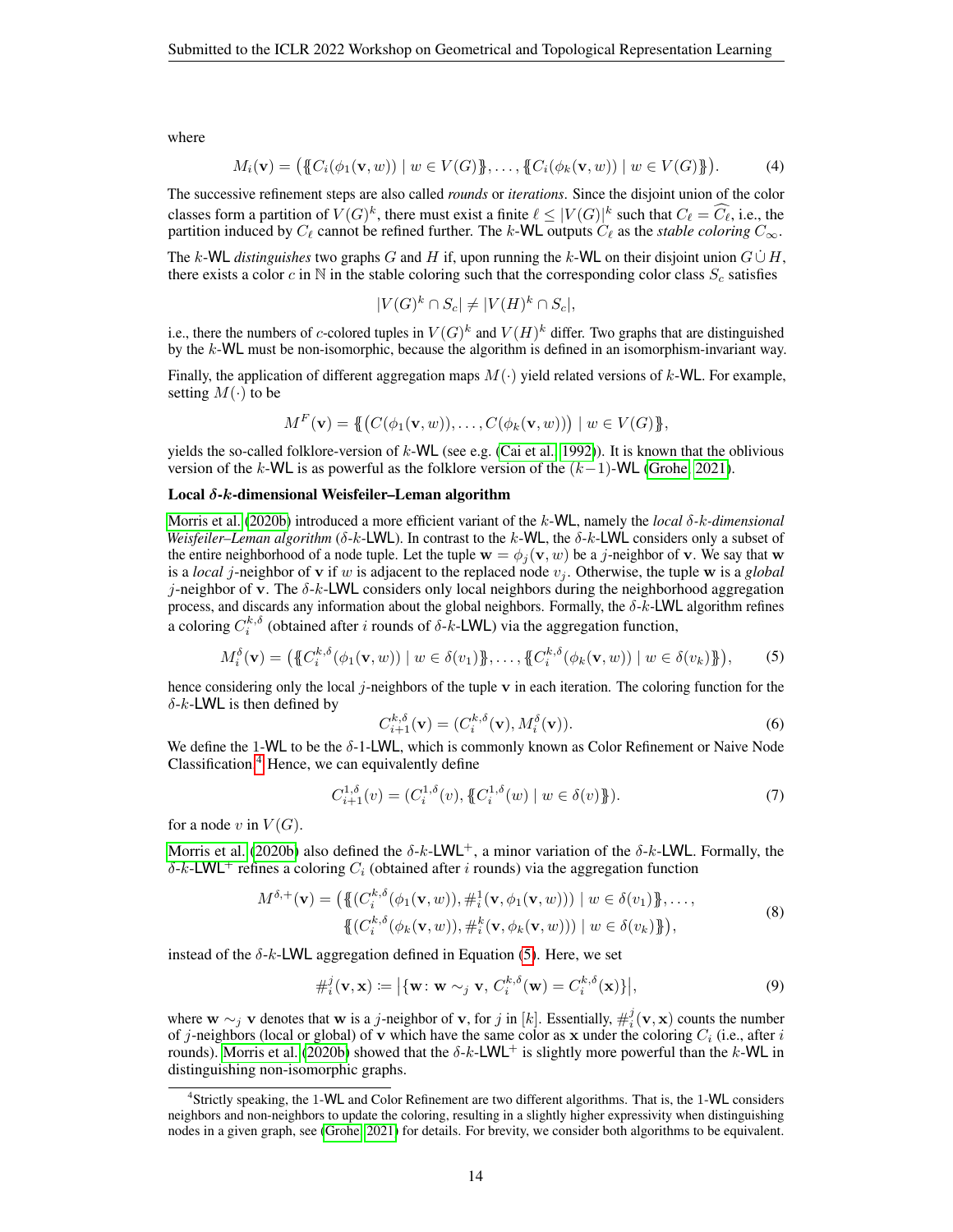# C THE  $(k, s)$ -LWL ALGORITHM (EXTENDED)

Since both k-WL and its local variant  $\delta$ -k-LWL consider all k-tuples of a graph, they do not scale to large graphs for larger k. Specifically, for an n-node graph, the memory requirement is  $\Omega(n^k)$ . Further, since the  $k$ -WL considers the graph structure only at initialization, it does not adapt to its sparsity, i.e., it does not run faster for sparser graphs. To address this issue, we introduce the  $(k, s)$ -LWL. The algorithm offers more fine-grained control over the trade-off between expressivity and scalability by only considering a subset of all k-tuples, namely those inducing subgraphs with at most s *connected components*. This combinatorial algorithm will be the basis of the permutation-equivariant neural architectures, see below.

Formally, let G be a graph, then  $\#\text{com}(G)$  denotes the number of (connected) components of G. Further, let  $k \geq 1$  and  $1 \leq s \leq k$ , then

$$
V(G)_s^k \coloneqq \{ \mathbf{v} \in V(G)^k \mid \# \mathsf{com}(G[\mathbf{v}]) \leq s \}
$$

is the set of  $(k, s)$ *-tuples* of nodes, i.e, k-tuples which induce (sub-)graphs with at most s (connected) components.

In contrast to the algorithms of Section [2.1,](#page-1-0) the  $(k, s)$ -LWL colors tuples from  $V(G)_{s}^{k}$  instead of the entire  $V(G)^k$ . Hence, analogously to Section [2.1,](#page-1-0) a coloring of  $V(G)_{s}^k$  is a mapping  $C_i^{k,s}: V(G)_{s}^k \to \mathbb{N}$ for  $i \ge 0$ , assigning a number (color) to every tuple in  $V(G)_{s}^{k}$ . The initial coloring  $C_{0}^{k,s}$  of  $V(G)_{s}^{k}$  is defined in the same way as before, i.e., specified by the isomorphism types of the tuples, see Section [2.1.](#page-1-0) Subsequently, the coloring is updated using the  $\delta$ -k-LWL aggregation map, see Equation [\(1\)](#page-1-1). Hence, the  $(k, s)$ -LWL is a variant of the  $\delta k$ -LWL considering only  $(k, s)$ -tuples, i.e., Equation [\(1\)](#page-1-1) is replaced with

$$
M_i^{\delta,k,s}(\mathbf{v}) \coloneqq \left( \{ C_i^{k,s}(\phi_1(\mathbf{v}, w)) \mid w \in \delta(v_1) \text{ and } \phi_1(\mathbf{v}, w) \in V(G)_s^k \}, \dots, \{ C_i^{k,s}(\phi_k(\mathbf{v}, w)) \mid w \in \delta(v_k) \text{ and } \phi_k(\mathbf{v}, w) \in V(G)_s^k \} \right),
$$
\n
$$
(10)
$$

i.e.,  $M_i^{\delta}(\mathbf{v})$  restricted to colors of  $(k, s)$ -tuples. The stable coloring  $C_{\infty}^{k, s}$  is defined analogously to the stable coloring  $C_{\infty}^k$ . In the following two subsections, we investigate the properties of the algorithm in detail.

Analogously to the  $\delta$ -k-LWL<sup>+</sup>, we also define the  $(k, s)$ -LWL<sup>+</sup> using

$$
M^{\delta,+}(\mathbf{v}) = (\{ (C_i^{k,s}(\phi_1(\mathbf{v},w)), \#_{i,s}^1(\mathbf{v},\phi_1(\mathbf{v},w))) \mid w \in \delta(v_1) \text{ and } \phi_1(\mathbf{v},w) \in V(G)_s^k \}, \dots, \{ (C_i^{k,s}(\phi_k(\mathbf{v},w)), \#_{i,s}^k(\mathbf{v},\phi_k(\mathbf{v},w))) \mid w \in \delta(v_k) \text{ and } \phi_k(\mathbf{v},w) \in V(G)_s^k \}),
$$

where the function

$$
\#_{i,s}^j(\mathbf{v},\mathbf{x}) = \left| \{\mathbf{w} \colon \mathbf{w} \sim_j \mathbf{v}, \, C_i^{k,s}(\mathbf{w}) = C_i^{k,s}(\mathbf{x}) \text{ and } \mathbf{w} \in V(G)_s^k \right|,
$$

restricts  $\#_i^j(\mathbf{v}, \mathbf{x})$  to  $(k, s)$ -tuples.

#### C.1 EXPRESSIVITY

Here, we investigate the expressivity of the  $(k, s)$ -LWL, i.e., its ability to distinguish non-isomorphic graphs, for different choices of  $k$  and  $s$ . Below. we will leverage these results to devise universal, permutation-equivariant graph networks. We start off with the following simple observation. Since the  $(k, k)$ -LWL colors all k-tuples, it is equal to the  $\delta$ -k-LWL.

**Observation 1.** Let  $k \geq 1$ , then

$$
(k,k)\text{-LWL} \equiv \delta\text{-}k\text{-LWL}.
$$

The following results shows that the (k, 1)-LWL forms a *hierarchy*, i.e., the algorithm gets more expressive as k increases.

<span id="page-14-0"></span>**Theorem 4.** Let  $k \geq 1$ , then

$$
(k + 1, 1)
$$
-LWL  $\sqsubset (k, 1)$ -LWL.

<span id="page-14-1"></span>To prove Theorem [4,](#page-14-0) we introduce the  $(k, s)$ -tuple graph. It essentially contains the set of all  $(k, s)$ -tuples as nodes, where each node  $v_t$  is labeled by the isomorphism type of the  $(k, s)$ -tuple t. We join two nodes by an edge, labeled j, if the underlying  $(k, s)$ -tuples are j-neighbors. The formal definition of the  $(k, s)$ -tuple graph is as follows. (Recall that  $\tau$  denotes isomorphism types.)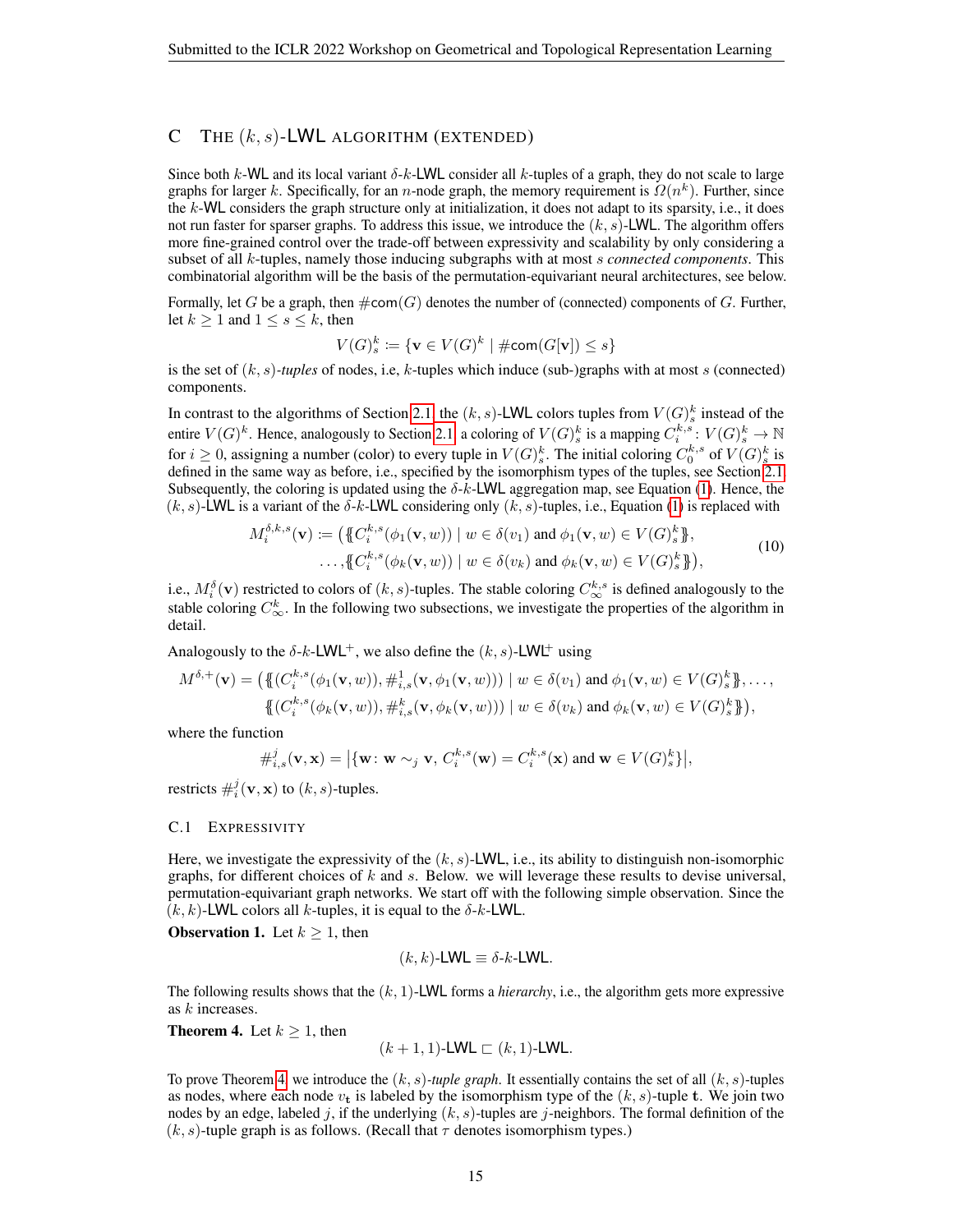<span id="page-15-1"></span>

Figure 2: Illustration of the unrolling operation around the node  $a$  for  $i = 2$ .

**Definition 5.** Let G be a graph and let  $k \ge 1$ , and s in [k]. Further, let s and t be tuples in  $V(G)_{s}^{k}$ . Then the directed, labeled  $(k, s)$ -tuple graph  $T_s^k(G) = (V_T, E_T, \ell_T)$  has node set  $V_T = \{v_t \mid t \in V(G)_{s}^k\},$ and

 $(v_s, v_t) \in E_T \iff \mathbf{t} = \phi_i(\mathbf{s}, w)$  holds for some j in [k] and some w in  $V(G)$ . (11) We set  $\ell_T((v_s, v_t)) \coloneqq j$  if t is a local *j*-neighbor of s, and let  $\ell_T (v_s) \coloneqq \tau_{G[\mathbf{s}]}$ .

Given a graph G and the corresponding  $(k, s)$ -tuple graph  $T_s^k(G)$ , we define the following variant of the 1-WL, taking into account edge labels, using the coloring

<span id="page-15-0"></span>
$$
C_{i+1}^{1,\delta,*}(v_t) = (C_i^{1,\delta,*}(v_t), \{ (C_i^{1,\delta,*}(v_s), \ell(v_t, v_s)) \mid v_s \in \delta(v_t) \}
$$
(12)

for  $i > 0$  and  $C_0^{1,\delta,*}(v_t) = \tau_{G[\mathbf{t}]}$  for  $v_t$  in  $V_T$ . Note that 1-WL and the variant defined via Equation [\(12\)](#page-15-0) have the same asymptotic running time. The following lemma states that the  $(k, s)$ -LWL can be simulated on the  $(k, s)$ -tuple graph using the above variant of 1-WL.

<span id="page-15-2"></span>**Lemma 6.** Let G be a graph,  $k \ge 1$ , and s in [k], then

$$
C_i^{k,s}(\mathbf{t}) = C_i^{k,s}(\mathbf{u}) \iff C_i^{1,\delta,*}(v_t) = C_i^{1,\delta,*}(v_u),
$$

for all  $i \geq 0$ , and all  $(k, s)$ -tuples **t** and **u** in  $V(G)_s^k$ .

*Proof sketch.* Induction on the number of iterations using Definition [5.](#page-14-1)

 $\Box$ 

The *unrolling* of a neighborhood around a node of a given graph to a tree is defined as follows, see Figure [2](#page-15-1) for an illustration.

**Definition 7.** Let  $G = (V, E, \ell)$  be a labeled (directed) graph and let v be in V. Then  $U_{G,v}^i$  =  $(W_i, F_i, l_i)$  for  $i \geq 0$  denotes the *unrolled tree* G around v at depth i, where

$$
W_i = \begin{cases} \{v_{(0,v)}\} & \text{if } i = 0\\ W_{i-1} \cup \{u_{(i,w_{(i-1,p)})} \mid u \in \delta(w) \text{ for } w_{(i-1,p)} \in W_{i-1}\} & \text{otherwise,} \end{cases}
$$

and

$$
F_i \ = \begin{cases} \emptyset & \text{if } i=0 \\ F_{i-1} \cup \{(w_{(i-1,p)}, u_{(i,w)}) \mid u \in \delta(w) \text{ for } w_{(i-1,p)} \in W_{i-1}\} & \text{otherwise.} \end{cases}
$$

The label function is defined as  $l_i(u_{(j,p)}) = \ell(u)$  for u in V, and  $l_i(u_{(j,w)}) = \ell((w, u))$ . For notational convenience, we usually omit the subscript  $i$ .

In the following, we use the unrolled tree for the above defined  $(k, s)$ -tuple graph. For  $k \geq 2$  and s in [k], we denote the *directed*, unrolled tree of the  $(k, s)$ -tuple graph of G around the node  $v_t$  at depth i for the tuple t in  $V(G)_s^k$  by  $\mathbf{U}^i_{T^k_s(G),v_t}$ . For notational convenience, we write  $\mathbf{U}^i_{T,v_t}$ . Further, for two  $(k, s)$ -tuples t and u, we write

$$
\mathbf{U}_{T,v_t}^i \simeq_{v_t \to v_u} \mathbf{U}_{T,v_u}^i \tag{13}
$$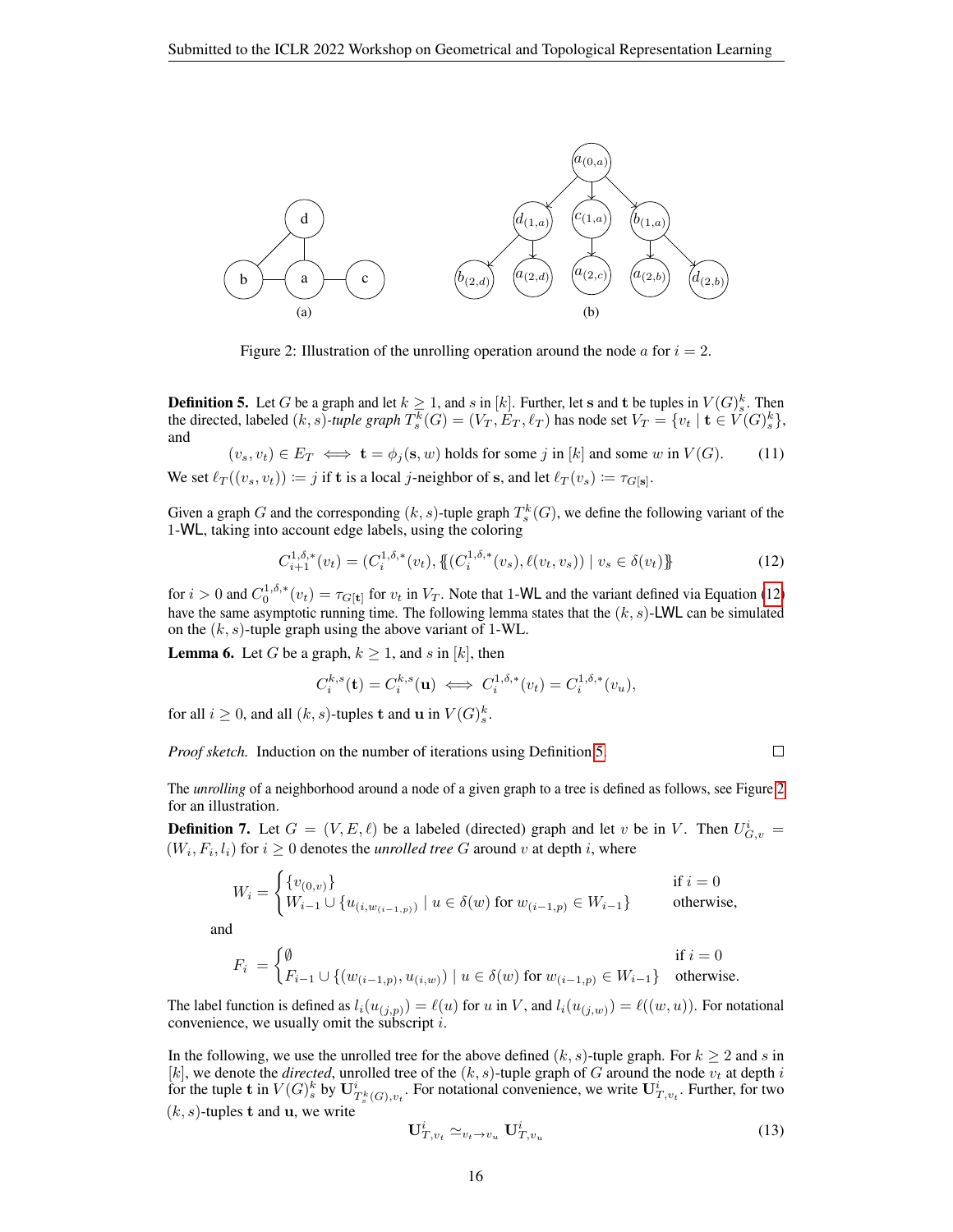<span id="page-16-2"></span>

Figure 3: The graphs  $A_{k+2}$  and  $B_{k+2}$  for  $k = 4$ .

if there exists a (labeled) isomorphism  $\varphi$  between the two unrolled trees, mapping the (root) node  $v_t$  to  $v_u$ . Moreover, we need the following two results. The first one states that the 1-WL can distinguish any two directed, labeled non-isomorphic trees.

<span id="page-16-0"></span>Theorem 8 ([\(Busacker & Saaty, 1965;](#page-5-14) [Valiente, 2002\)](#page-9-13)). The 1-WL distinguishes any two directed, labeled non-isomorphic trees.

Using the first result, the second one states that the  $(k, s)$ -LWL can be simulated by the variant of the 1-WL of Equation [\(12\)](#page-15-0) on the unrolled tree of the  $(k, s)$ -tuple graph, and hence can be reduced to a tree-isomorphism problem.

<span id="page-16-3"></span>**Lemma 9.** Let G be a *connected* graph, then the  $(k, s)$ -LWL colors the tuples **t** and **u** in  $V(G)_{s}^{k}$  equally if and only if the corresponding unrolled  $(k, s)$ -tuple trees are isomorphic, i.e.,

$$
C_i^{k,s}(\mathbf{t}) = C_i^{k,s}(\mathbf{u}) \iff \mathbf{U}_{T,v_t}^i \simeq_{v_t \to v_u} \mathbf{U}_{T,v_u}^i,
$$

for all  $i \geq 0$ .

*Proof sketch.* First, by Lemma [6,](#page-15-2) we can simulate the  $(k, s)$ -LWL for the graph G using the k-tuple graph  $T^k(G)$ . Secondly, consider a node  $v_t$  in the k-tuple graph  $T^k(G)$  and a corresponding node in the unrolled tree around  $v_t$ . Observe that the neighborhoods for both nodes are identical. By definition, this holds for all nodes (excluding the leaves) in the unrolled tree. Hence, by Lemma [6,](#page-15-2) we can simulate the  $(k, s)$ -LWL for each tuple t by running the 1-WL in the unrolled tree around  $v_t$  in the k-tuple graph. Since the 1-WL decides isomorphism for trees, see Theorem 8, the result follows. the 1-WL decides isomorphism for trees, see Theorem [8,](#page-16-0) the result follows.

The following lemma shows that  $(k + 1, 1)$ -LWL is strictly more expressive than  $(k, 1)$ -LWL for every  $k \geq 2$ .

<span id="page-16-1"></span>**Lemma 10.** Let  $k \geq 2$ . Let  $G := C_{2(k+2)}$  and  $H := C_{(k+2)} \cup C_{(k+2)}$ . Then, the graphs G and H are distinguished by  $(k + 1, 1)$ -LWL, but they are not distinguished by  $(k, 1)$ -LWL.

*Proof.* We first show that the  $(k + 1, 1)$ -LWL distinguishes the graphs G and H. Let v in  $V(G)_{1}^{k+1}$  be a tuple  $(v_1, \ldots, v_{k+1})$  such that  $v_1, \ldots, v_{k+1}$  is a path of length k in G. Let w in  $V(H)_1^{k+1}$  be a tuple  $(w_1, \ldots, w_{k+1})$  such that  $w_1, \ldots, w_{k+1}$  is a path of length k in H. By the structure of H, there exists a vertex  $w_{k+2}$  in  $V(H)$  such that  $w_1, \ldots, w_{k+2}$  forms a cycle of length  $k+2$ . We claim that v does not have any local 1-neighbor  $x$  in  $V(G)_1^{k+1}$  such that  $x$  is non-repeating, i.e., every vertex in  $x$  is distinct. This holds because replacing the first vertex of  $\bf{v}$  by any other vertex of  $\bf{G}$  will yield a disconnected tuple. On the other hand, w admits a non-repeating, local 1-neighbor, obtained by replacing the first vertex  $w_1$  by  $w_{k+2}$ . Hence,  $(k+1, 1)$ -LWL distinguishes G and H.

Next, we show that  $(k, 1)$ -LWL cannot distinguish the graphs G and H. Indeed, for every j in  $[k]$ , every k-tuple x in  $V(G)_1^k$  or  $V(H)_1^k$  has exactly two local *j*-neighbors, corresponding to the two neighbors  $y, z$ of the vertex  $x_j$ . The exact number of local j-neighbors of x which additionally lie in  $V(G)_1^k$  (or  $V(H)_1^k$ ) depends purely only on the atomic type of x, since the length of cycles in G and H is at least  $k + 2$ . Hence, the  $(k, 1)$ -LWL neighborhood of every tuple in G or H depends only on its atomic type. This implies that  $(k, 1)$ -LWL does not refine the initial coloring for G as well as H, and hence it does not distinguish  $G$  and  $H$ .  $\Box$ 

Although Lemma [10](#page-16-1) already implies Theorem [4,](#page-14-0) the construction hinges on the fact that the graphs G and H are not connected. To address this, for  $k \geq 2$ , we introduce two connected graphs  $A_{k+2}$  and  $B_{k+2}$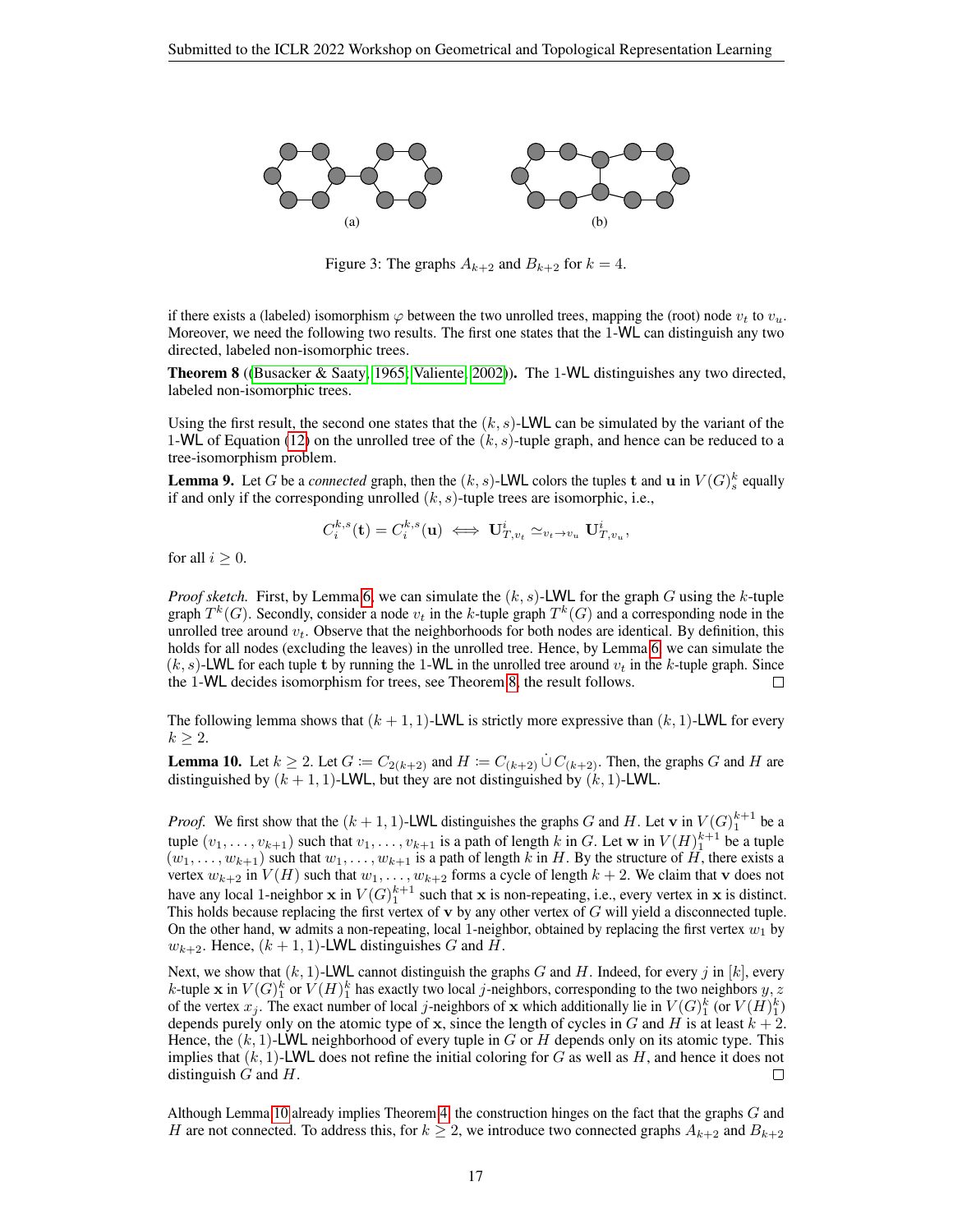defined as follows. The graph  $A_{k+2}$  has  $2(k+2)$  nodes and  $2(k+2)+1$  edges, and consists of two disjoint cycles on  $k + 2$  nodes connected by a single edge. The graph  $B_{k+2}$  also has the same number of nodes and edges, and consists of two cycles on  $k + 3$  nodes, each, sharing exactly two adjacent nodes. See Figure [3](#page-16-2) for an illustration of the graphs  $A_{k+2}$  and  $B_{k+2}$  for  $k = 4$ . We obtain the following result for the two graphs.

<span id="page-17-1"></span>**Lemma 11.** Let  $k \geq 2$ , then the  $(k, 1)$ -LWL cannot distinguish the graphs  $A_{k+2}$  and  $B_{k+2}$ , while the  $(k + 1, 1)$ -LWL can.

*Proof.* We first show the second part, i.e., the  $(k + 1, 1)$ -LWL distinguishes the graphs  $A_{k+2}$  and  $B_{k+2}$ . Without loss of generality, assume that  $V(A_{k+2}) = \{a_1, \ldots, a_{2(k+2)}\}$ , where  $(a_i, a_{i+1})$  in  $E(A_{k+2})$ for  $1 \le i \le k+1$ ,  $(a_1, a_{(k+2)})$  in  $E(A_{k+2})$ ,  $(a_i, a_{i+1})$  in  $E(A_{k+2})$  for  $(k+3) \le i \le 2(k+2)-1$  and  $(a_{k+3}, a_{2(k+2)})$  in  $E(A_{k+2})$ . The two cycles are connected by the edge  $(a_{k+2}, a_{k+3})$  in  $E(A_{k+2})$ . Further, assume  $V(B_{k+2}) = \{b_1, \ldots, b_{2(k+2)}\}$  where  $(b_i, b_{i+1}) \in E(B_{k+2})$  for  $1 \le i \le 2(k+2)-1$ and  $(b_1, b_{2(k+2)+2}) \in E(B_{k+2})$ . Finally, the edge  $(b_1, b_{k+3}) \in E(B_{k+2})$  is shared by the two cycles of length  $k + 3$  each.

Now, let  $\mathbf{t} = (a_1, \dots, a_{k+1}) \in V(A_{k+2})_1^{k+1}$ . Observe that the tuple  $(a_1, \dots, a_{k+2})$  is a  $(k+1)$ neighbor of the tuple t, inducing a graph on  $k + 1$  nodes. Further, since the two cycles in the graph  $B_{k+2}$ have length  $k + 3$ , there is no tuple without repeated nodes, in the graph that has a  $(k + 1)$ -neighbor without repeated nodes. Hence, the two graphs are distinguished by  $(k + 1, 1)$ -LWL.

We now show that the  $(k, 1)$ -LWL does not distinguish the graphs  $A_{k+2}$  and  $B_{k+2}$ . First, we construct a bijection  $\theta$ :  $V(A_{k+2}) \rightarrow V(B_{k+2})$  as induced by the following coloring:



Based on the bijection  $\theta$ , we define the bijection  $\theta^k: V(A_{k+2})_1^k \to (A_{B+2})_1^k$ , by applying  $\theta$  componentwise to  $(k, s)$ -tuples. Observe that  $G[s] \simeq G[\theta^k(s)]$  for s in  $V(A_{k+2})^k_1$ .

<span id="page-17-0"></span>**Claim 12.** Let s be a tuple in  $V(G)_1^k$  and  $\mathbf{t} = \theta^k(\mathbf{s})$  in  $V(H)_1^k$ . Let  $N_j(\mathbf{s})$  and  $N_j(\mathbf{t})$  be the j-neighbors of the tuple s and t, respectively, for j in [k]. Then  $\theta^k$  yields a one-to-one correspondence between  $N_j(\mathbf{s})$ and  $N_j(\mathbf{t})$ . Consequently,  $G[\mathbf{u}] \simeq G[\theta^k(\mathbf{u})]$  for  $\mathbf{u}$  in  $N_j(\mathbf{s})$  and  $\theta^k(\mathbf{u})$  in  $N_j(\mathbf{t})$ .

*Proof.* For brevity, let  $F = A_{k+2}$  and  $K = B_{k+2}$ . The desired claim follows by observing that the bijective map  $\theta$ :  $V(A_{k+2}) \to V(B_{k+2})$  preserves neighborhoods, i.e. for every x in  $V(A_{k+2})$ ,<br> $\theta(N_F(x)) = N_K(\theta(x))$ .  $\theta(N_F(x)) = N_K(\theta(x)).$ 

We now again leverage the above claim to show that  $C_i^{k,s}(\mathbf{s}) = C_i^{k,s}(\theta^k(\mathbf{s}))$  for  $i \ge 0$ , implying the required result. By a straightforward inductive argument, using Claim [12,](#page-17-0) we can inductively construct a tree isomorphism between the unrolled trees around the node  $v_s$  and  $v_t$  in the corresponding  $(k, s)$ -tuple graph such that  $\mathbf{U}_{T,v_s}^i \simeq_{v_s \to v_t} \mathbf{U}_{T,v_t}^i$ . By Lemma [9,](#page-16-3) this implies  $C_i^{k,s}(\mathbf{s}) = C_i^{k,s}(\theta(\mathbf{t}))$  for  $i \geq 0$ . This shows that  $(k, s)$ -LWL does not distinguish  $A_{k+2}$  and  $B_{k+2}$ . Hence, proved. П

Hence, the proof of Theorem [4](#page-14-0) directly follows from the above Lemma [11.](#page-17-1) Moreover, we also show that the  $(k, 2)$ -LWL is more expressive than the  $(k, 1)$ -LWL.

**Proposition 13.** Let  $k \geq 2$ , then

$$
(k,2)\text{-LWL} \sqsubset (k,1)\text{-LWL}.
$$

*Proof.* As in Lemma [10,](#page-16-1) let  $G := C_{2(k+2)}$  and  $H := C_{(k+2)} \cup C_{(k+2)}$ . By Lemma 10, G and H are not distinguished by the  $(k, 1)$ -LWL for  $k \ge 2$ . We claim that the  $(k, 2)$ -LWL distinguishes G and H for  $k = 2$  already. Since  $(k, 2)$ -LWL is at least as powerful as  $(2, 2)$ -LWL, this yields the desired claim.

With respect to  $(2, 2)$ -LWL, observe that the  $(2, 2)$ -tuple graph  $T_2^2(H)$  consists of four connected components while the  $(2, 2)$ -tuple graph  $T_2^2(G)$  consists of a single connected component. More precisely,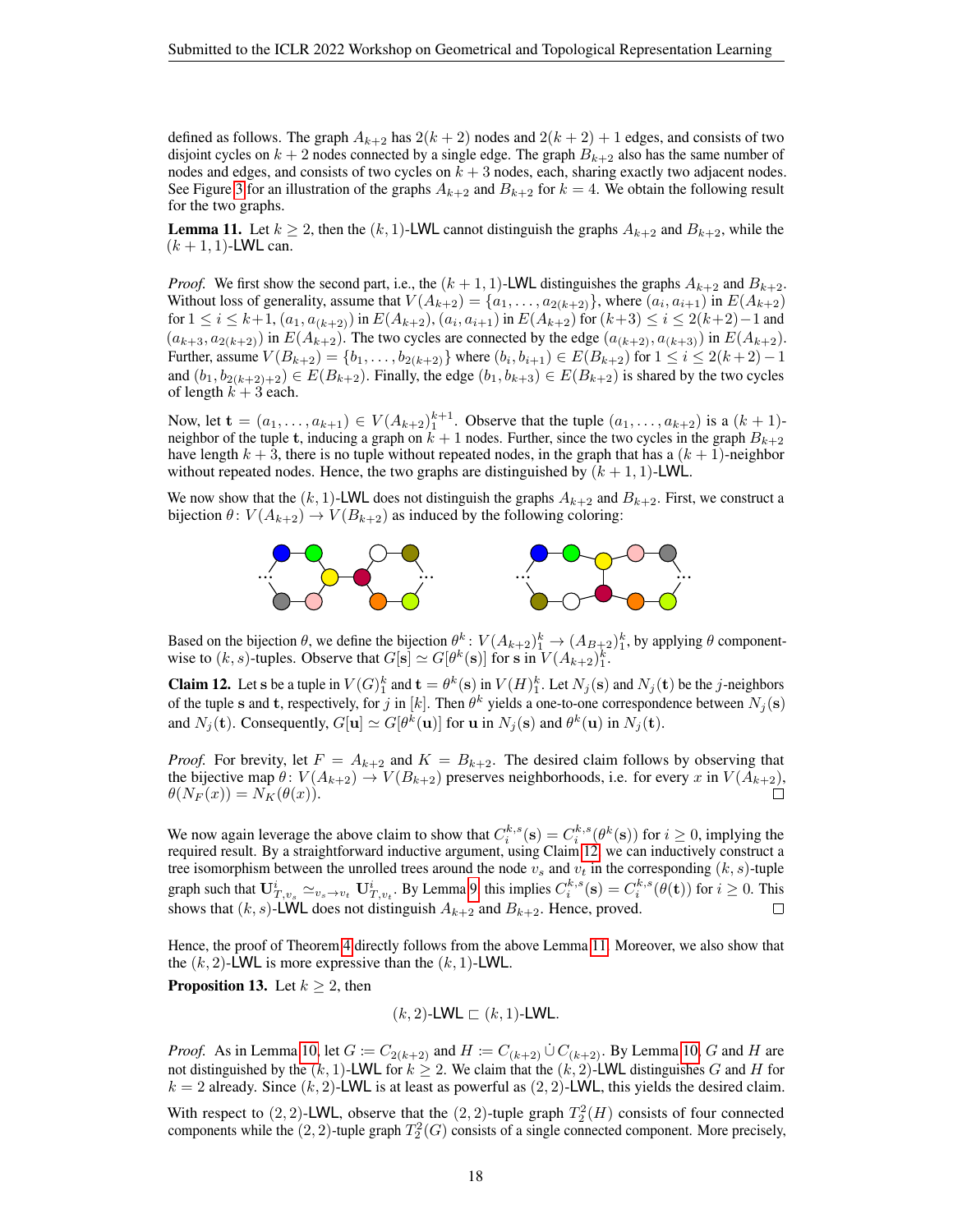there exist two connected components of  $T_2^2(H)$  consisting only of 2-tuples containing two non-adjacent nodes, not being in the same connected component of the graph H. Note that none of these 2-tuples is adjacent to any 2-tuples in  $V(H)_1^2$ . Moreover, there exists no such connected component in  $\overline{T}_2^2(G)$ . Moreover, note that the number of each neighbors of each 2-tuple of both graphs is exactly 4, excluding self loops. Hence, the  $(2, 2)$ -LWL will distinguish the two graphs.  $\Box$ 

Moreover, the following result shows that increasing the parameter s results in higher expressivity. Formally, we show that the  $(k, k)$ -LWL is strictly more expressive than the  $(k, 2)$ -LWL. Note that we use vertex-colored graphs (rather than simple undirected graphs) in our proofs.

<span id="page-18-0"></span>**Theorem 14.** Let  $k \geq 2$ , then

 $(k, k)$ -LWL  $\sqsubset (k, 2)$ -LWL.

For the proof of Theorem [14,](#page-18-0) we modify the construction employed in [\(Morris et al., 2020b\)](#page-8-2), Appendix C.1.1., where they provide an infinite family of graphs  $(G_k, H_k)$ , k in N, such that (a) k-WL does not distinguish  $G_k$  and  $H_k$ , although (b)  $\delta$ -k-LWL distinguishes  $G_k$  and  $H_k$ . Since our proof closely follows theirs, let us recall some relevant definitions from their paper.

*Construction of*  $G_k$  *and*  $H_k$ . Let K denote the complete graph on  $k + 1$  vertices (without any self-loops). The vertices of K are indexed from 0 to k. Let  $E(v)$  denote the set of edges incident to v in K: clearly,  $|E(v)| = k$  for all v in  $V(K)$ . We call the elements of  $V(K)$  as *base vertices*, and the elements of  $E(K)$ as *base edges*. Define the graph  $G_k$  as follows:

- 1. For the vertex set  $V(G_k)$ , we add
	- (a)  $(v, S)$  for each v in  $V(K)$  and for each *even* subset S of  $E(v)$ ,
	- (b) two vertices  $e^1, e^0$  for each edge e in  $E(K)$ .
- 2. For the edge set  $E(G_k)$ , we add
	- (a) an edge  $\{e^0, e^1\}$  for each e in  $E(K)$ ,
	- (b) an edge between  $(v, S)$  and  $e<sup>1</sup>$  if v in e and e in S,
	- (c) an edge between  $(v, S)$  and  $e^0$  if v in e and e not in S,

For every  $v$  in  $K$ , the set of vertices of the form  $(v, S)$  is called the *vertex-cloud* for  $v$ . Similarly, for every edge *e* in  $E(K)$ , the set of vertices of the form  $\{e^0, e^1\}$  is called the *edge-cloud* for *e*.

Define a companion graph  $H_k$ , in a similar manner to  $G_k$ , with the following exception: in Step 1(a), for the vertex 0 in  $V(K)$ , we choose all *odd* subsets of  $E(0)$ . Counting vertices, we find that  $|V(G)| = |V(H)| = (k+1) \cdot 2^{k-1} + {k \choose 2} \cdot 2$ . This finishes the construction of graphs G and H. We set  $G_k := G$  and  $H_k := H$ .

*Distance two cliques.* A set S of vertices is said to form a *distance-two-clique* if the distance between any two vertices in S is exactly two. The following results were shown in [\(Morris et al., 2020b\)](#page-8-2).

**Lemma 15** ([\(Morris et al., 2020b\)](#page-8-2)). The following holds for graphs  $G_k$  and  $H_k$  defined above.

- There exists a distance-two-clique of size  $(k + 1)$  inside  $G_k$ .
- There does not exist a distance-two-clique of size  $(k + 1)$  inside  $H_k$ .

Hence,  $G_k$  and  $H_k$  are non-isomorphic.

<span id="page-18-1"></span>**Lemma 16** ([\(Morris et al., 2020b\)](#page-8-2)). The  $\delta$ -k-LWL distinguishes  $G_k$  and  $H_k$ . On the other hand, k-WL does not distinguish  $G_k$  and  $H_k$ .

We are ready to present the proof of Theorem [14.](#page-18-0) The crux is to subdivide the edges in  $G_k$  and  $H_k$ into sufficiently long paths. The local nature of the  $(k, 2)$ -LWL then ensures that a tuple considered by  $(k, 2)$ -LWL actually accesses only a constant number ,in fact, just two, of original vertices of  $G_k$  and  $H_k$ . As a result, it is not possible for the  $(k, 2)$ -LWL to aggregate the right "k-ary" information necessary for distinguishing such graphs. We proceed with the details.

*Proof of Theorem [14.](#page-18-0)* Observe that the  $(k, k)$ -LWL is the same as the  $\delta$ -k-LWL. Hence, it suffices to show an infinite family of graphs  $(X_k, Y_k)$ , k in N, such that (a)  $(k, 2)$ -LWL does not distinguish  $X_k$  and  $Y_k$ , although (b)  $\delta$ -k-LWL distinguishes  $X_k$  and  $Y_k$ .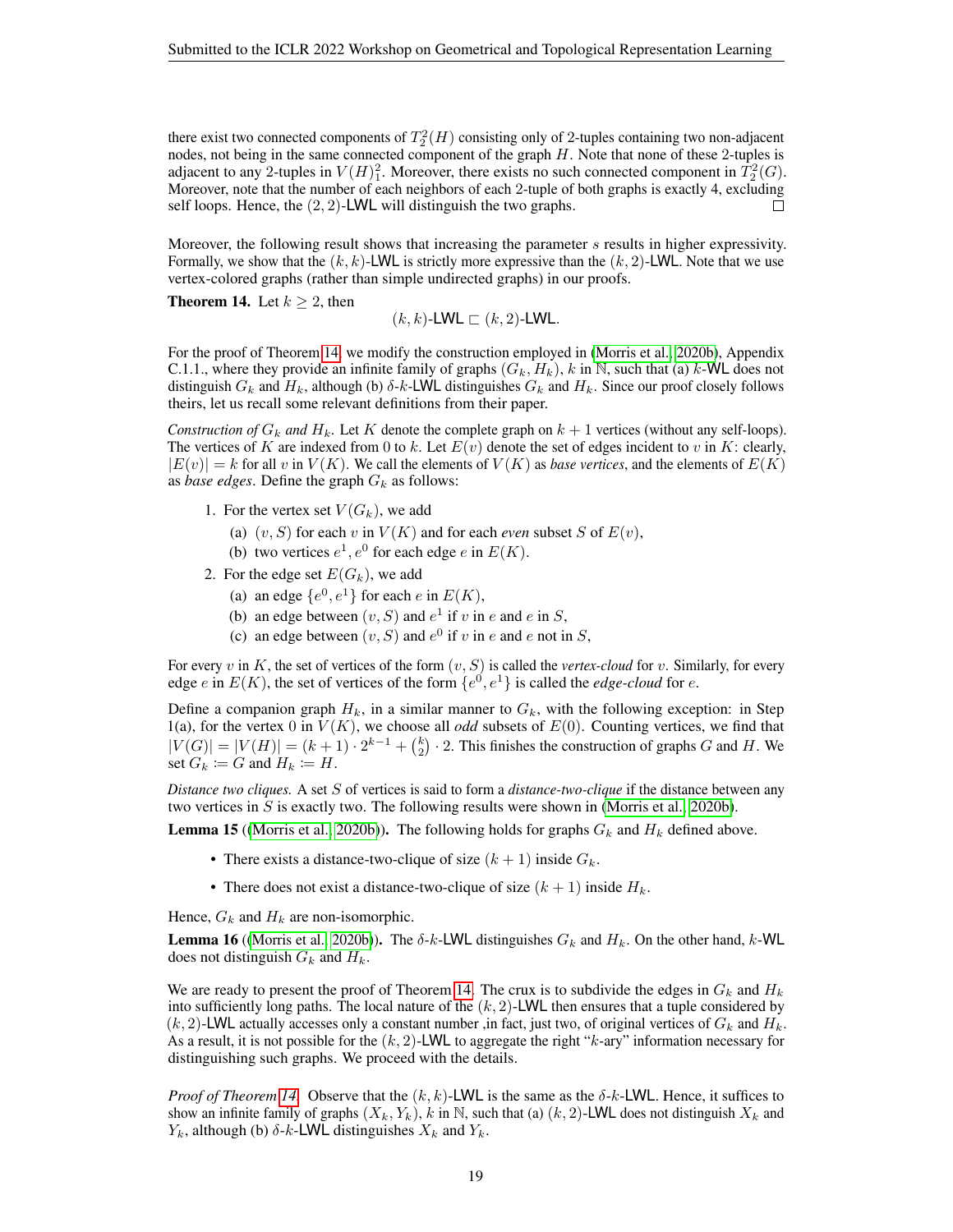Let  $X_k$  be the graph obtained from the graph  $G_k$  as follows. First, for every base vertex v in  $V(K)$ , every vertex of  $V(G_k)$  in the vertex cloud for v receives a color  $\text{Red}_{v}$ . Hence, vertex-clouds form color classes, where each such class has a distinct color. Similarly, for every base edge  $e$  in  $E(K)$ , every vertex of  $V(G_k)$  in the edge cloud for e receives a color Blue<sub>e</sub>. Finally, let  $\Delta > 3k$ . Then, we replace every edge e in  $G_k$  by a path of length  $\Delta$ , such that every vertex on this path is colored with the color  $(\{c, c'\})$ , where c and  $c'$  are the colors of the endpoints of e in  $G_k$ . We call such path vertices *auxiliary* vertices. The graph  $Y_k$  is obtained from  $H_k$  by an identical construction.

First, we show that the  $(k, 2)$ -LWL does not distinguish graphs  $X_k$  and  $Y_k$ . In fact, we show a stronger statement: the  $(k, 2)$ -LWL does not even refine the initial coloring of graphs  $X_k$  and  $Y_k$ . Indeed, let x be a k-tuple in  $V(X_k)_2^k$ . Let set $(\mathbf{x})$  be the set of vertices present in x. Observe that (a) x induces at most two connected components, and (b) the cardinality of set( $\mathbf{x}$ )  $\leq k$ . There are three further possibilities, as follows.

- 1. The tuple x induces exactly one component. Since  $\Delta > 3k$ , there is at most one vertex-cloud or edge-cloud which intersects with  $set(x)$ . Moreover, exactly one vertex in such a cloud belongs to set(x). This holds because any two vertices in a cloud are at a distance greater than  $\Delta$  apart. In this case, the local neighborhood of x used by  $(k, 2)$ -LWL depends solely on the atomic type of x.
- 2. The tuple x induces two components  $C_1$  and  $C_2$  which are at distance at least 3 from each other. Since  $\Delta > 3k$ , there is at most one vertex-cloud or edge-cloud which intersects with either component. Moreover, exactly one vertex in such a cloud belongs to  $set(\mathbf{x})$ . This holds because any two vertices in a cloud are at a distance  $\geq \Delta$  apart. In this case as well, the local neighbourhood of x used by  $(k, 2)$ -LWL depends solely on the atomic type of x.
- 3. The tuple x induces two components  $C_1$  and  $C_2$  which are at distance at most 2 from each other. Since  $\Delta > 3k$ , one of these two components must consist entirely of auxiliary vertices. Hence, again, the local neighbourhood of x used by  $(k, 2)$ -LWL depends solely on the atomic type of x.

Since in all these cases, the local neighborhood of a tuple depends only on its atomic type, it suffices to verify that  $V(X_k)_2^k$  and  $V(Y_k)_2^k$  have the same histogram of atomic types. This holds for the following reason. The histogram of atomic types in the padded graphs  $X_k$  and  $Y_k$  is equal if and only if the histogram of atomic types in the original graphs  $G_k$  and  $H_k$  is equal. If  $V(X_k)_2^k$  and  $V(Y_k)_2^k$  have a different histogram of atomic types, then  $V(G_k)_2^k$  and  $V(H_k)_2^k$  also have a different histogram of atomic types. This implies that k-WL distinguishes  $G_k$  and  $H_k$  in the very first round, which contradicts Lemma [16.](#page-18-1) Hence,  $(k, 2)$ -LWL does not progress beyond the initial coloring and fails to distinguish  $X_k$  and  $Y_k$ .

Next, we show that the  $\delta$ -k-LWL distinguishes graphs  $X_k$  and  $Y_k$ . Our proof closely follows the corresponding proof in [\(Morris et al., 2020b\)](#page-8-2). Instead of showing a discrepancy in the number of distance-two-cliques, we instead use colored-distance-( $2\Delta+1$ )-cliques defined as follows. Let S be a set of vertices belonging to the vertex clouds. The set S is said to form a colored-distance- $(2\Delta + 1)$ -clique if any two vertices in S are connected by a path of exactly  $2\Delta + 1$  vertices, of which  $2\Delta$  are auxiliary vertices and one vertex is a vertex from an edge-cloud. Analogous to their proof, it can be shown that (a) there exists a colored-distance- $(2\Delta + 1)$ -clique of size  $(k + 1)$  inside  $X_k$ , and (b) there does not exist a colored-distance- $(2\Delta + 1)$ -clique of size  $(k + 1)$  inside  $Y_k$ , and hence, (c)  $X_k$  and  $Y_k$  are non-isomorphic. Finally, we claim that the  $\delta$ -k-LWL is powerful enough to detect colored-distance- $(2\Delta + 1)$ -cliques. The proof is analogous to that of [\(Morris et al., 2020b\)](#page-8-2). This yields that  $\delta$ -k-LWL distinguishes graphs  $X_k$  and  $Y_k$ . □

#### <span id="page-19-0"></span>C.2 ASYMPTOTIC RUNNING TIME

In the following, we bound the asymptotic running time of the  $(k, s)$ -LWL. Due to Lemma [6,](#page-15-2) we can upper-bound the running time of  $(k, s)$ -LWL for a given graph by upper-bounding the time to construct the  $(k, s)$ -tuple graph and running the 1-WL variant of Equation [\(12\)](#page-15-0) on top. Proposition [18](#page-20-1) establishes an upper bound on the asymptotic running time for constructing the  $(k, s)$ -tuple graph from a given graph. Thereto, we assume a *d-bounded degree graph*  $G$ , for  $d \geq 1$ , i.e., each node has at most d neighbors.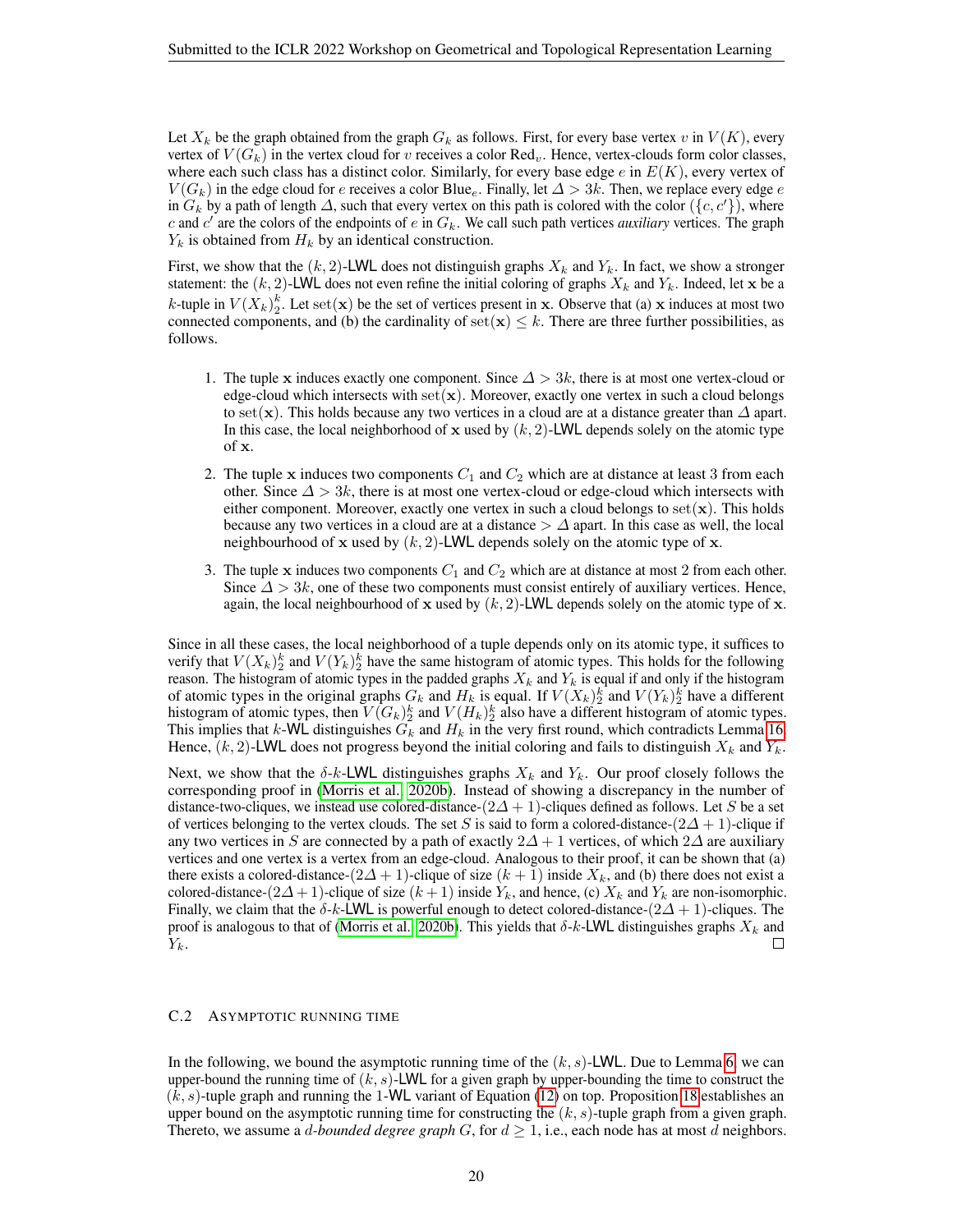To prove the proposition, we define  $(k, s)$ -multisets. Let G be a graph,  $k \ge 1$ , and  $s \in [k]$ , then the set of  $(k, s)$ -multisets

$$
S(G)_{s}^{k} = \{\{\!\{v_{1}, \ldots, v_{k}\}\!\} \mid \mathbf{v} \in V(G)_{s}^{k}\}\
$$

contains the set of multisets inducing subgraphs of  $G$  on at most  $k$  nodes with at most  $s$  components. The following results upper-bounds the running time for the construction of  $S(G)_{s}^{k}$ .

<span id="page-20-3"></span>**Proposition [1](#page-20-2)7.** Let G be a d-bounded degree graph,  $k \ge 2$ , and s in  $[k-1]$ . Then Algorithm 1 computes  $S_s^k(G)$  in  $\tilde{\mathcal{O}}(n^s \cdot k^{k-s}(d+1)^{k-s})$ 

*Proof.* Let T' be an element in  $S(G)_{s}^{c+1}$  for  $c+1 \leq k$ . By definition of  $S(G)_{s}^{c}$  and  $S(G)_{s}^{c+1}$ , there exists a c-element multiset T in  $S(G)_{s}^{c}$  such that  $T' = T \cup \{v\}$  is in  $S(G)_{s}^{c+1}$  for a node v in  $V(G)$ . Since s is fixed, v is either in the neighborhood  $\delta(w)$  for w in  $\tilde{T}$  or  $v = w'$  for w' in T. Hence, lines  $\tilde{7}$  to 9 in Algorithm [1](#page-20-2) generate  $S(G)^{c+1}_s$  from  $S(G)^c_s$ . The set data structure R makes sure that the final solution will not contain duplicates. The running time follows directly when using, e.g., a red–black tree, to represent the set  $R$ .  $\Box$ 

<span id="page-20-1"></span>Based on the above result, we can easily construct  $T_s^k(G)$  from  $S_s^k(G)$ , implying the following result. **Proposition 18.** Let G be a d-bounded degree graph,  $k \geq 3$ , and  $s \in [k-1]$ . Then we can compute  $T^{k}_s(G)$  in  $\tilde{\mathcal{O}}(n^s \cdot k^{k-s}(d+1)^{k-s+1} \cdot k! \cdot k)$ 

*Proof.* The running time follows directly from Proposition [17.](#page-20-3) That is, from  $S_s^k(G)$  we can generate the set  $V_s^k(G)$  by generating all permutations of each element in the former. By iterating over each resulting  $(k, s)$ -tuple and each component of such  $(k, s)$ -tuple, we can construct the needed adjacency information.  $\Box$ 

Hence, unlike for k-WL, the running time of  $(k, s)$ -LWL does not depend on  $n^k$  for an n-node graph and is solely dictated by  $s, k$ , and the sparsity of the graph.

### <span id="page-20-2"></span>**Algorithm 1** Generate  $(k, s)$ -multisets

**Input:** Graph  $G$ ,  $k$ ,  $s$ , and  $S(G)_{s}^{s}$ **Output:**  $(k, s)$ -multiset  $S(G)_{s}^{k}$ 1: Let  $R$  be a empty set data structure 2: for  $M \in S(G)_{s}^{s}$  do 3: Let S be a queue data structure containing only  $(M, s)$ 4: while  $S$  not empty do 5: Pop  $(T, c)$  from queue S 6: if  $c+1 \leq k$  then 7: for  $t \in T$  do 8: for  $u \in \delta(t) \cup \{t\}$  do 9: Add  $(T \cup \{u\}, c + 1)$  to S 10: else 11: Add  $T$  to  $R$ 12: return  $R$ 

Moreover, observe that the upper bound given in Proposition [18,](#page-20-1) by leveraging Lemma [6,](#page-15-2) also upper-bounds the asymptotic running time for one iteration of the  $(k, s)$ -LWL.

### <span id="page-20-0"></span>D SPEQNETS (EXTENDED)

The following result demonstrates the expressive power of  $(k, s)$ -SpeqNets, in terms of distinguishing non-isomorphic graphs.

**Theorem 19.** Let  $(V, E, \ell)$  be a labeled graph, and let  $k \ge 1$  and s in [k]. Then for all  $t \ge 0$ , there exists a sequence of weights  $W^{(t)}$  such that

$$
C_t^{k,s}(\mathbf{v}) = C_t^{k,s}(\mathbf{w}) \iff f^{(t)}(\mathbf{v}) = f^{(t)}(\mathbf{w}).
$$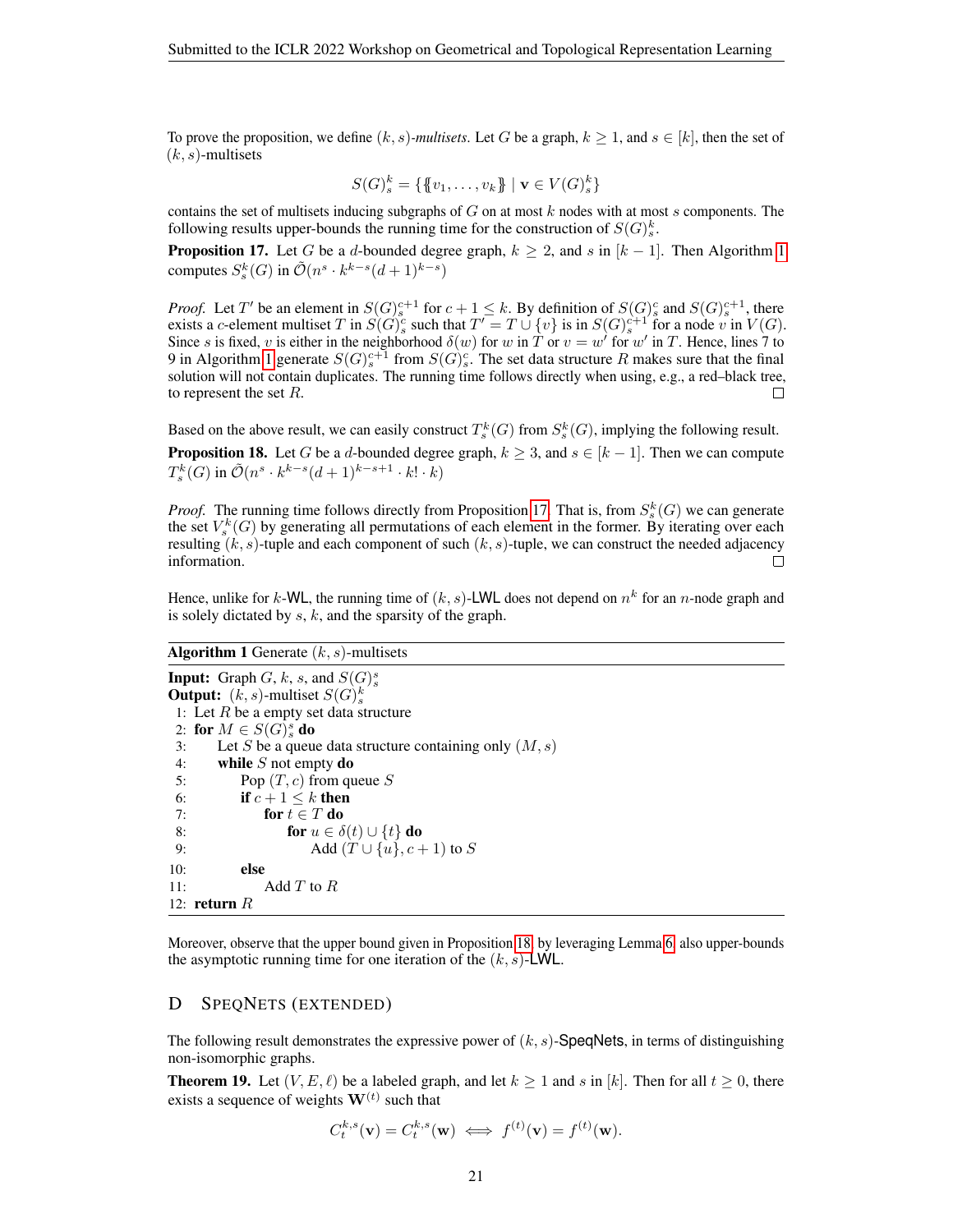Hence, the following holds for all  $k \geq 1$ :

$$
(k, s)
$$
-SpeedNet  $\equiv$   $(k, s)$ -LWL.

*Proof sketch.* First, observe that the  $(k, s)$ -LWL can be simulated on an appropriate node- and edgelabeled graph, see Lemma [6.](#page-15-2) Secondly, following the proof of [\(Morris et al., 2019,](#page-8-1) Theorem 2), there exists a parameter matrix  $W_2^{(t)}$  such that we can injectively map each multiset in Equation [\(3\)](#page-2-0), representing the local j-neighbors for  $\hat{j}$  in [k], to a d-dimensional vector. Moreover, we concatenate j to each such vector to distinguish between different neighborhoods. Again, by [\(Morris et al., 2019,](#page-8-1) Theorem 2), there exists a parameter matrix  $W_1^{(t)}$  such that we can injectively map the set of resulting k vectors to a unique vector representation. Alternatively, one can concatenate the resulting  $k$  vectors and use a multi-layer perceptron to learn a joint, lower-dimensional representation. П

Note that it is not possible to come up with an architecture and weight assignments of  $f_{\text{mrg}}^{W_1}$  and  $f_{\text{agg}}^{W_2}$ , such that it becomes more powerful than the  $(k, s)$ -LWL, see [\(Morris et al., 2019\)](#page-8-1). However, all results from the previous section can be lifted to the neural setting. Analogously to GNNs, the above architecture can naturally handle continuous node and edge labels. By using the tools developed in [\(Azizian & Lelarge,](#page-4-3) [2020\)](#page-4-3), it is straightforward to show that the above architecture is universal, i.e., it can approximate any continuous, bounded, permutation-invariant function over graphs up to an arbitrarily small additive error.

#### D.1 NODE-, EDGE-, AND SUBGRAPH-LEVEL LEARNING TASKS

The above architecture computes representations for  $(k, s)$ -tuples, making it mostly suitable for graph-level learning tasks, e.g., graph classification or regression. However, it is also possible to derive neural architectures based on the  $(k, s)$ -LWL for node- and edge-level learning tasks, e.g., node or link prediction. Given a graph  $G$ , to learn a node feature for node  $v$ , we can simply pool over the features learned for  $(k, s)$ -tuples containing the node v as a component. That is, let  $t > 0$ , then we consider the multisets

<span id="page-21-1"></span>
$$
m^{t}(v)_{i} = \{ f^{(t-1)}(\mathbf{t}) \mid \mathbf{t} \in V(G)_{s}^{k} \text{ and } t_{i} = v \}
$$
\n(14)

for i in  $[k]$ . Hence, to compute a vectorial representation of the node v, we compute a vectorial representation of  $m^t(v)_i$  for  $i$  in [k], e.g., using a neural architecture for multi-sets, see [\(Wagstaff et al.,](#page-9-14) [2021\)](#page-9-14), followed by learning a joint vectorial representation for the node v. Again, by [\(Azizian & Lelarge,](#page-4-3) [2020\)](#page-4-3), it is straightforward to show that the above architecture is universal, i.e., it can approximate any continuous, bounded, permutation-equivariant function over graphs up to an arbitrarily small additive error. Note that the above approach can be directly generalized to learn subgraph representations on an arbitrary number of vertices.

# <span id="page-21-0"></span>E DETAILS ON EXPERIMENTS

**Datasets** To compare the  $(k, s)$ -LWL-based kernels, we used the well-known graph classification benchmark datasets from [\(Morris et al., 2020a\)](#page-8-4), see Table [3](#page-23-1) for dataset statistics and properties.<sup>[5](#page-0-0)</sup> To compare the  $(k, s)$ -SpeqNet architecture to GNN baselines, we used the ALCHEMY [\(Chen et al., 2019a\)](#page-5-15) and the QM9 [\(Ramakrishnan et al., 2014;](#page-8-17) [Wu et al., 2018\)](#page-9-15) graph regression datasets, again see Table [1](#page-3-0) for dataset statistics and properties. Following [Morris et al.](#page-8-2) [\(2020b\)](#page-8-2), we opted for not using the 3D-coordinates of the ALCHEMY dataset to solely show the benefits of the (sparse) higher-order structures concerning graph structure and discrete labels. To investigate the performance of the architecture for node classification, we used the WEBKB datasets [\(Pei et al., 2020\)](#page-8-18), see Table [4](#page-23-2) for dataset statistics and properties.

**Kernels** We implemented the  $(k, s)$ -LWL and  $(k, s)$ -LWL+ for k in  $\{2, 3\}$  and s in  $\{1, 2\}$ . We compared our kernels to the Weisfeiler–Leman subtree kernel (1-WL) [\(Shervashidze et al., 2011\)](#page-8-3), the Weisfeiler– Leman Optimal Assignment kernel (WLOA) [\(Kriege et al., 2016\)](#page-7-4), the graphlet kernel (GR) [\(Shervashidze](#page-8-5) [et al., 2009\)](#page-8-5), and the shortest-path kernel [\(Borgwardt & Kriegel, 2005\)](#page-4-1) (SP). Further, we implemented the higher-order kernels  $\delta$ -k-LWL,  $\delta$ -k-LWL+,  $\delta$ -k-WL, and k-WL kernel for k in  $\{2,3\}$  as outlined in [\(Morris et al., 2020b\)](#page-8-2). All kernels were (re-)implemented in C++11. For the graphlet kernel, we counted (labeled) connected subgraphs of size 3. We followed the evaluation guidelines outlined in [\(Morris et al.,](#page-8-4) [2020a\)](#page-8-4).

<sup>5</sup>All datasets are publicly available at <www.graphlearning.io>.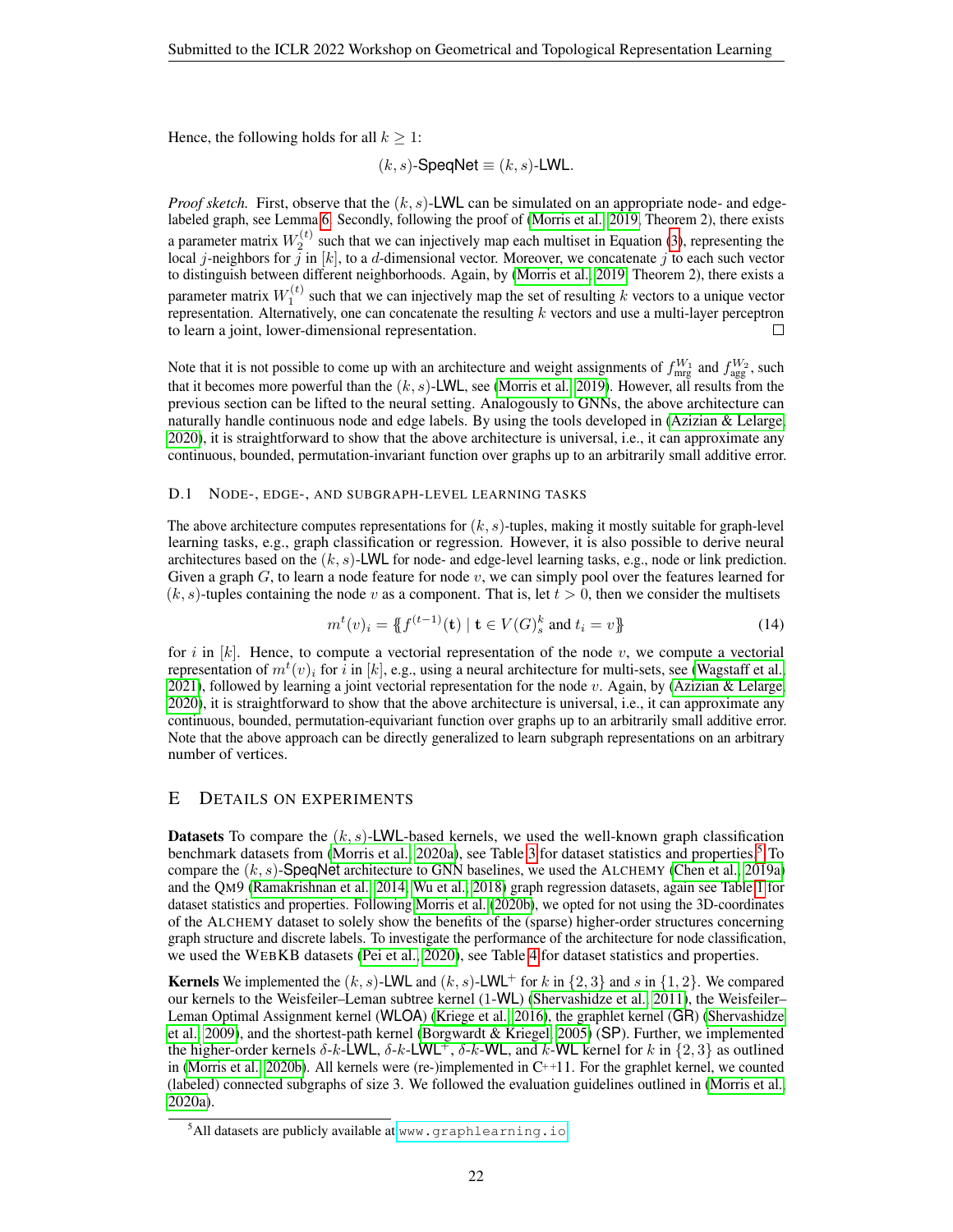**Neural architectures** We used the GIN and GIN- $\varepsilon$  architecture [\(Xu et al., 2019\)](#page-9-1) as neural baselines. For data with (continuous) edge features, we used a 2-layer MLP to map them to the same number of components as the node features and combined them using summation (GINE and GINE- $\varepsilon$ ). For the evaluation of the  $(k, s)$ -SpeqNet neural architectures, we implemented them using PYTORCH GEOMETRIC [\(Fey & Lenssen, 2019\)](#page-5-16), using a Python-wrapped  $C^{++}11$  preprocessing routine to compute the computational graphs for the higher-order GNNs. We used the GIN- $\epsilon$  layer to express  $f_{\text{mrg}}^{W_1}$  and  $f_{\text{agg}}^{W_2}$ of Equation [\(3\)](#page-2-0). For the GNN baseline for the QM9 dataset, following [\(Gilmer et al., 2017\)](#page-6-0), we used a complete graph, computed pairwise  $\ell_2$  distances based on the 3D coordinates, and concatenated them to the edge features. We note here that our intent is not the beat state-of-the-art, physical knowledge-incorporating architectures, e.g., DimeNet [\(Klicpera et al., 2020\)](#page-7-16) or Cormorant [\(Anderson et al., 2019\)](#page-4-18), but to solely show the benefits of the local, sparse higher-order architectures compared to the corresponding (1-dimensional) GNN. For the  $(k, s)$ -SpeqNet architectures, in the case of the QM9 dataset, to compute the initial features, for each  $(k, s)$ -tuple, we concatenated the node and edge features, computed pairwise  $\ell_2$  distances based on the 3D coordinates, and a one-hot encoding of the (labeled) isomorphism type. Finally, we used a 2-layer MLP to learn a joint, initial vectorial representation. For the node classification experiments, we used mean pooling to implement Equation [\(14\)](#page-21-1) and a standard GCN layer for all experiments, including the  $(k, s)$ -SpeqNet architectures. Further, we used the architectures (SDRF) outlined in [\(Topping et al., 2021\)](#page-9-16) as baselines.

For the kernel experiments, we computed the (cosine) normalized Gram matrix for each kernel. We computed the classification accuracies using the C-SVM implementation of LIBSVM (Chang  $&$  Lin, [2011\)](#page-5-17), using 10-fold cross-validation. We repeated each 10-fold cross-validation ten times with different random folds and report average accuracies and standard deviations.

Following the evaluation method proposed in [\(Morris et al., 2020a\)](#page-8-4), the C-parameter was selected from  $\{10^{-3}, 10^{-2}, \ldots, 10^{2}, 10^{3}\}\$ using a validation set sampled uniformly at random from the training fold (using 10% of the training fold). Similarly, the numbers of iterations of the  $(k, s)$ -LWL,  $(k, s)$ -LWL<sup>+</sup>, 1-WL, WLOA,  $\delta$ -k-LWL,  $\delta$ -k-LWL<sup>+</sup>, and k-WL were selected from  $\{0, \ldots, 5\}$  using the validation set. Moreover, for the  $(k, s)$ -LWL<sup>+</sup> and  $\delta$ -k-LWL<sup>+</sup>, we only added the additional label function # on the last iteration to prevent overfitting. We report computation times for the  $(k, s)$ -LWL,  $(k, s)$ -LWL<sup>+</sup>, WLOA,  $\delta$ -k-LWL,  $\delta$ -k-LWL<sup>+</sup>, and k-WL with five refinement steps. All kernel experiments were conducted on a workstation with 64GB of RAM using a single core. Moreover, we used the GNU C++ Compiler 7.4.0 with the flag  $-02$ .

For comparing the kernel approaches to GNN baselines, we used 10-fold cross-validation and again used the approach outlined in [\(Morris et al., 2020a\)](#page-8-4). The number of components of the (hidden) node features in  $\{32, 64, 128\}$  and the number of layers in  $\{1, 2, 3, 4, 5\}$  of the GIN and GIN- $\varepsilon$  layer were again selected using a validation set sampled uniformly at random from the training fold (using 10% of the training fold). We used mean pooling to pool the learned node embeddings to a graph embedding and used a 2-layer MLP for the final classification, using a dropout layer with  $p = 0.5$  after the first layer of the MLP. We repeated each 10-fold cross-validation ten times with different random folds and report the average accuracies and standard deviations. Due to the different training methods, we do not provide computation times for the GNN baselines.

For the larger molecular regression tasks, ALCHEMY and QM9, we closely followed the hyperparameters found in [\(Chen et al., 2019a\)](#page-5-15) and [\(Gilmer et al., 2017\)](#page-6-0), respectively, for the GINE- $\varepsilon$  layers. That is, we used six layers with 64 (hidden) node features and a set2seq layer [\(Vinyals et al., 2016\)](#page-9-17) for graph-level pooling, followed by a 2-layer MLP for the joint regression of the twelve targets. We used the same architecture details and hyperparameters for the  $(k, s)$ -SpeqNet. For the ALCHEMY, we used the subset of 12 000 graphs as in [\(Morris et al., 2020b\)](#page-8-2). For both datasets, we uniformly and at random sampled 80% of the graphs for training, and 10% for validation and testing, respectively. Moreover, following [\(Chen](#page-5-15) [et al., 2019a;](#page-5-15) [Gilmer et al., 2017\)](#page-6-0), we normalized the targets of the training split to zero mean and unit variance. We used a single model to predict all targets. Following [\(Klicpera et al., 2020,](#page-7-16) Appendix C), we report mean standardized MAE and mean standardized logMAE. We repeated each experiment five times and report average scores and standard deviations. We used the provided ten train, validation, and test splits for the node classification datasets. All neural experiments were conducted on a workstation with one GPU card with 32GB of GPU memory.

To compare training and testing times between the  $(2, 1)$ -SpeqNet,  $(2, 2)$ -SpeqNet, GINE- $\varepsilon$  architectures, we trained all three models on ALCHEMY (10K) and QM9 to convergence, divided by the number of epochs, and calculated the ratio with respect to the average epoch computation time of the  $(2, 1)$ -SpeqNet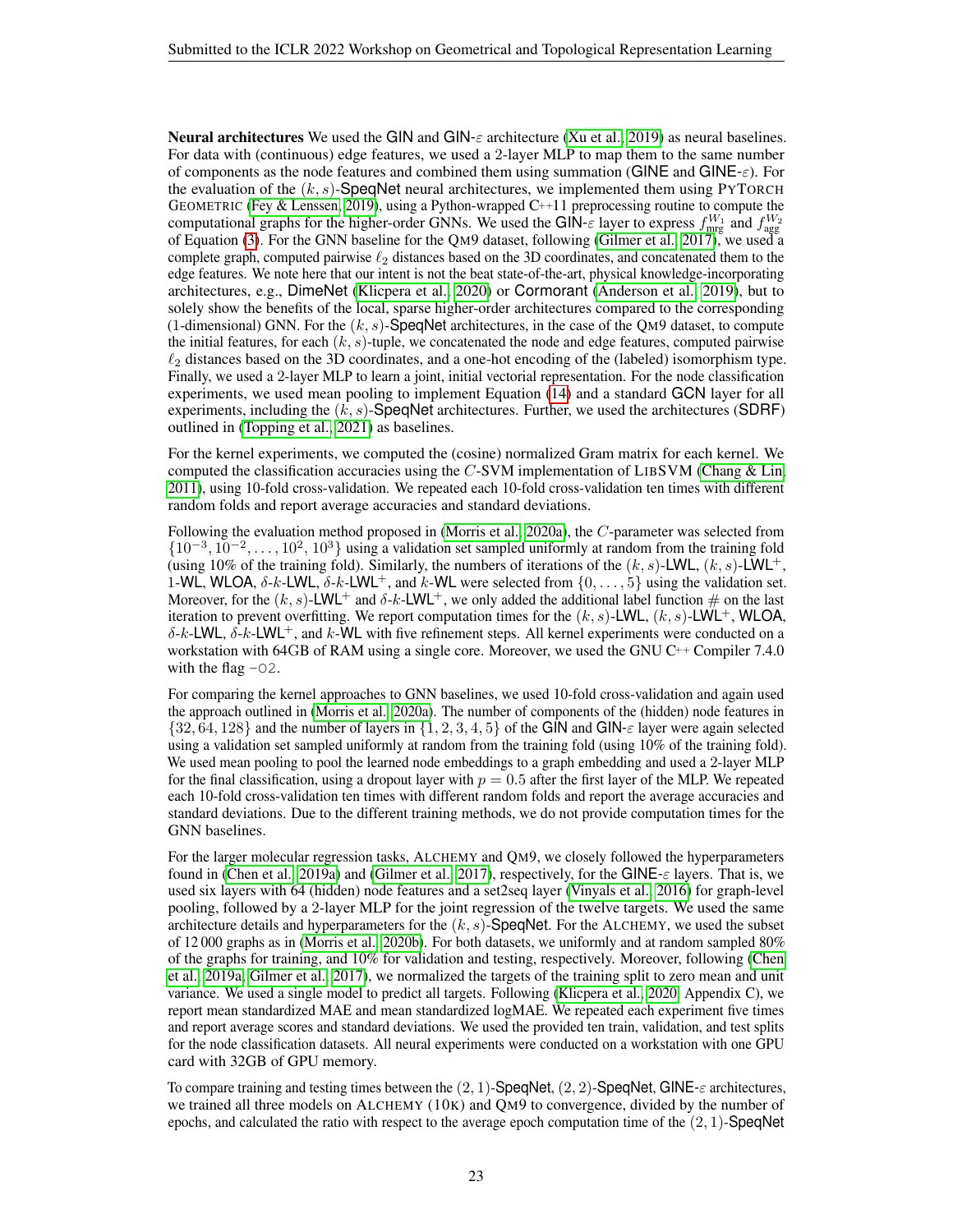(average computation time of dense or baseline layer divided by average computation time of the  $(2, 1)$ -SpeqNet).

# <span id="page-23-0"></span>F ADDITIONAL EXPERIMENTAL RESULTS

A3 *Kernels* See Table [5.](#page-24-0) Clearly, for the same k and  $s < k$ , the  $(k, s)$ -LWL improves over the k-WL and its (local) variants. For example, on the ENZYMES dataset, the  $(2, 1)$ -LWL is more than 20 times faster in terms of computation times compared to the  $\delta$ -2-LWL. The speed up is even more significant for the non-local 2-WL. This speed-up factor increases more as k increases, e.g., the  $(3, 1)$ -LWL is more than 1 700 times faster compared to the 3-WL, whereas the (3, 2)-LWL is still more than 87 times faster, while giving better accuracies. Similar speed-up factors can be observed over all datasets.

*Neural architectures* See Table [6.](#page-24-1) The (2, 1)-SpeqNet severely speeds up the computation time across both datasets. Specifically, on the ALCHEMY dataset, the (2, 1)-SpeqNet is 1.3 times faster compared to the  $(2, 2)$ -SpeqNet, while requiring twice the computation time of the GINE- $\varepsilon$  but achieving a lower MAE. More interestingly, on the QM9 dataset, the (2, 1)-SpeqNet is 3.4 times faster compared to the  $(2, 2)$ -SpeqNet, while also being 1.3 times faster compared to the GINE- $\varepsilon$ . The speed-up over GINE- $\varepsilon$  is most likely due to the latter considering the complete graph to compute all pairwise  $\ell_2$  distances, whereas the (2, 1)-SpeqNet only considers connected node pairs.

<span id="page-23-1"></span>Table 3: Dataset statistics and properties for graph-level prediction tasks, †—Continuous vertex labels following [Gilmer et al.](#page-6-0) [\(2017\)](#page-6-0), the last three components encode 3D coordinates.

|                    | <b>Properties</b> |                           |       |                                                             |                  |                  |  |  |
|--------------------|-------------------|---------------------------|-------|-------------------------------------------------------------|------------------|------------------|--|--|
| <b>Dataset</b>     | Number of graphs  | Number of classes/targets |       | $\varnothing$ Number of nodes $\varnothing$ Number of edges | Node labels      | Edge labels      |  |  |
| <b>ENZYMES</b>     | 600               |                           | 32.6  | 62.1                                                        |                  |                  |  |  |
| <b>IMDB-BINARY</b> | 000               |                           | 19.8  | 96.5                                                        |                  |                  |  |  |
| <b>IMDB-MULTI</b>  | 500               |                           | 13.0  | 65.9                                                        |                  |                  |  |  |
| <b>MUTAG</b>       | 188               |                           | 17.9  | 19.8                                                        |                  |                  |  |  |
| NCH <sub>1</sub>   | 4110              |                           | 29.9  | 32.3                                                        |                  |                  |  |  |
| PTC FM             | 349               |                           | 14.1  | 14.5                                                        |                  |                  |  |  |
| <b>PROTEINS</b>    | 1 1 1 3           |                           | 39.1  | 72.8                                                        |                  |                  |  |  |
| REDDIT-BINARY      | 2000              |                           | 429.6 | 497.8                                                       |                  |                  |  |  |
| <b>ALCHEMY</b>     | 202 579           | 12                        | 10.1  | 10.4                                                        |                  |                  |  |  |
| O <sub>M</sub> 9   | 129433            | 12                        | 18.0  | 18.6                                                        | $\sqrt{(13+3D)}$ | $\checkmark$ (4) |  |  |

<span id="page-23-2"></span>Table 4: Dataset statistics and properties for node-level prediction tasks.

|                  | <b>Properties</b> |                 |                         |  |  |  |  |
|------------------|-------------------|-----------------|-------------------------|--|--|--|--|
| <b>Dataset</b>   | Number of nodes   | Number of edges | Number of node features |  |  |  |  |
| <b>CORNELL</b>   | 183               | 295             | 1703                    |  |  |  |  |
| <b>TEXAS</b>     | 183               | 309             | 1703                    |  |  |  |  |
| <b>WISCONSIN</b> | 251               | 490             | 1703                    |  |  |  |  |